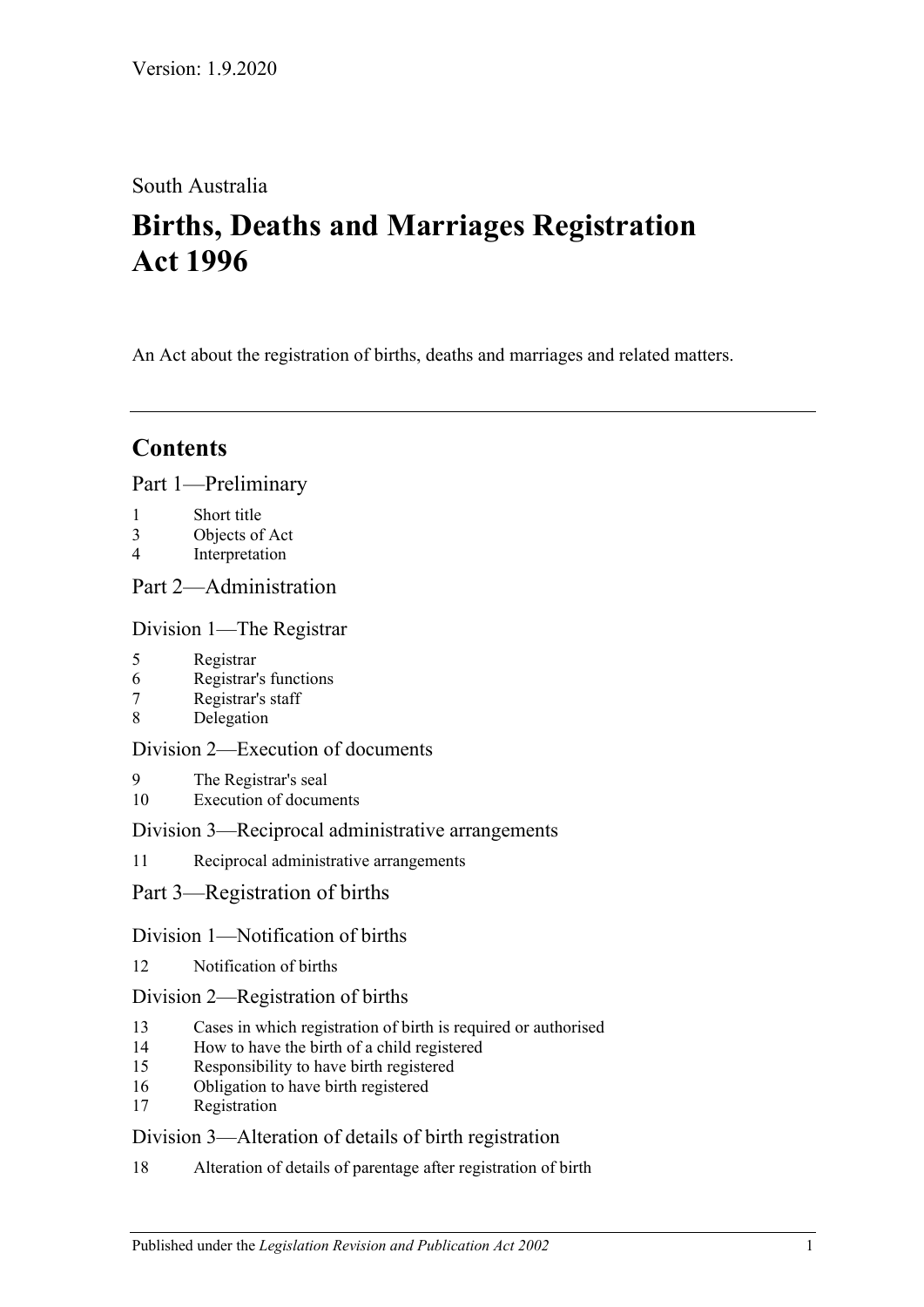#### [Division 4—Court orders relating to registration of birth](#page-10-0)

- 19 [Application to Court](#page-10-1)
- 20 [Power to direct registration of birth etc](#page-10-2)

[Division 5—Child's name](#page-10-3)

- 21 [Name of child](#page-10-4)
- 22 [Dispute about child's name](#page-11-0)

[Division 6—Surrogacy orders](#page-11-1)

- 22A [Surrogacy orders](#page-11-2)
- [Part 4—Change of name](#page-12-0)

#### [Division 1—General requirements for change of name](#page-12-1)

- 23 [Change of name by registration](#page-12-2)
- 24 [Application to register change of adult's name](#page-12-3)
- 25 [Application to register change of child's name](#page-12-4)
- 25A [Change of name of child under guardianship](#page-13-0)
- 26 [Child's consent to change of name](#page-14-0)
- 27 [Registration of change of name](#page-14-1)
- 28 [Entries to be made in the Register](#page-15-0)
- 29 [Change of name may still be established by repute or usage](#page-15-1) 29A Saving provision—surrogacy arrangements
- [Saving provision—surrogacy arrangements](#page-15-2)

#### [Division 2—Requirements for change of name of restricted persons](#page-15-3)

- 29B [Interpretation](#page-15-4)
- 29C [Application of Division](#page-16-0)
- 29D Application for change [of name by or on behalf of restricted person](#page-16-1)
- 29E [Approval by supervising authority for change of name of restricted person](#page-17-0)
- 29F [Additional requirements for registration of change of name of restricted person](#page-18-0)
- 29G [Information exchange between Registrar and supervising authority](#page-18-1)

## [Part 4A—Change of sex or gender identity](#page-18-2)

- Division [1—Preliminary](#page-18-3)
- 29H [Preliminary](#page-18-4)

Division [2—Applicants born in South Australia](#page-19-0)

- 29I [Application to change sex or gender identity](#page-19-1)
- 29J [Application to change child's sex or gender identity](#page-19-2)
- 29K [Material supporting application](#page-20-0)
- 29L [Change of sex or gender identity](#page-20-1)
- 29M [Special provision relating to access to Register and](#page-20-2) issue of extracts and certificates
- 29N [Use of old birth certificate to deceive](#page-21-0)

#### Division [3—South Australian residents born outside Australia](#page-21-1)

- 29O [Application for identity acknowledgement certificate](#page-21-2)
- 29P [Application for identity acknowledgement certificate in respect of child](#page-21-3)
- 29Q [Issue of identity acknowledgement certificate](#page-22-0)
- 29R [Effect of identity acknowledgement certificate](#page-22-1)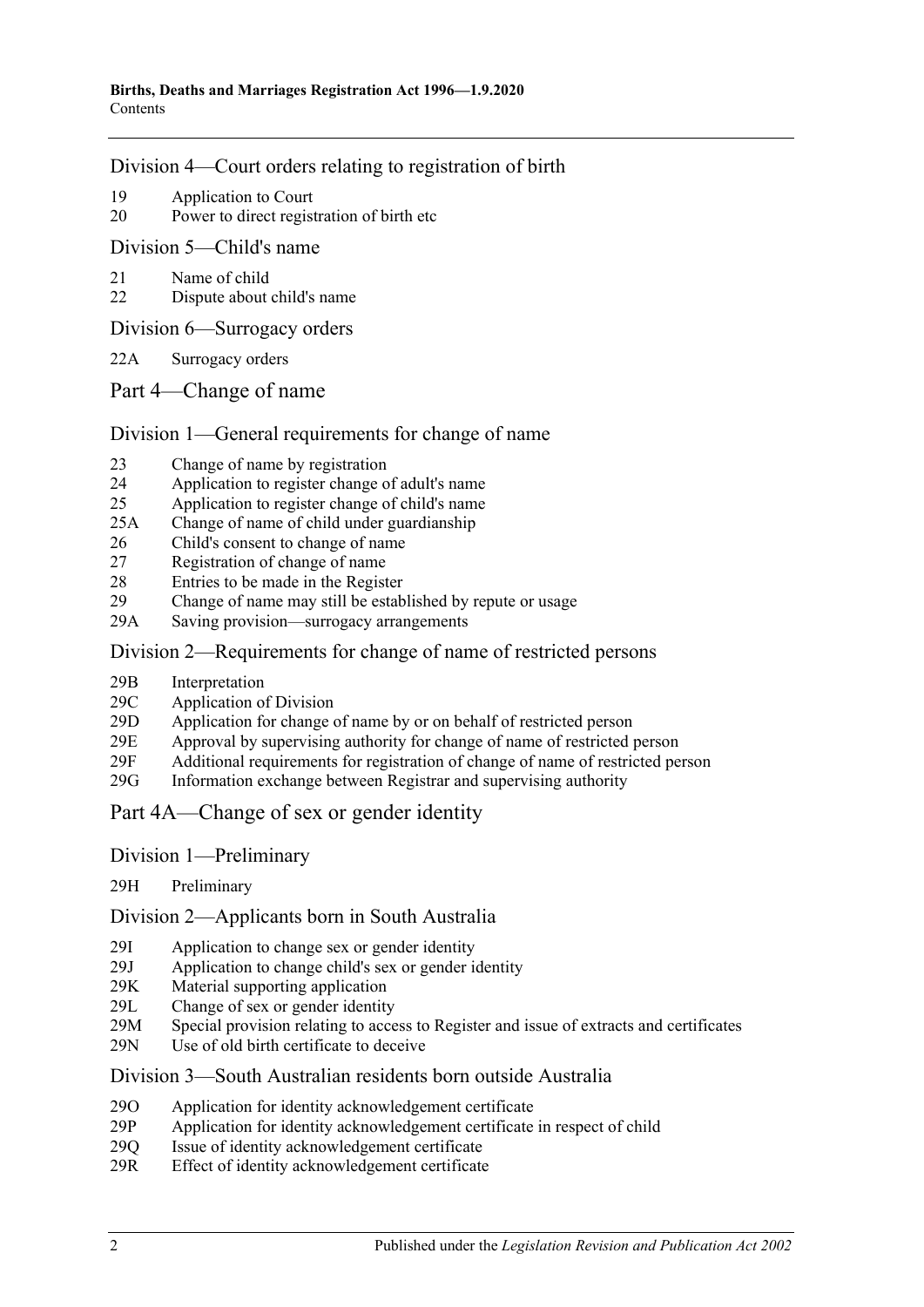#### Division [4—General provisions](#page-22-2)

- 29S [Registrar may limit number of applications](#page-22-3)<br>29T Entitlement not affected by change of sex of
- [Entitlement not affected by change of sex or gender identity](#page-23-0)
- 29U [Change of sex or gender identity—interaction with other laws](#page-23-1)

#### [Part 5—Registration of marriages](#page-23-2)

- 30 [Cases in which registration of marriage is required](#page-23-3)
- 31 [How to have marriage registered](#page-23-4)
- 32 [Registration of marriage](#page-24-0)

#### [Part 6—Registration of deaths](#page-24-1)

[Division 1—Cases where registration of death is required or authorised](#page-24-2)

33 [Deaths to be registered under this Act](#page-24-3)

#### [Division 2—Court or Tribunal orders relating to registration of death](#page-24-4)

- 34 [Application to Tribunal](#page-24-5)
- 35 [Power to direct registration of death etc](#page-24-6)

#### [Division 3—Notification of deaths](#page-25-0)

- 36 [Notification of deaths by doctors](#page-25-1)
- 37 [Notification by coroner](#page-25-2)
- 38 [Notification by funeral director etc](#page-26-0)

#### [Division 3A—Notification by court appointed guardians](#page-26-1)

38A [Notification by court appointed guardians](#page-26-2)

#### [Division 4—Registration of death](#page-27-0)

39 [Registration](#page-27-1)

[Part 7—The Register](#page-27-2)

#### [Division 1—Keeping the Register](#page-27-3)

40 [The Register](#page-27-4)

#### [Division 2—Registrar's powers of inquiry](#page-28-0)

41 [Registrar's powers of inquiry](#page-28-1)

#### [Division 3—Correction of Register](#page-28-2)

42 [Registrar's power to correct Register](#page-28-3)

#### [Division 4—Access to, and certification of, Register entries](#page-28-4)

- 43 [Access to Register](#page-28-5)
- 44 [Search of Register](#page-29-0)
- 45 [Protection of privacy](#page-29-1)
- 46 [Issue of certificate](#page-29-2)
- 47 [Access policies](#page-30-0)
- 48 [Fees](#page-30-1)
- 49 [Power to remit fees](#page-30-2)
- 49A [Saving provision—surrogacy arrangements](#page-30-3)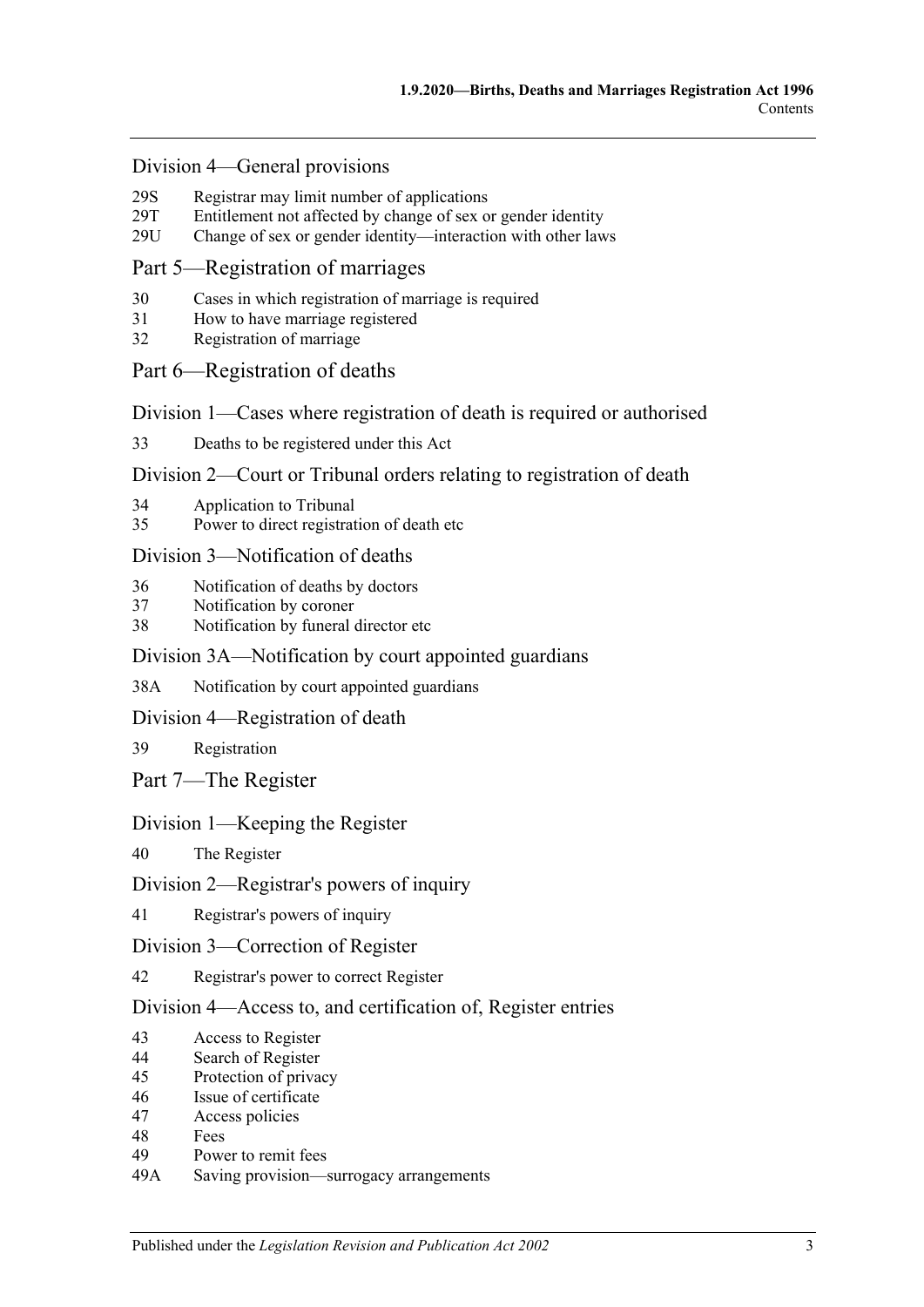## [Part 8—General power of review](#page-30-4)

50 [Review](#page-30-5)

[Part 9—Miscellaneous](#page-31-0)

- 51 [False representation](#page-31-1)
- 52 [Unauthorised access to or interference with Register](#page-31-2)
- 53 [Falsification of certificate etc](#page-31-3)
- 55 [Regulations](#page-31-4)

#### [Schedule 1—Transitional](#page-31-5)

- 1 [Interpretation](#page-31-6)
- 3 [The Register](#page-32-0)
- 4 [The Registrar and Deputy Registrars](#page-32-1)

[Legislative history](#page-33-0)

# <span id="page-3-0"></span>**The Parliament of South Australia enacts as follows:**

# 106B**Part 1—Preliminary**

## <span id="page-3-1"></span>1-Short title

This Act may be cited as the *Births, Deaths and Marriages Registration Act 1996*.

# <span id="page-3-2"></span>1B**3—Objects of Act**

The objects of this Act are to provide for—

- (a) the registration of births, deaths and marriages in South Australia; and
- (b) the registration of changes of name; and
- (ba) the registration of changes in sex or gender identity; and
- (c) the keeping of registers for recording and preserving information about births, deaths, marriages and changes of name in perpetuity; and
- (d) access to the information in the registers in appropriate cases by government or private agencies and members of the public, from within and outside the State; and
- (e) the issue of certified information from the registers; and
- (f) the collection and dissemination of statistical information.

## <span id="page-3-3"></span>2B**4—Interpretation**

In this Act—

*adult* means a person who is 18 or above or, although under 18, is or has been married;

*authorised celebrant* means an authorised celebrant under the *Marriage Act 1961* (Cwth);

**birth** means the expulsion or extraction of a child from its mother;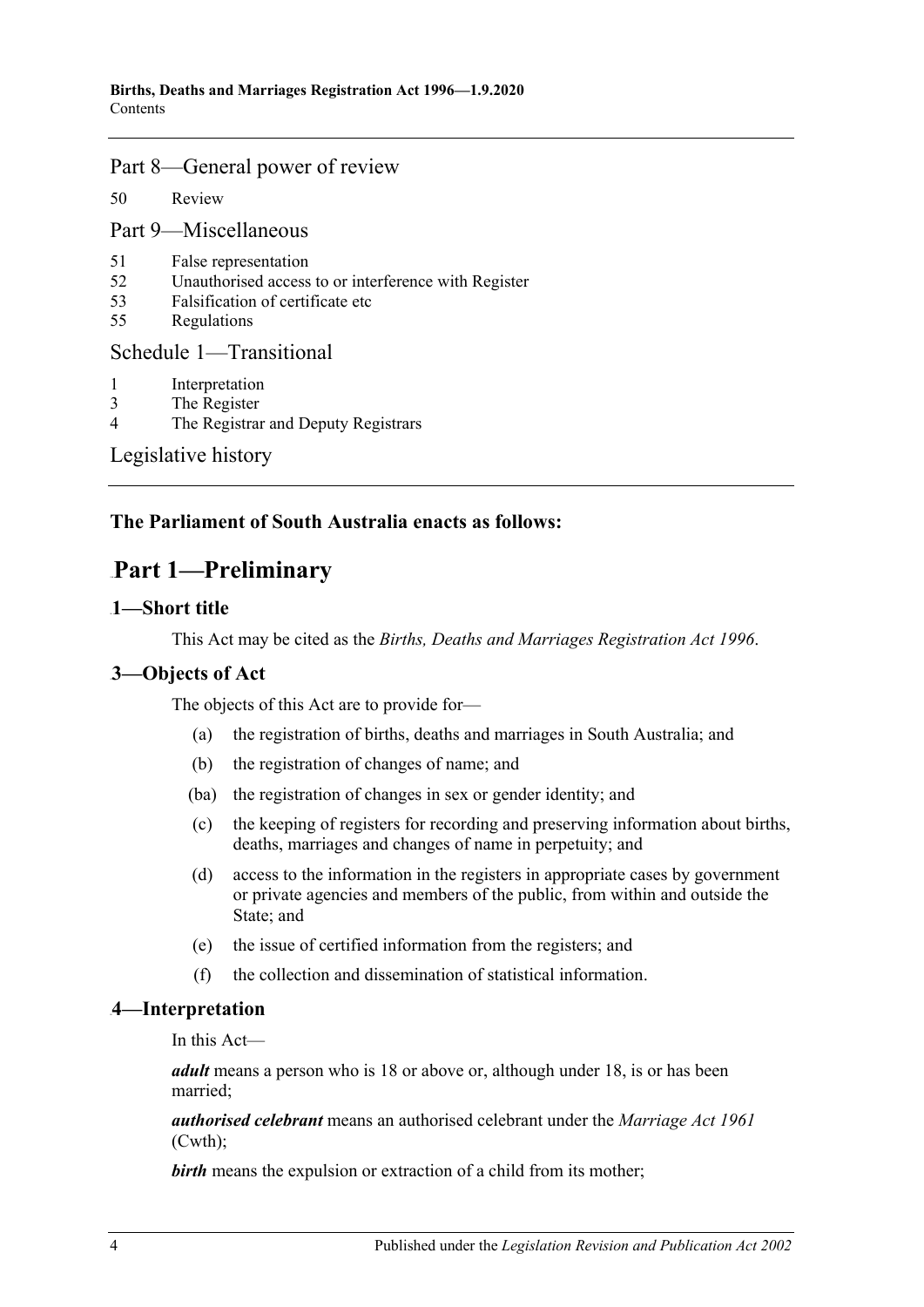*change* of name includes an addition, omission or substitution;

*child* includes a still-born child;

*corresponding law* means a law of another State that provides for the registration of births, deaths and marriages;

*Court* means the Magistrates Court;

*cremated remains* has the same meaning as in the *[Burial and Cremation Act](http://www.legislation.sa.gov.au/index.aspx?action=legref&type=act&legtitle=Burial%20and%20Cremation%20Act%202013) 2013*;

*death* includes still-birth;

*disposal* of human remains means—

- (a) cremation of the remains; or
- (b) burial of the remains (including burial at sea); or
- (c) placing the remains in a mausoleum or other permanent resting place; or
- (d) placing the remains in the custody of an educational or scientific institution for the purpose of medical education or research; or
- (e) removal of the remains from the State (but not if the remains have been cremated or are taken from the State by sea and buried at sea in the course of the voyage);

*doctor* means a person registered under the *Health Practitioner Regulation National Law* to practise in the medical profession (other than as a student);

*funeral director* means a person who carries on the business of arranging for the disposal of human remains;

*human remains* includes the remains of a still-born child;

*prohibited name* means a name that—

- (a) is obscene or offensive; or
- (b) could not practicably be established by repute or usage—
	- (i) because it is too long; or
	- (ii) because it consists of or includes symbols without phonetic significance; or
	- (iii) for some other reason; or
	- is contrary to the public interest for some other reason;

*registrable event* means a birth, change of name, change of sex or gender identity, death or marriage and includes the making or revocation of a surrogacy order;

*registrable information* means information that must or may be included in the  $Register<sup>1</sup>;$ 

*Register*—See [section](#page-27-4) 40;

*registering authority* means an authority responsible under a corresponding law for the registration of births, deaths and marriages;

*Registrar* means the Registrar of Births, Deaths and Marriages;

**State** includes a Territory;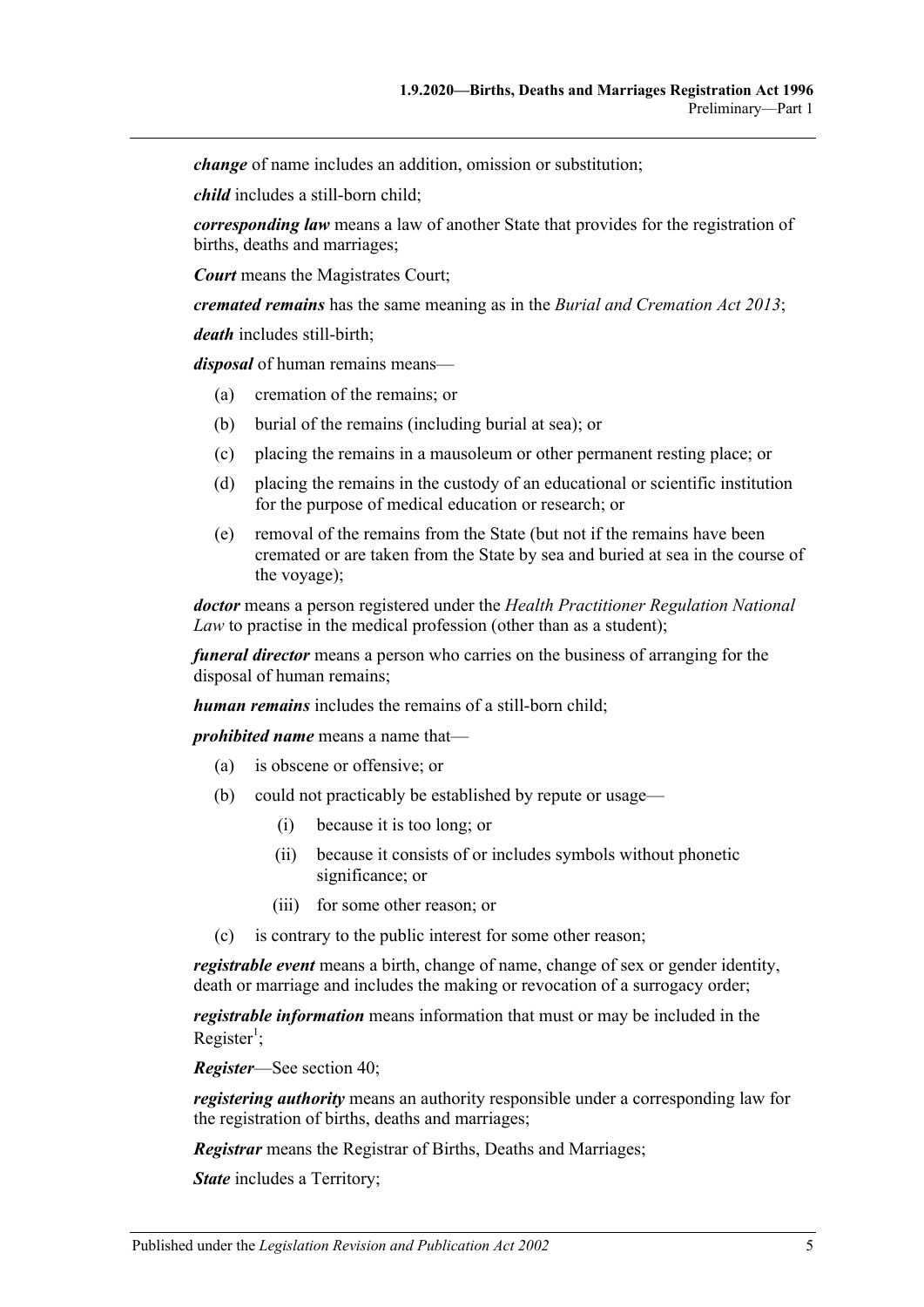*still-birth* means the birth of a still-born child;

*still-born child* means a child of at least 20 weeks' gestation or, if it cannot be reliably established whether the period of gestation is more or less than 20 weeks, with a body mass of at least 400 grams at birth, that exhibits no sign of respiration or heartbeat, or other sign of life, after birth but does not include the product of a procedure for the termination of pregnancy;

*surrogacy order* means an order under section 18 or 19 of the *[Surrogacy Act](http://www.legislation.sa.gov.au/index.aspx?action=legref&type=act&legtitle=Surrogacy%20Act%202019) 2019*;

*Tribunal* means the South Australian Civil and Administrative Tribunal established under the *[South Australian Civil and Administrative Tribunal Act](http://www.legislation.sa.gov.au/index.aspx?action=legref&type=act&legtitle=South%20Australian%20Civil%20and%20Administrative%20Tribunal%20Act%202013) 2013*.

**Note—**

1 See [section](#page-27-5)  $40(2)$ .

# <span id="page-5-1"></span><span id="page-5-0"></span>107B**Part 2—Administration**

# 81B**Division 1—The Registrar**

## <span id="page-5-2"></span>14B**5—Registrar**

- (1) The Registrar of Births, Deaths and Marriages is responsible, subject to the Minister's control and direction, for the administration of this Act.
- (2) The Registrar is to be a Public Service employee.

#### <span id="page-5-5"></span><span id="page-5-3"></span>15B**6—Registrar's functions**

- (1) The Registrar's general functions are to—
	- (a) establish and maintain the registers<sup>1</sup> necessary for the purposes of this Act or any other Act; and
	- (b) administer the registration system established by this Act and ensure that it operates efficiently, effectively and economically; and
	- (c) ensure that this Act is administered in the way best calculated to achieve its objects.
- (2) In addition to the general functions referred to in [subsection](#page-5-5) (1), the Registrar—
	- (a) may carry out any other function conferred on the Registrar by or under this Act or any other Act; and
	- (b) may do anything necessary or expedient to be done for the purposes of a function referred to in this section.

**Note—**

1 The registers are collectively referred to as the *Register*—See [section](#page-27-4) 40.

#### <span id="page-5-4"></span>16B**7—Registrar's staff**

- (1) The Registrar's staff consists of—
	- (a) one or more Deputy Registrars of Births, Deaths and Marriages; and
	- (b) the other staff necessary for the proper administration of this Act.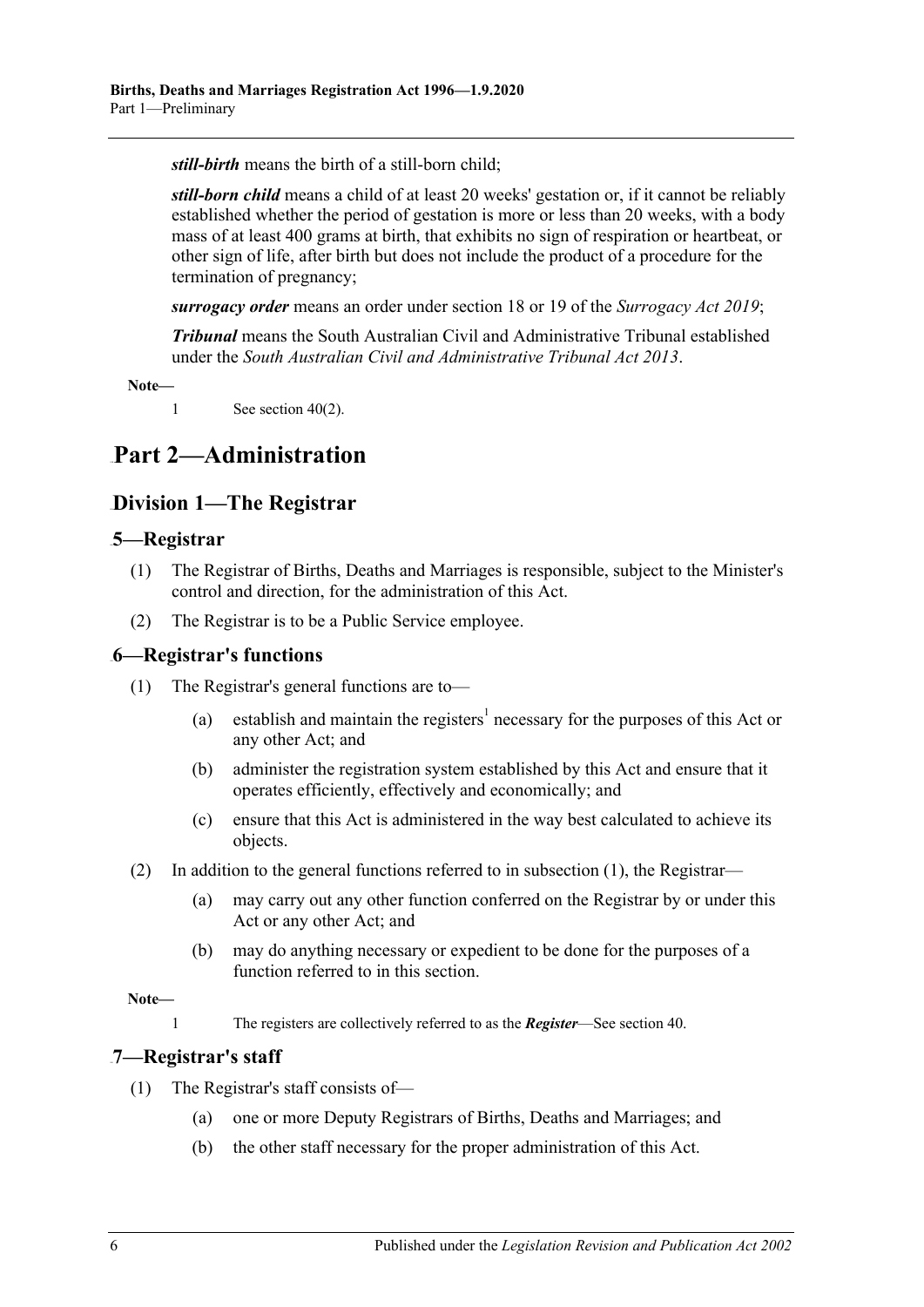- (2) A Deputy Registrar has the powers and functions of the Registrar but is subject to direction by the Registrar.
- (3) The staff are to be Public Service employees.

## <span id="page-6-0"></span>17B**8—Delegation**

- (1) The Registrar may delegate powers or functions under this or any other Act.
- (2) A power or function delegated under this section may, if the instrument of delegation so provides, be further delegated.
- (3) A delegation under this section—
	- (a) must be by instrument in writing; and
	- (b) may be absolute or conditional; and
	- (c) does not derogate from the power of the delegator to act in any matter; and
	- (d) is revocable at will by the delegator.

# <span id="page-6-1"></span>82B**Division 2—Execution of documents**

## <span id="page-6-2"></span>18B**9—The Registrar's seal**

The Registrar has a seal.

#### <span id="page-6-3"></span>10—Execution of documents

- (1) The Registrar may issue a certificate or other document under the Registrar's signature and seal, or a facsimile of the Registrar's signature and seal produced by stamp, machine imprint or some other method authorised by regulation.
- (2) If a document produced before a court, tribunal or an administrative authority or official is apparently under—
	- (a) the Registrar's signature and seal; or
	- (b) a facsimile of the Registrar's signature and seal produced by stamp, machine imprint, or some other method authorised by regulation,

the court, tribunal, authority or official must presume, in the absence of evidence to the contrary, that the document was properly issued under the Registrar's authority.

# <span id="page-6-4"></span>83B**Division 3—Reciprocal administrative arrangements**

#### <span id="page-6-5"></span>20B**11—Reciprocal administrative arrangements**

- (1) The Minister may enter into an arrangement with the Minister responsible for the administration of a corresponding law providing for—
	- (a) the exercise by the Registrar of powers and functions of the registering authority under the corresponding law; and
	- (b) the exercise by the registering authority under the corresponding law of powers and functions of the Registrar under this Act.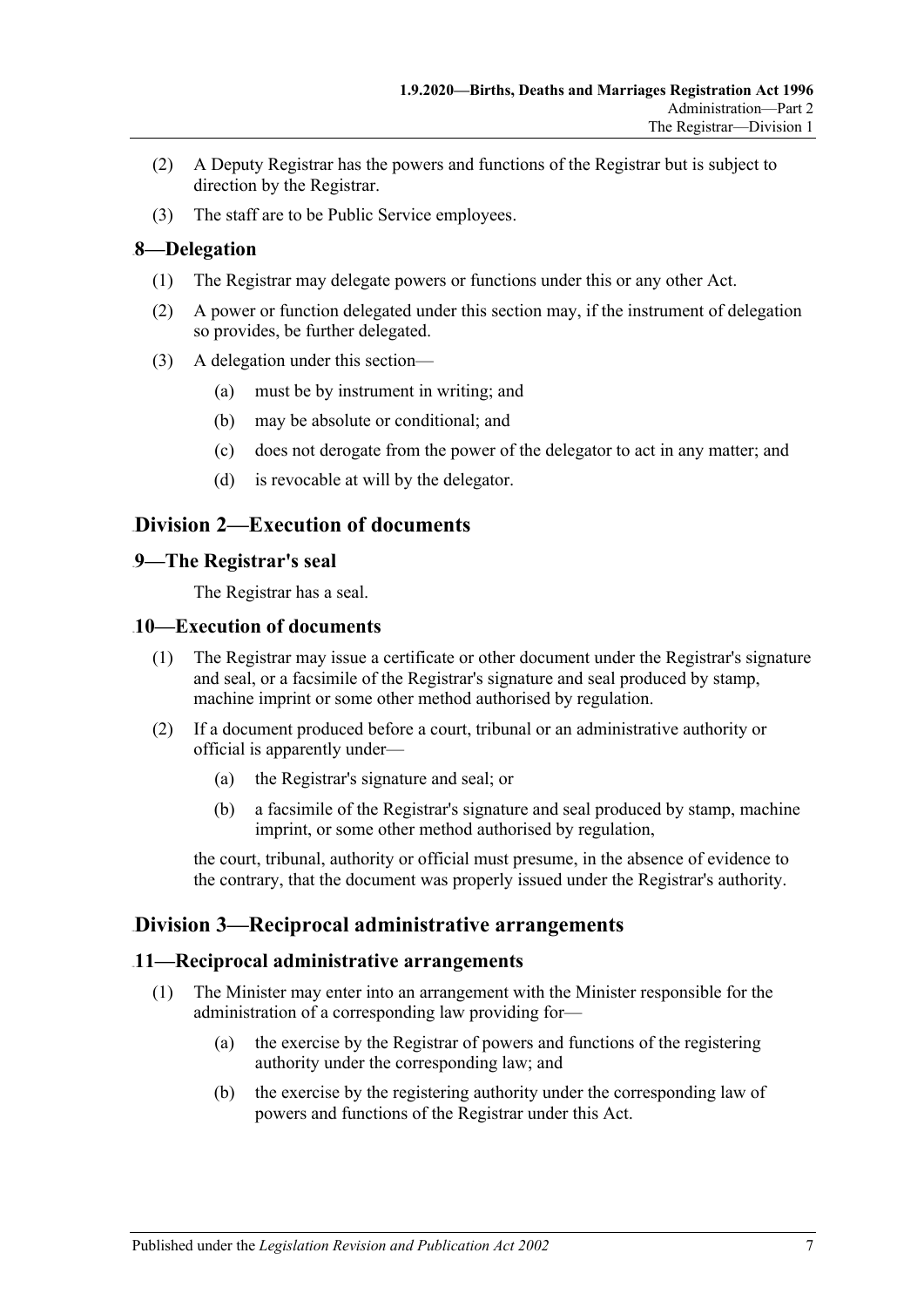- (2) When an arrangement is in force under this section—
	- (a) the Registrar may exercise, to the extent authorised by the arrangement (but subject to the conditions of the arrangement), the powers and functions of the registering authority under the corresponding law; and
	- (b) the registering authority under the corresponding law may exercise, to the extent authorised by the arrangement (but subject to the conditions of the arrangement), the powers and functions of the Registrar under this Act.
- (3) An arrangement under this section may—
	- (a) establish a data base in which information is recorded for the benefit of all the participants in the arrangement; and
	- (b) provide for access to information contained in the data base; and
	- (c) provide for payments by or to participants in the arrangement for services provided under the arrangement.

# <span id="page-7-0"></span>108B**Part 3—Registration of births**

# <span id="page-7-1"></span>84B**Division 1—Notification of births**

## <span id="page-7-2"></span>21B**12—Notification of births**

- (1) When a child is born in the State, the responsible person must give written notice of the birth to the Registrar including the particulars required by regulation. Maximum penalty: \$1 250.
- (2) The notice must be given—
	- (a) in the case of a child born alive—within 7 days after birth;
	- (b) in the case of a still-birth—within 48 hours after birth.
- (3) When notice of a still-birth is given, the responsible person must also give a doctor's certificate in a form approved by the Registrar, certifying the cause of foetal death, to—
	- (a) the Registrar; and
	- (b) the funeral director or other person who will be arranging for the disposal of the human remains.

Maximum penalty: \$1 250.

- (4) The certificate must be completed by the doctor responsible for the professional care of the mother at the birth or a doctor who examined the body of the still-born child after the birth.
- (5) In this section—

#### *responsible person* means—

- (a) in the case of a child born in a hospital or brought to a hospital within 24 hours after birth—the chief executive officer of the hospital; or
- (b) in other cases—the doctor or midwife responsible for the professional care of the mother at the birth.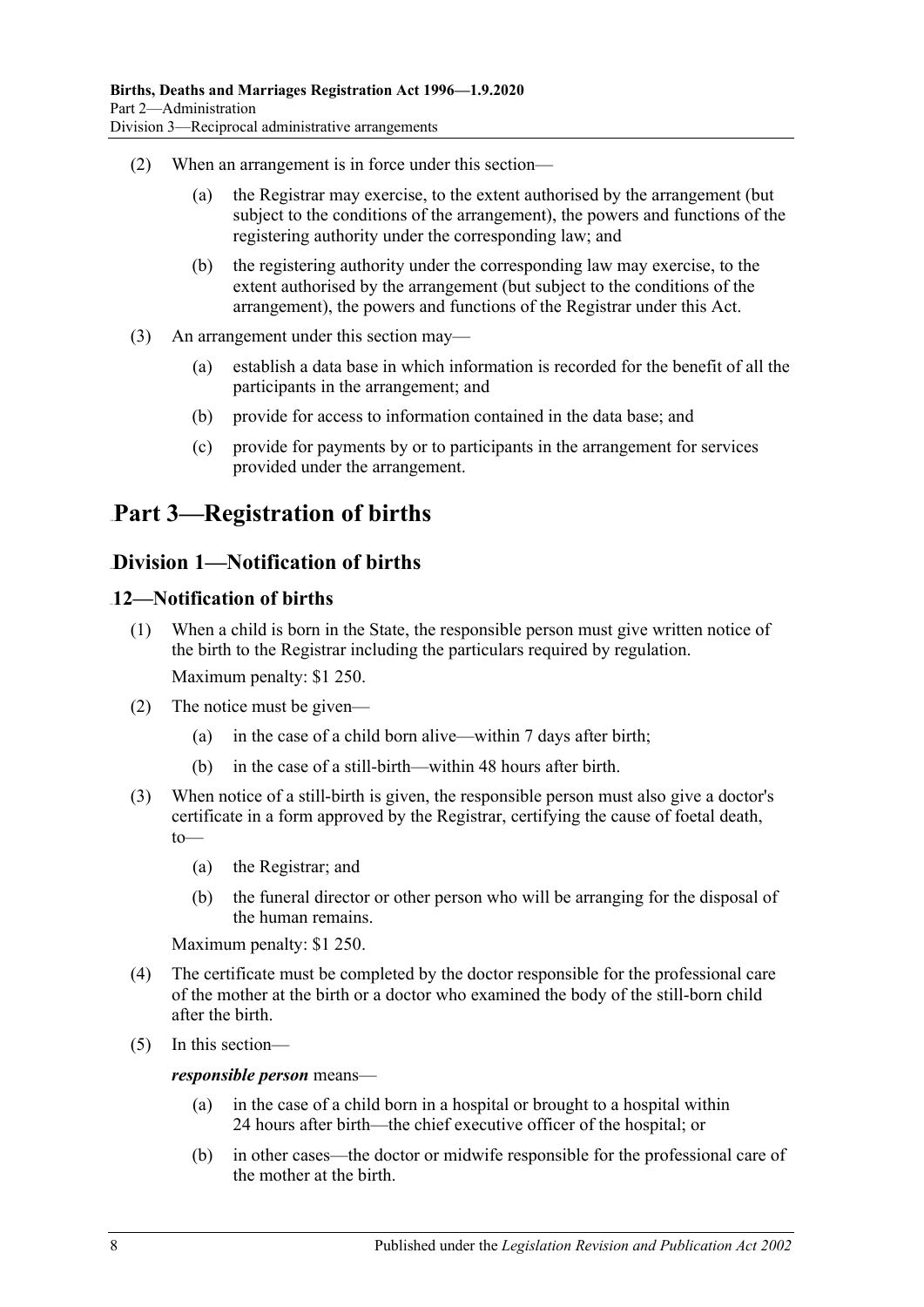# <span id="page-8-0"></span>85B**Division 2—Registration of births**

## <span id="page-8-1"></span>22B**13—Cases in which registration of birth is required or authorised**

- (1) If a child is born in the State, the birth must be registered under this Act.
- (2) If a court (whether of this or any other State or the Commonwealth) directs the registration of a birth, the birth must be registered under this Act.
- <span id="page-8-3"></span>(3) If a child is born in an aircraft during a flight or on a vessel during a voyage to a place of disembarkation in the State, the birth may be registered under this Act.
- <span id="page-8-4"></span>(4) If a child is born outside the Commonwealth, but—
	- (a) the child is to become a resident of the State; or
	- (b) in the case of a still-born child—a person responsible for having the birth of the child registered is or is to become a resident of the State,

the birth may be registered under this Act.

(5) However, the Registrar must not register a birth under [subsections](#page-8-3) (3) or [\(4\)](#page-8-4) if the birth is registered under a corresponding law.

#### <span id="page-8-2"></span>23B**14—How to have the birth of a child registered**

- (1) A person has the birth of a child registered under this Act by lodging a statement (the *birth registration statement*) in a form approved by the Registrar containing the information required by regulation.
- <span id="page-8-5"></span>*(2) The birth registration statement must include particulars of the identity (if known) of the biological parents of the child.*
- <span id="page-8-6"></span>*(3) The fact that a person is described as a biological parent of a child in a birth registration statement in accordance with [subsection](#page-8-5) (2), or in an entry about the birth in the Register—*
	- *(a) does not constitute an acknowledgement of parentage for the purposes of the [Family Relationships Act](http://www.legislation.sa.gov.au/index.aspx?action=legref&type=act&legtitle=Family%20Relationships%20Act%201975) 1975 or any other law; and*
	- *(b) does not otherwise operate to make that person the mother or father of the child for the purposes of any other law.*
- <span id="page-8-7"></span>*(4) In this section—*

*biological parents, in relation to the birth of a child, means—*

- *(a) the person who provided semen resulting in the birth; and*
- *(b) the person who provided the ovum resulting in the birth.*
- (5) [Subsections](#page-8-5) (2), [\(3\)](#page-8-6) and [\(4\)](#page-8-7) expire on the day on which the donor conception register is established under section 15 of the *[Assisted Reproductive Treatment Act](http://www.legislation.sa.gov.au/index.aspx?action=legref&type=act&legtitle=Assisted%20Reproductive%20Treatment%20Act%201988) 1988*.

#### *Editorial Note***—**

*Section 14(2), (3) and (4) have expired.*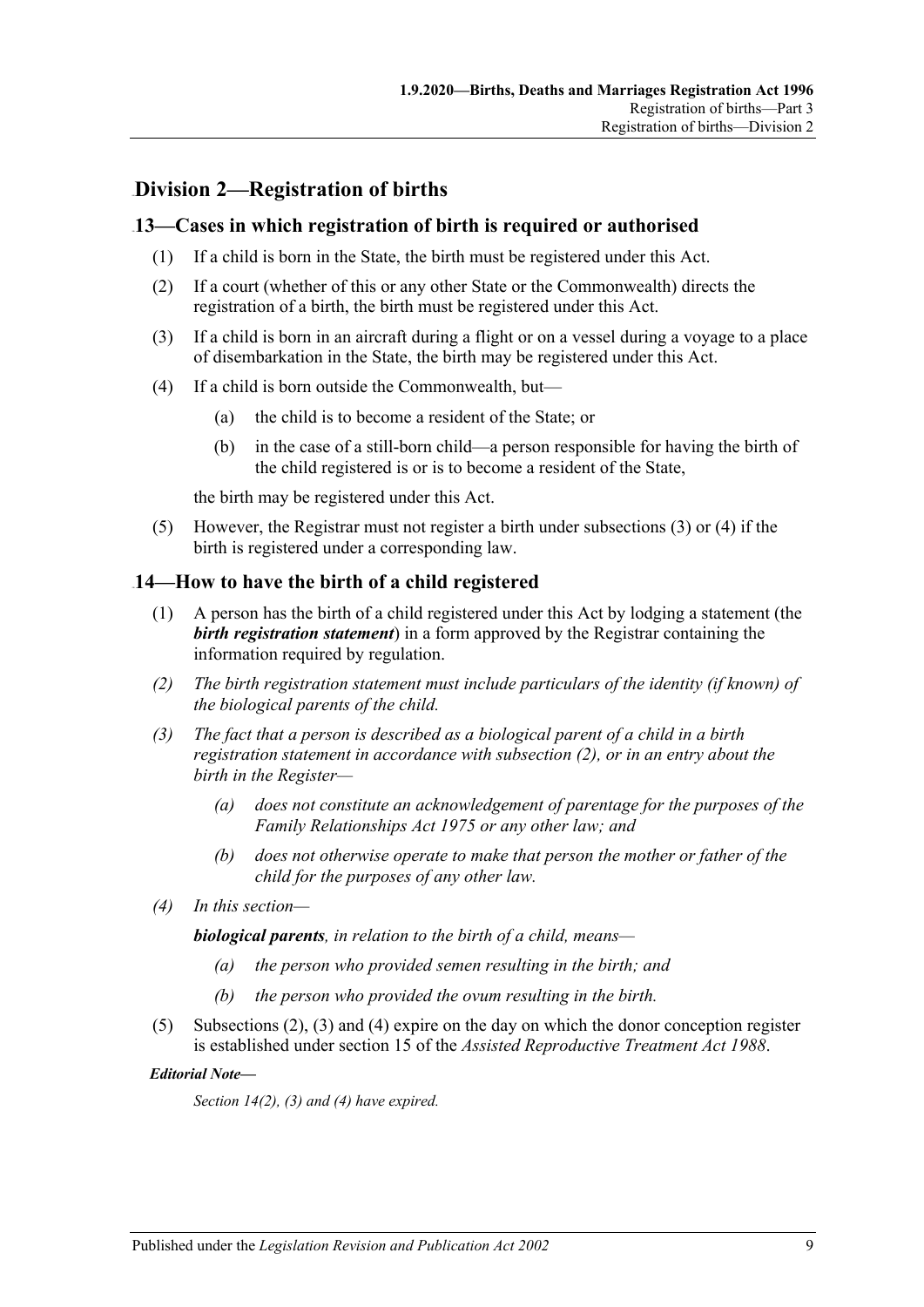## <span id="page-9-0"></span>24B**15—Responsibility to have birth registered**

- (1) The parents of a child are jointly responsible for having the child's birth registered under this Act (and must both sign the birth registration statement) but the Registrar may accept a birth registration statement from one of the parents if satisfied that it is impossible, impracticable or inappropriate for the other parent to join or be required to join in the application whether because of his or her death, disappearance, ill-health or unavailability or the need to avoid unwarranted distress or for some other reason.
- (2) If a child is a foundling, the person who has custody of the child is responsible for having the child's birth registered.
- (3) The Registrar may accept a birth registration statement from a person who is not responsible for having the child's birth registered if satisfied that—
	- (a) the person lodging the statement has knowledge of the relevant facts; and
	- (b) the child's parents are unable or unlikely to lodge a birth registration statement.

## <span id="page-9-1"></span>25B**16—Obligation to have birth registered**

(1) A person responsible for having the birth of a child registered must ensure that a birth registration statement is lodged with the Registrar within 60 days after the date of the birth.

Maximum penalty: \$1 250.

(2) However, the Registrar must accept a birth registration statement even though it is lodged after the end of the 60 day period.

#### <span id="page-9-2"></span>26B**17—Registration**

- (1) The Registrar registers a birth by making an entry about the birth in the Register including the particulars required by regulation.
- (2) However, if the particulars available to the Registrar are incomplete the Registrar may register a birth on the basis of incomplete particulars.

# <span id="page-9-3"></span>86B**Division 3—Alteration of details of birth registration**

#### <span id="page-9-4"></span>27B**18—Alteration of details of parentage after registration of birth**

- (1) The Registrar may include registrable information about a child's parents in the Register after registration of the child's birth if—
	- (a) the father and mother of the child make a joint application for the addition of the information; or
	- (b) one parent of the child makes an application for the addition of the information and the other parent cannot join in the application because he or she is dead or cannot be found, or for some other reason.
- (2) The Registrar must include or correct registrable information about a child's parents in the Register after registration of the child's birth if a court (whether of this or any other State or the Commonwealth) directs the inclusion or correction of the information in the Register or the Registrar is advised of a finding by a court that a particular person is a parent of the child.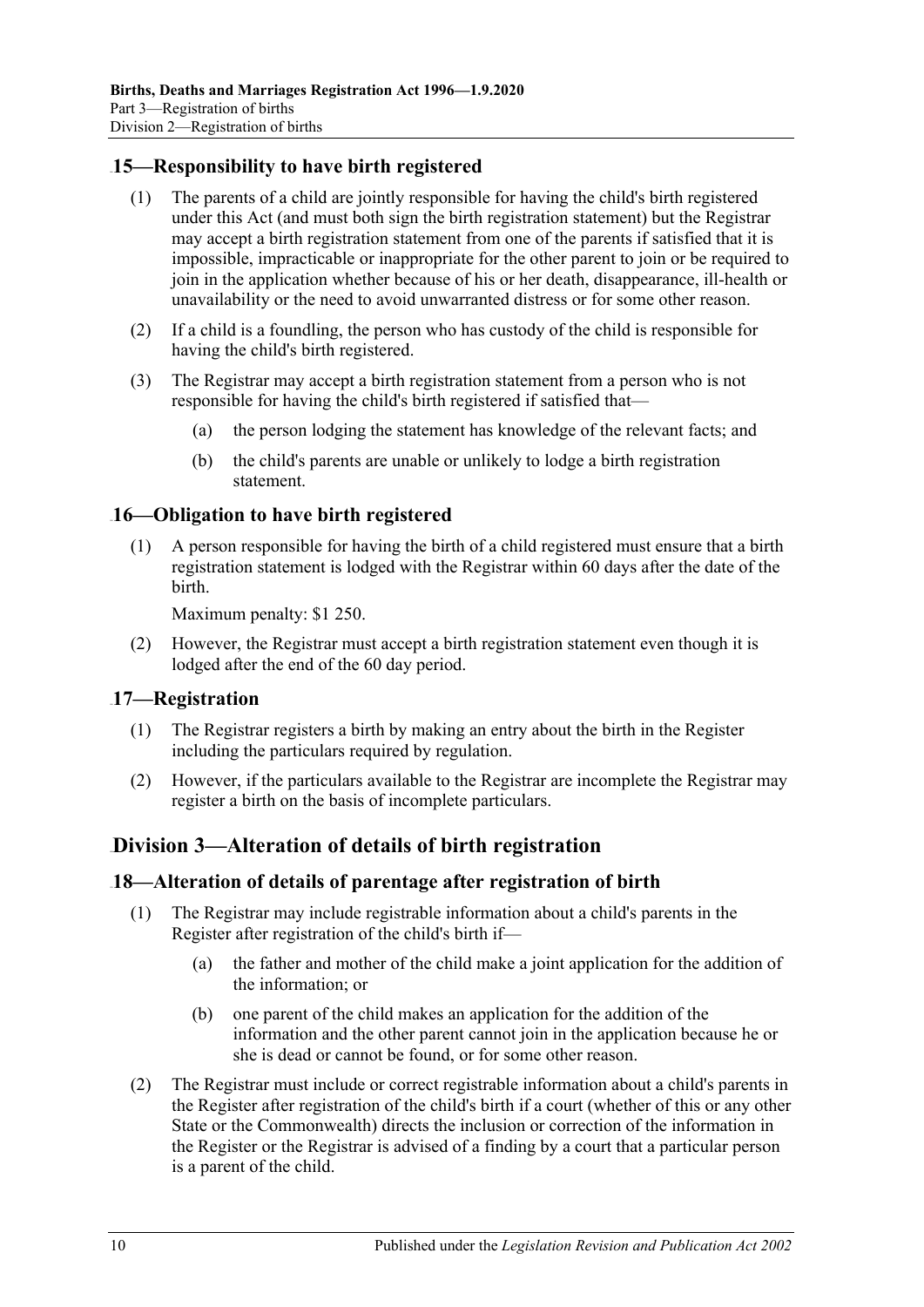- (3) An application to the Registrar for the inclusion of registrable information in the Register—
	- (a) must be made in writing; and
	- (b) must include the information required by the Registrar; and
	- (c) must, if the Registrar requires verification of the information contained in the application, be accompanied by a statutory declaration verifying the information contained in the application and other evidence the Registrar may require.

# <span id="page-10-0"></span>87B**Division 4—Court orders relating to registration of birth**

## <span id="page-10-1"></span>28B**19—Application to Court**

The Court may, on application by an interested person or on its own initiative, order—

- (a) the registration under this Act of a birth that has occurred in the State; or
- (b) the inclusion or correction of registrable information about a birth or a child's parents in the Register.

## <span id="page-10-2"></span>29B**20—Power to direct registration of birth etc**

If a court finds—

- (a) that the birth of a person is not registered as required under this Act or a corresponding law; or
- (b) that the registrable information contained in an entry about a birth in the Register under this Act or a corresponding law is incomplete or incorrect,

the court may direct registration of the birth, or the inclusion or correction of registrable information in the Register under this Act or the corresponding law (as the case may require).

# <span id="page-10-3"></span>88B**Division 5—Child's name**

## <span id="page-10-4"></span>21-Name of child

- (1) Subject to this section, the birth registration statement must state the name of the child.
- (2) The name is a matter of choice for the person or persons lodging the statement<sup>1</sup>, but the Registrar may assign a name to a child if—
	- (a) the name stated in the birth registration statement is a prohibited name; or
	- (b) the birth registration statement is lodged by both parents of the child and they satisfy the Registrar that they are unable to agree on the child's name.
- (3) A birth registration statement relating to a still-born child need not state the name of the child.

**Note—**

1 For example, there is no requirement that the name be made up of both a surname and a given name or given names.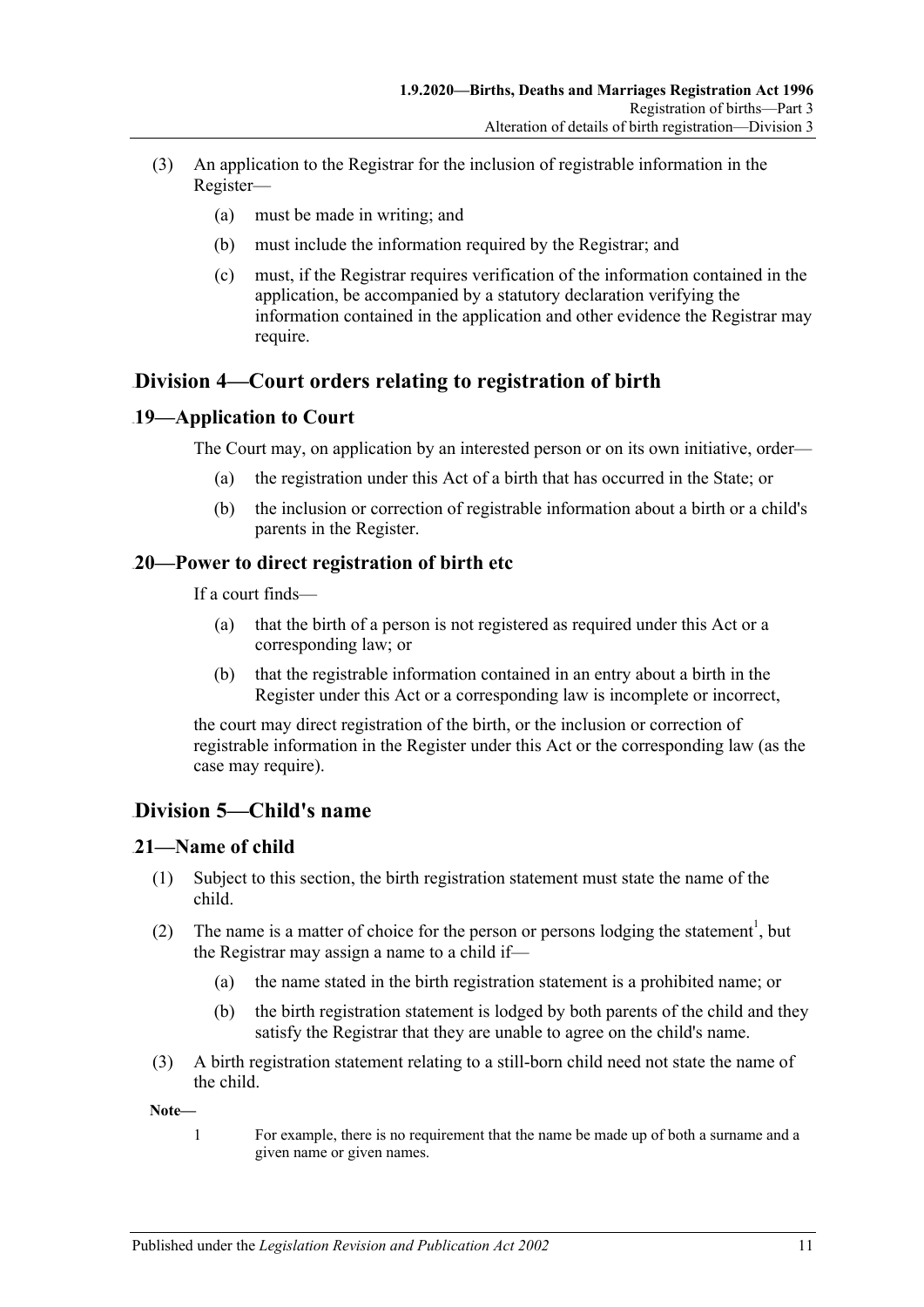#### <span id="page-11-3"></span><span id="page-11-0"></span>31B**22—Dispute about child's name**

- (1) If there is a dispute between parents about a child's name, either parent may apply to the Tribunal for a resolution of the dispute.
- (2) On an application under [subsection](#page-11-3) (1), the Tribunal may—
	- (a) resolve the dispute about the child's name as the Tribunal considers appropriate; and
	- (b) order the Registrar to register the child's name in a form specified in the order.

## <span id="page-11-1"></span>89B**Division 6—Surrogacy orders**

#### <span id="page-11-4"></span><span id="page-11-2"></span>32B**22A—Surrogacy orders**

- (1) On receipt of a notice under section 21 of the *[Surrogacy Act](http://www.legislation.sa.gov.au/index.aspx?action=legref&type=act&legtitle=Surrogacy%20Act%202019) 2019* in relation to the making or revocation of a surrogacy order about a child whose birth is registered in this State, the particulars provided in the notice must be registered by the Registrar in relation to the registration of the child's birth and the child's name.
- (2) Without limiting [subsection](#page-11-4) (1), the Registrar must, in relation to the Register, make such entries and alterations as are necessary to give effect to the operation of the orders made by the Court under section 18(1) or 19(3) of the *[Surrogacy Act](http://www.legislation.sa.gov.au/index.aspx?action=legref&type=act&legtitle=Surrogacy%20Act%202019) 2019* (as the case requires).
- (3) Subject to [subsection](#page-11-5) (4), a certificate issued by the Registrar after the registration of the particulars provided in a notice under section 21 of the *[Surrogacy Act](http://www.legislation.sa.gov.au/index.aspx?action=legref&type=act&legtitle=Surrogacy%20Act%202019) 2019*—
	- (a) must only disclose and certify up-to-date particulars contained in an entry; and
	- (b) must not provide any information disclosing a change in a parent or parents of the relevant child, or a change in the name of the child (including by disclosing the name of, or information about, any birth parent who is no longer considered as a parent of the child).
- <span id="page-11-5"></span>(4) A person—
	- (a) who is the subject of a surrogacy order and who has attained the age of 18 years; or
	- (b) who is a party to the surrogacy agreement that gave rise to a surrogacy order,

is entitled to a certificate certifying all relevant entries in the Register.

(5) On the receipt of a notice under section 21 of the *[Surrogacy Act](http://www.legislation.sa.gov.au/index.aspx?action=legref&type=act&legtitle=Surrogacy%20Act%202019) 2019* in relation to the making or revocation of a surrogacy order about a child whose birth is registered in another State, the Registrar must send a copy of the notice to the relevant registering authority.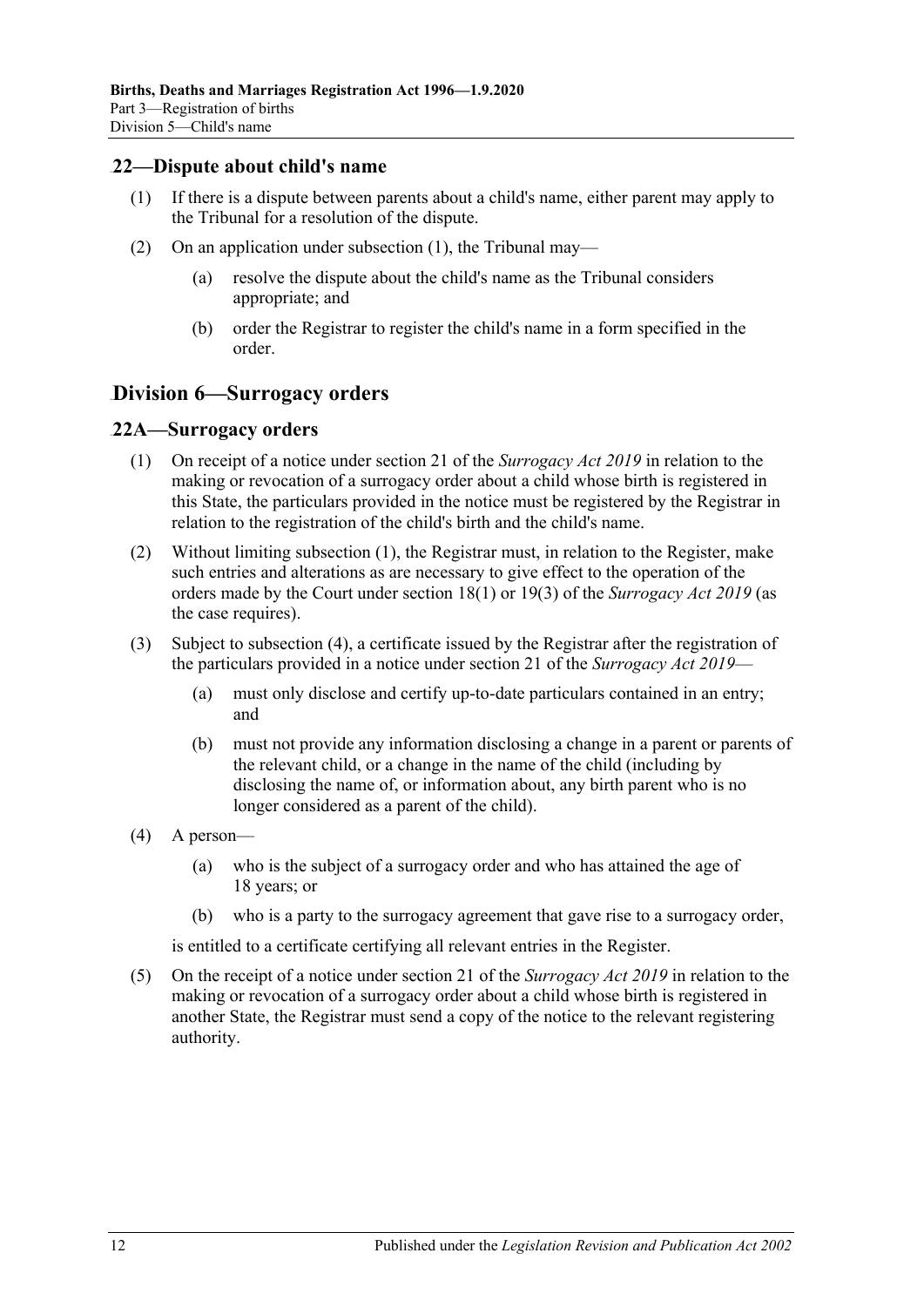# <span id="page-12-0"></span>Part 4—Change of name

# <span id="page-12-1"></span>**Division 1—General requirements for change of name**

## <span id="page-12-2"></span>33B**23—Change of name by registration**

A person's name may be changed by registration of the change under this Part.

## <span id="page-12-6"></span><span id="page-12-3"></span>34B**24—Application to register change of adult's name**

- (1) Subject to this Part, an adult person may apply to the Registrar, in a form approved by the Registrar, for registration of a change of the person's name if—
	- (a) the person's birth is registered in the State; or
	- $(b)$ 
		- (i) the person was born outside Australia; and
		- (ii) the person's birth is not registered in another State or Territory; and
		- (iii) the person has been resident in the State for at least 12 consecutive months immediately before the date of the application.
- <span id="page-12-5"></span>(2) The Registrar may waive the requirement under [subsection](#page-12-5) (1)(b)(iii) if the Registrar is satisfied that the change of name—
	- (a) is sought for the purpose of the protection of the applicant or a child of the applicant; or
	- (b) is related to a marriage or divorce of the applicant.
- (3) An application under [subsection](#page-12-6) (1) must contain a declaration by the person indicating whether he or she is, at the time of the making of the application—
	- (a) a restricted person as defined in [section](#page-15-4) 29B; or
	- (b) a registrable offender within the meaning of the *[Child Sex Offenders](http://www.legislation.sa.gov.au/index.aspx?action=legref&type=act&legtitle=Child%20Sex%20Offenders%20Registration%20Act%202006)  [Registration Act](http://www.legislation.sa.gov.au/index.aspx?action=legref&type=act&legtitle=Child%20Sex%20Offenders%20Registration%20Act%202006) 2006*.

## <span id="page-12-4"></span>35B**25—Application to register change of child's name**

- (1) The parents of a child may apply to the Registrar, in a form approved by the Registrar, for registration of a change of the child's name if—
	- (a) the child's birth is registered in the State; or

 $(b)$ 

- (i) the child was born outside Australia; and
- (ii) the child's birth is not registered in another State or Territory; and
- (iii) the child has been resident in the State for at least 12 consecutive months immediately before the date of the application.
- <span id="page-12-7"></span>(1a) The Registrar may waive the requirement under [subsection](#page-12-7)  $(1)(b)(iii)$  if the Registrar is satisfied that the change of name—
	- (a) is sought for the purpose of the protection of the child or the applicants; or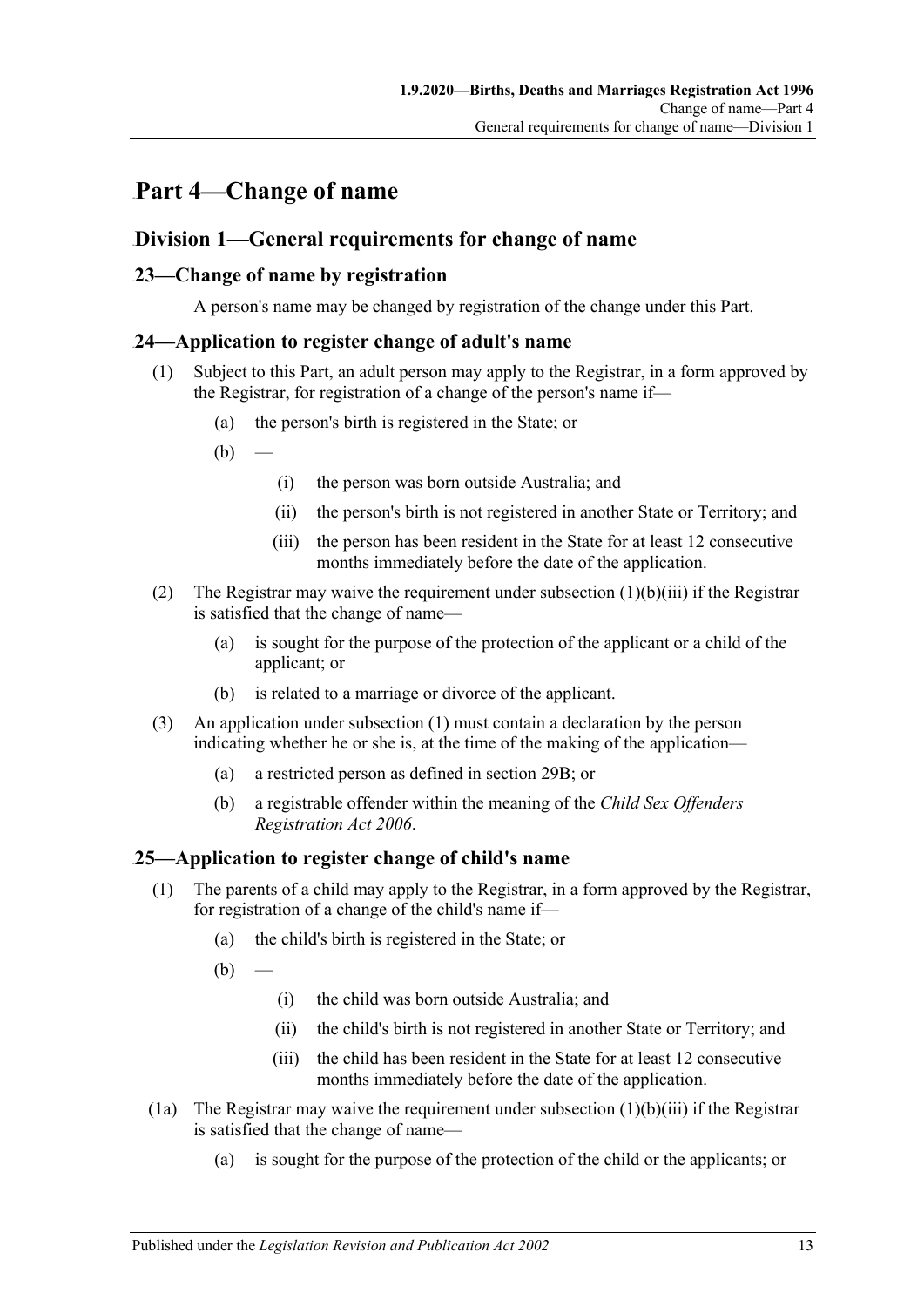- (b) the applicants have legally married and wish the child to change to the married name of both applicants.
- (1b) The requirement under [subsection](#page-12-7)  $(1)(b)(iii)$  does not apply if the Tribunal has approved the proposed change of a child's name under [subsection](#page-13-1) (2)(c).
- (2) An application for registration of a change of a child's name may be made by one parent if—
	- (a) the applicant is the sole parent named in the registration of the child's birth under this Act or any other law; or
	- (b) there is no other surviving parent of the child; or
	- (c) the Tribunal approves the proposed change of name.
- <span id="page-13-1"></span>(3) The Tribunal may, on application by a child's parent, approve a proposed change of name for the child if satisfied that the change is in the child's best interests.
- (4) If the parents of a child are dead, cannot be found, or for some other reason cannot exercise their parental responsibilities to a child, the child's guardian may apply for registration of a change of the child's name.
- (5) This section does not apply in relation to a child during any period that [section](#page-13-0) 25A applies in relation to the child.

# <span id="page-13-0"></span>36B**25A—Change of name of child under guardianship**

- (1) This section applies in relation to the following children during such time as the child is under the guardianship of the Chief Executive or the relevant person or persons (as the case requires):
	- (a) a child who, pursuant to an order of the Court under the *[Children and Young](http://www.legislation.sa.gov.au/index.aspx?action=legref&type=act&legtitle=Children%20and%20Young%20People%20(Safety)%20Act%202017)  [People \(Safety\) Act](http://www.legislation.sa.gov.au/index.aspx?action=legref&type=act&legtitle=Children%20and%20Young%20People%20(Safety)%20Act%202017) 2017*, is under the guardianship of the Chief Executive, or a specified person or persons, until the child attains 18 years of age;
	- (b) a child who, pursuant to orders of the Court under the *[Children and Young](http://www.legislation.sa.gov.au/index.aspx?action=legref&type=act&legtitle=Children%20and%20Young%20People%20(Safety)%20Act%202017)  [People \(Safety\) Act](http://www.legislation.sa.gov.au/index.aspx?action=legref&type=act&legtitle=Children%20and%20Young%20People%20(Safety)%20Act%202017) 2017* or the repealed Act, is under the guardianship of the Chief Executive, or a specified person or persons, and has been under such guardianship for a period of at least 24 continuous months.
- <span id="page-13-2"></span>(2) The Chief Executive may, by notice in writing—
	- (a) in the case of a child who is under the guardianship of the Chief Executive—on the Chief Executive's own motion; or
	- (b) in the case of a child who is under the guardianship of a person or persons pursuant to an order of the Court under the *[Children and Young People](http://www.legislation.sa.gov.au/index.aspx?action=legref&type=act&legtitle=Children%20and%20Young%20People%20(Safety)%20Act%202017)  [\(Safety\) Act](http://www.legislation.sa.gov.au/index.aspx?action=legref&type=act&legtitle=Children%20and%20Young%20People%20(Safety)%20Act%202017) 2017*—on the application of the guardian or guardians (as the case requires),

direct the Registrar to register a change of the name of a child in relation to whom this section applies.

- (3) Before giving a direction under [subsection](#page-13-2) (2), the Chief Executive must, unless the Chief Executive is of the opinion that it is not appropriate to do so—
	- (a) ascertain, and have regard to, the views of the child (if any) in respect of the proposed change of name; and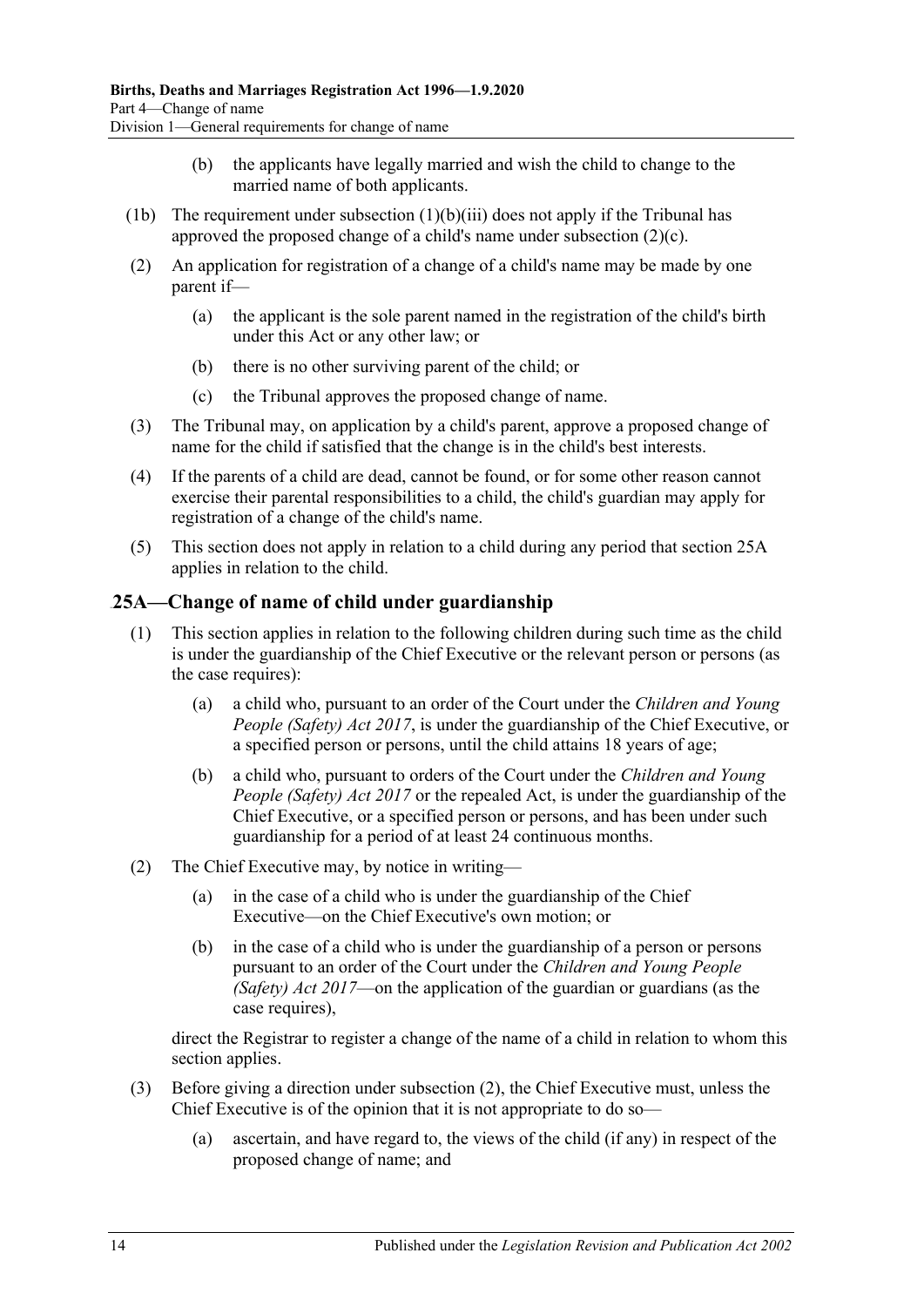- $(b)$ 
	- (i) take reasonable steps to notify the parents of the child of the proposed change of name; and
	- (ii) have regard to any submission made by a parent of the child in respect of the proposed change of name during the period specified by the Chief Executive.
- (4) The Chief Executive may only give a direction under [subsection](#page-13-2) (2) if the Chief Executive is of the opinion that it is in the best interests of the child to do so.
- (5) [Sections](#page-14-0) 26, [27](#page-14-1) and [28\(2\)](#page-15-5) and [\(3\)](#page-15-6) do not apply in relation to a change of name under this section.
- (6) The Registrar must, as soon as is reasonably practicable after receiving a direction under [subsection](#page-13-2) (2), register the change of name under [section](#page-15-7) 28(1).
- (7) Nothing in this section prevents the name of a child being later changed in accordance with the law of the State.
- (8) A person who is aggrieved by a decision of the Chief Executive under this section is entitled to a review of the decision under section 157 of the *[Children and Young](http://www.legislation.sa.gov.au/index.aspx?action=legref&type=act&legtitle=Children%20and%20Young%20People%20(Safety)%20Act%202017)  [People \(Safety\) Act](http://www.legislation.sa.gov.au/index.aspx?action=legref&type=act&legtitle=Children%20and%20Young%20People%20(Safety)%20Act%202017) 2017* (and for the purposes of that section the decision will be taken to be a decision under that Act).
- (9) The regulations may make provision conferring on the South Australian Civil and Administrative Tribunal jurisdiction to deal with matters consisting of the review of a decision of the Chief Executive under this section.
- (10) In this section—

*Chief Executive* means the Chief Executive under the *[Children and Young People](http://www.legislation.sa.gov.au/index.aspx?action=legref&type=act&legtitle=Children%20and%20Young%20People%20(Safety)%20Act%202017)  [\(Safety\) Act](http://www.legislation.sa.gov.au/index.aspx?action=legref&type=act&legtitle=Children%20and%20Young%20People%20(Safety)%20Act%202017) 2017*;

*repealed Act* means the *[Children's Protection Act](http://www.legislation.sa.gov.au/index.aspx?action=legref&type=act&legtitle=Childrens%20Protection%20Act%201993) 1993*.

## <span id="page-14-0"></span>37B**26—Child's consent to change of name**

A change of a child's name must not be registered unless—

- (a) the child consents to the change of name; or
- (b) the child is unable to understand the meaning and implications of the change of name.

## <span id="page-14-1"></span>38B**27—Registration of change of name**

- (1) Before registering a change of name under this Part, the Registrar may require the applicant to provide evidence to establish to the Registrar's satisfaction—
	- (a) the identity and age of the person whose name is to be changed; and
	- (b) that the change of name is not sought for a fraudulent or other improper purpose; and
	- (c) if the person whose name is to be changed is a child—that the child consents to the change of name or is unable to understand the meaning and implications of the change of name.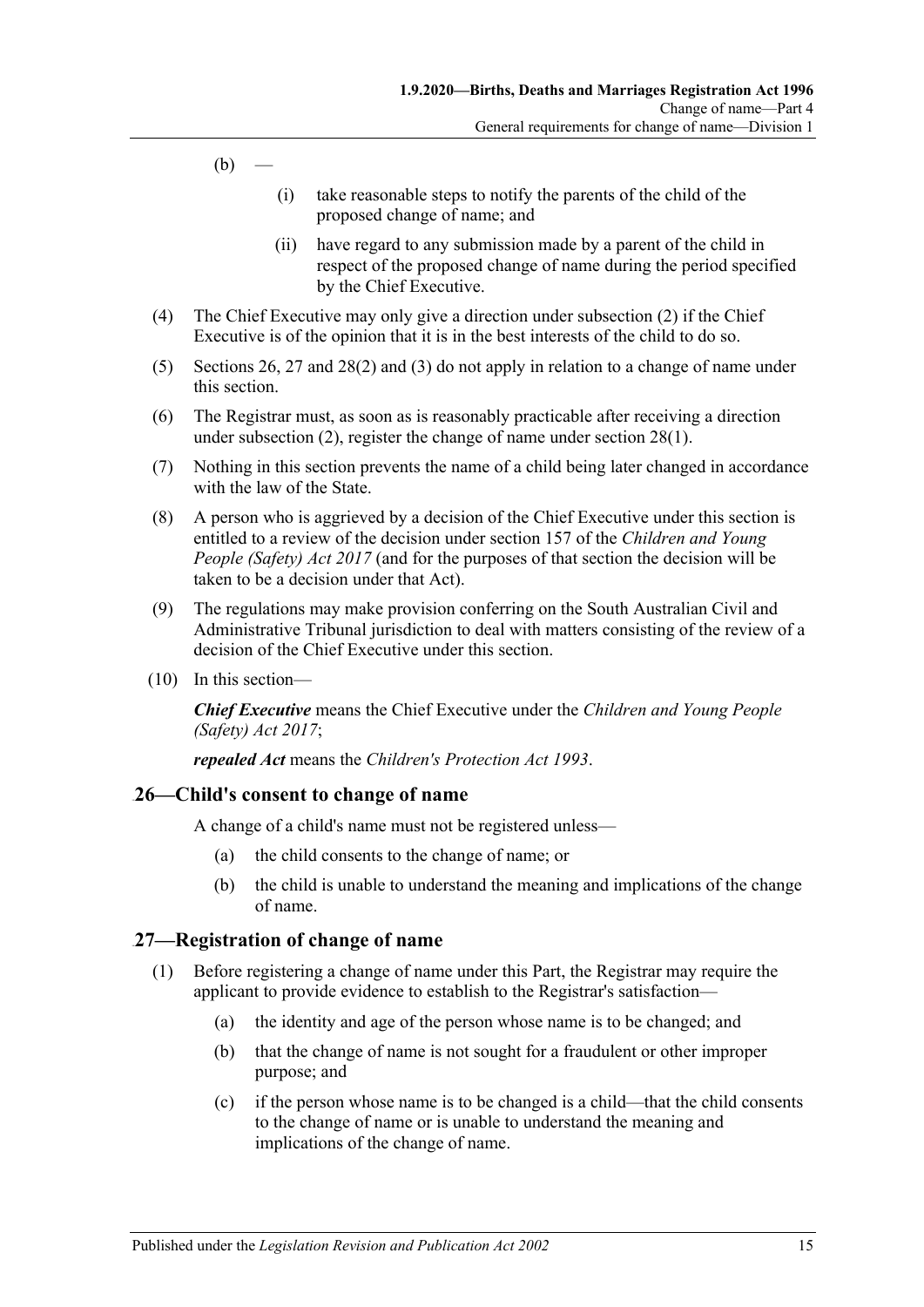- (2) If the Registrar is satisfied that the name of a person whose birth is registered in the State has been changed under another law or by order of a court or tribunal, the change of name may be registered under this Act.
- (3) The Registrar may refuse to register a change of name if, as a result of the change, the name would become a prohibited name.

## <span id="page-15-7"></span><span id="page-15-0"></span>39B**28—Entries to be made in the Register**

- (1) The Registrar registers a change of name by making an entry about the change of name in the Register including the particulars required by regulation.
- <span id="page-15-5"></span>(2) If the applicant for registration of the change of name asks the Registrar to arrange for noting the change of name in the particulars of the person's birth, and the person's birth is registered under this Act or a corresponding law, the Registrar must—
	- (a) if the birth is registered under this Act—note the change of name in the entry relating to the birth; or
	- (b) if the birth is registered under a corresponding law—notify the relevant registering authority of the change of name.
- <span id="page-15-6"></span>(3) If the change of name is noted in the Register under [subsection](#page-15-5) (2), a birth certificate issued by the Registrar for the person must show the person's name as changed under this Part.

## <span id="page-15-1"></span>40B**29—Change of name may still be established by repute or usage**

This Part does not prevent a change of name by repute or usage.

#### <span id="page-15-2"></span>41B**29A—Saving provision—surrogacy arrangements**

This Part does not limit the operation of [Division 6](#page-11-1) of [Part 3.](#page-7-0)

# <span id="page-15-3"></span>91B**Division 2—Requirements for change of name of restricted persons**

## <span id="page-15-4"></span>42B**29B—Interpretation**

In this Division—

*domestic partner* means a person who is a domestic partner within the meaning of the *[Family Relationships Act](http://www.legislation.sa.gov.au/index.aspx?action=legref&type=act&legtitle=Family%20Relationships%20Act%201975) 1975*, whether declared as such under that Act or not;

*immediate family* of a person means any 1 or more of the following:

- (a) a spouse or domestic partner;
- (b) a parent (including a person who stands in the position, and undertakes the responsibilities, of a parent);
- (c) a grandparent;
- (d) a child (including an adult child);
- (e) a grandchild (including an adult grandchild);
- (f) a brother or sister;

*restricted person* means—

(a) a prisoner; or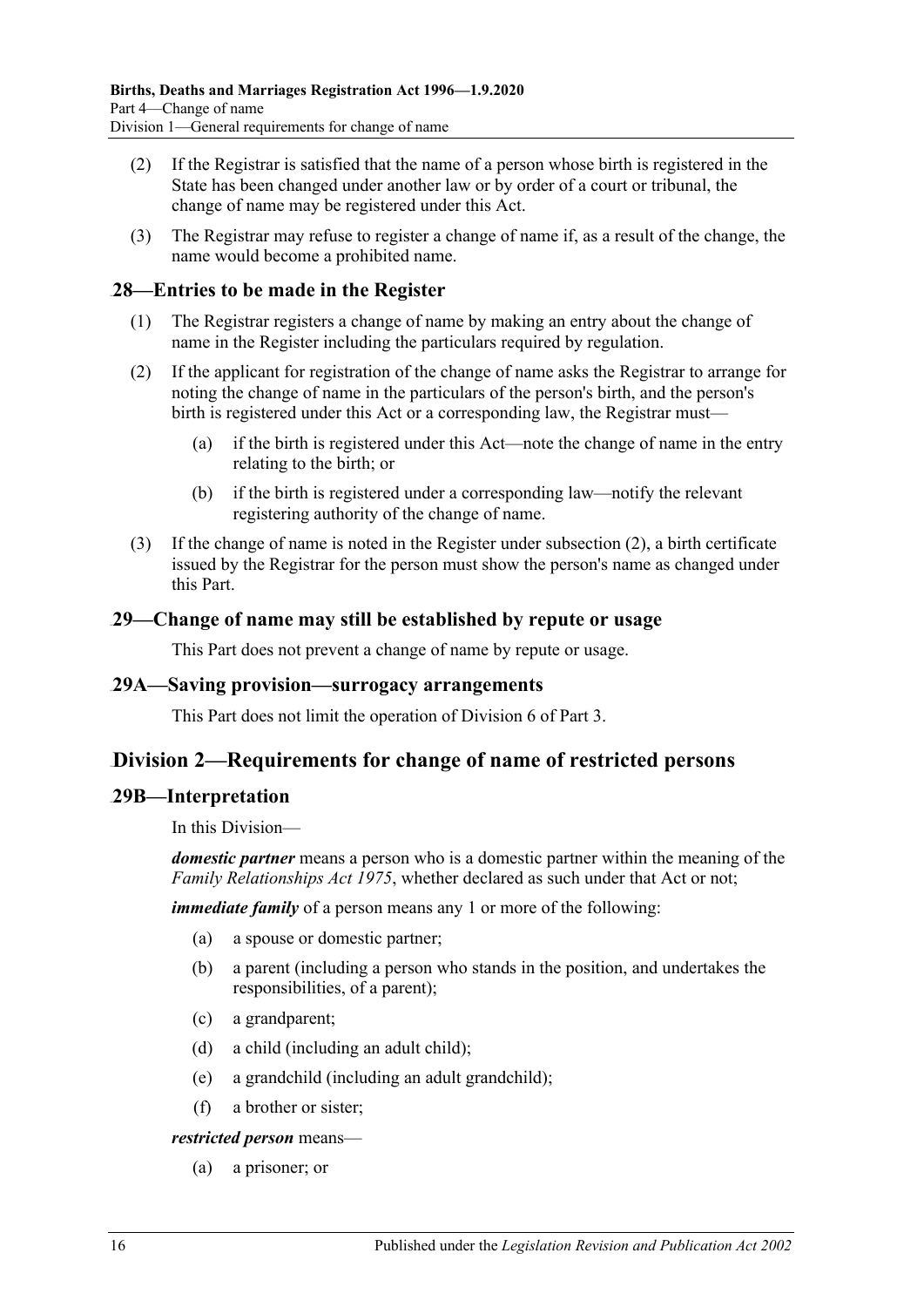- (b) a prisoner released on parole or home detention under the *[Correctional](http://www.legislation.sa.gov.au/index.aspx?action=legref&type=act&legtitle=Correctional%20Services%20Act%201982)  [Services Act](http://www.legislation.sa.gov.au/index.aspx?action=legref&type=act&legtitle=Correctional%20Services%20Act%201982) 1982*; or
- (c) a person subject to an extended supervision order under the *[Criminal Law](http://www.legislation.sa.gov.au/index.aspx?action=legref&type=act&legtitle=Criminal%20Law%20(High%20Risk%20Offenders)%20Act%202015)  [\(High Risk Offenders\) Act](http://www.legislation.sa.gov.au/index.aspx?action=legref&type=act&legtitle=Criminal%20Law%20(High%20Risk%20Offenders)%20Act%202015) 2015*; or
- (d) a person released on licence under the *[Sentencing Act](http://www.legislation.sa.gov.au/index.aspx?action=legref&type=act&legtitle=Sentencing%20Act%202017) 2017*; or
- (e) a person or a class of persons declared by the regulations to be a restricted person;

*prisoner* has the same meaning as in the *[Correctional Services Act](http://www.legislation.sa.gov.au/index.aspx?action=legref&type=act&legtitle=Correctional%20Services%20Act%201982) 1982*;

*spouse*—a person is the spouse of another if they are legally married;

*supervising authority* means—

- (a) the person holding or acting in the position of Chief Executive of the administrative unit of the Public Service that is, under a Minister, responsible for the administration of the *[Correctional Services Act](http://www.legislation.sa.gov.au/index.aspx?action=legref&type=act&legtitle=Correctional%20Services%20Act%201982) 1982*; or
- (b) a person declared by the regulations to be a supervising authority in respect of a restricted person or a class of restricted person.

# <span id="page-16-0"></span>43B**29C—Application of Division**

- (1) The requirements and restrictions in this Division are in addition to the requirements and restrictions contained in [Division 1.](#page-12-1)
- (2) This Division does not apply to a change of name of a restricted person who is a registrable offender within the meaning of the *[Child Sex Offenders Registration](http://www.legislation.sa.gov.au/index.aspx?action=legref&type=act&legtitle=Child%20Sex%20Offenders%20Registration%20Act%202006)  Act [2006](http://www.legislation.sa.gov.au/index.aspx?action=legref&type=act&legtitle=Child%20Sex%20Offenders%20Registration%20Act%202006)*.

**Note—**

The *[Child Sex Offenders Registration Act](http://www.legislation.sa.gov.au/index.aspx?action=legref&type=act&legtitle=Child%20Sex%20Offenders%20Registration%20Act%202006) 2006* provides for the requirements in relation to changing, or applying to change, the name of a registrable offender.

## <span id="page-16-2"></span><span id="page-16-1"></span>44B**29D—Application for change of name by or on behalf of restricted person**

- (1) A restricted person must not—
	- (a) apply to the Registrar to register a change of his or her name under this Act; or
	- (b) apply to a registering authority to register a change of his or her name under a corresponding law,

without the written approval of the supervising authority.

Maximum penalty: \$10 000 or imprisonment for 2 years.

- <span id="page-16-3"></span>(2) A person must not, on behalf of a restricted person—
	- (a) apply to the Registrar to register a change of his or her name under this Act; or
	- (b) apply to a registering authority to register a change of his or her name under a corresponding law,

without the written approval of the supervising authority.

Maximum penalty: \$10 000 or imprisonment for 2 years.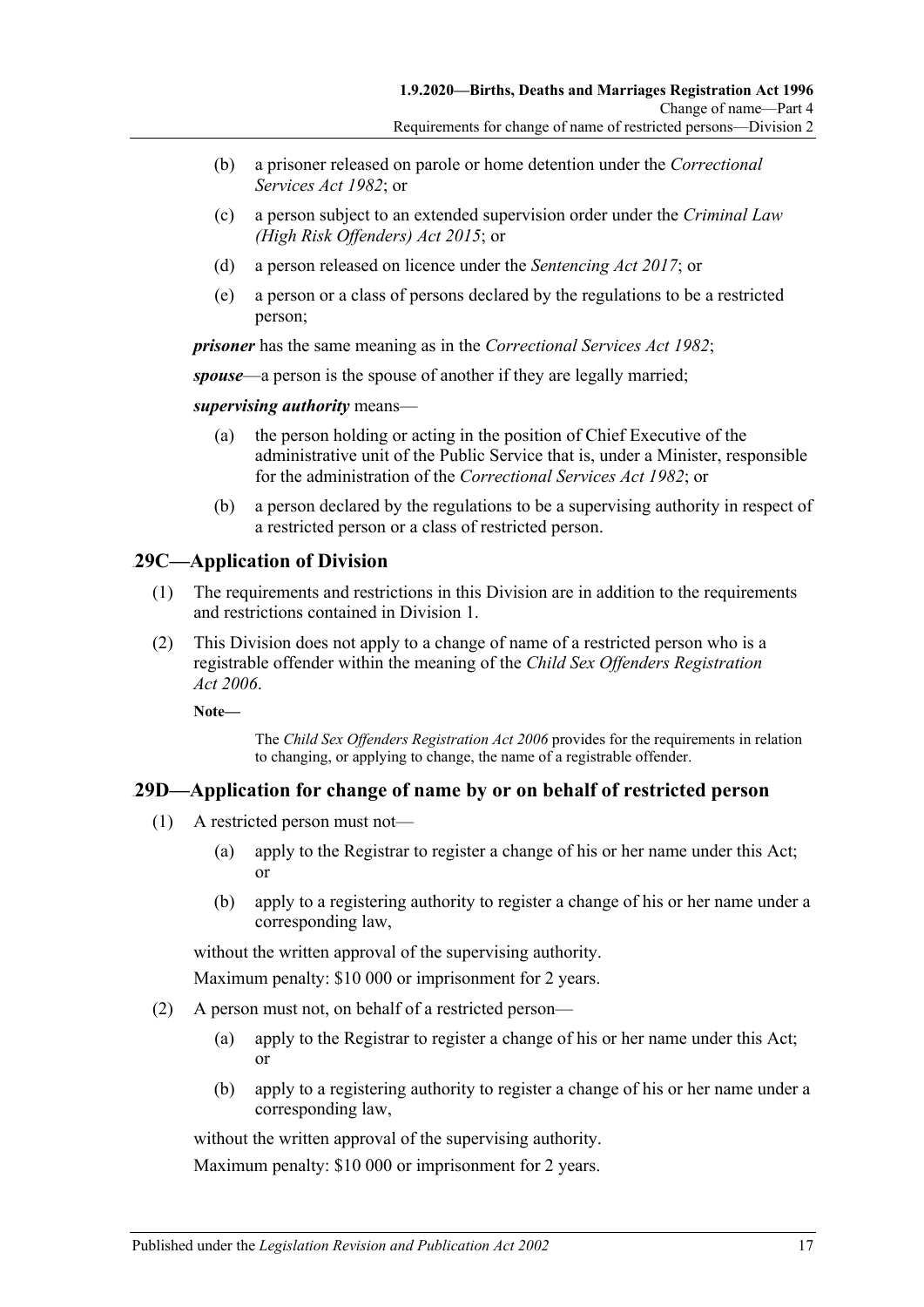(3) If a court convicts a person of an offence under subsection  $(1)$  or  $(2)$ , the court may, on application by the prosecution, declare a change of name registered in relation to the person to be void and the Registrar must, on being notified of that declaration, correct the Register.

## <span id="page-17-0"></span>45B**29E—Approval by supervising authority for change of name of restricted person**

- <span id="page-17-1"></span>(1) The supervising authority may approve the making of an application to the Registrar or a registering authority for registration for a change of name of a restricted person.
- (2) In determining whether to grant an approval under [subsection](#page-17-1) (1), the supervising authority must have regard to the following:
	- (a) the safety of the restricted person and other persons;
	- (b) the rehabilitation, care or treatment of the restricted person;
	- (c) whether the proposed change of name—
		- (i) could be used to further an unlawful activity or purpose; or
		- (ii) could be used to evade or hinder the supervision of the restricted person; or
		- (iii) could be considered offensive to a victim of crime or the immediate family of a deceased victim of crime.
- (3) The supervising authority must not approve the making of an application to the Registrar or a registering authority for registration of a change of name of a restricted person unless the supervising authority is satisfied that the change is necessary or reasonable.
- (4) The supervising authority must, on approving the making of an application under [subsection](#page-17-1) (1)—
	- (a) as soon as practicable, give written notice of the approval to the person who intends to make the application; and
	- (b) give a copy of the written notice of approval to the Registrar or the registering authority (as the case requires).
- <span id="page-17-2"></span>(5) The supervising authority may, by instrument in writing, delegate to a person (including a person for the time being holding or acting in a particular position) a function or power of the supervising authority under this section.
- (6) A delegation under [subsection](#page-17-2) (5)—
	- (a) may be unconditional or subject to conditions specified by the delegator; and
	- (b) does not derogate from the power of the delegator to act personally in any matter; and
	- (c) may be further delegated; and
	- (d) is revocable at will by the delegator.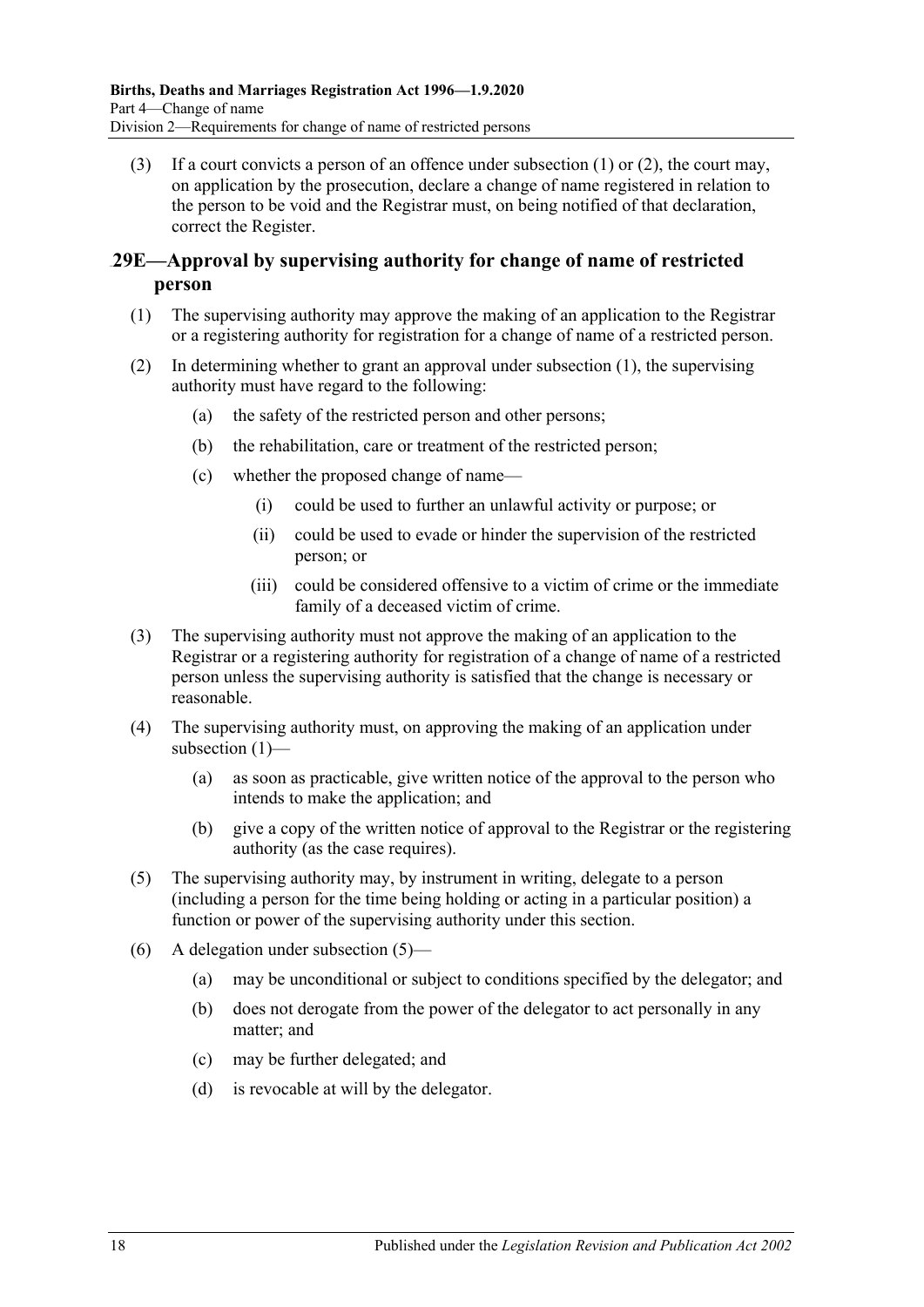# <span id="page-18-0"></span>46B**29F—Additional requirements for registration of change of name of restricted person**

- (1) The Registrar must not register a change of name of a restricted person unless the Registrar has received a copy of the notice of approval of the supervising authority to the application for registration of a change of name.
- (2) The Registrar must notify the supervising authority of a change of name of a restricted person.
- (3) The Registrar may correct the Register if a change of name of a person has been registered in contravention of this Division.

# <span id="page-18-1"></span>47B**29G—Information exchange between Registrar and supervising authority**

- (1) The Registrar and the supervising authority may enter into an arrangement for the provision or exchange of information for the purposes of this Division.
- (2) Information may be provided or exchanged in accordance with an arrangement under this section despite any other Act or law.

# <span id="page-18-2"></span>**Part 4A—Change of sex or gender identity**

# <span id="page-18-3"></span>92B**Division 1—Preliminary**

## <span id="page-18-4"></span>48B**29H—Preliminary**

(1) In this Part—

*clinical treatment*—clinical treatment need not involve invasive medical treatment (and may include or be constituted by counselling);

*designated certificate* means a certificate relating to the recognition of sex or gender identity issued under the law of another jurisdiction and recognised by the Registrar for the purposes of this Part;

*identity acknowledgement certificate* means a certificate issued under [section](#page-22-0) 29Q;

*medical practitioner* means a person registered under the *Health Practitioner Regulation National Law* to practise in the medical profession (other than as a student);

*prescribed notification* means a notification issued by another registering authority and recognised by the Registrar for the purposes of this Part;

*psychologist* means a person registered under the *Health Practitioner Regulation National Law* to practise in the psychology profession (other than as a student).

- (2) For the purposes of this Part, a reference to a change of a person's sex or gender identity includes, in the case of a person whose sex or gender identity has not been determined, a reference to the determination of the person's sex or gender identity.
- (3) For the purposes of this Part, clinical treatment constituted by counselling only cannot be regarded as a *sufficient amount of appropriate clinical treatment* unless the period of the counselling is equal to or greater than the prescribed period.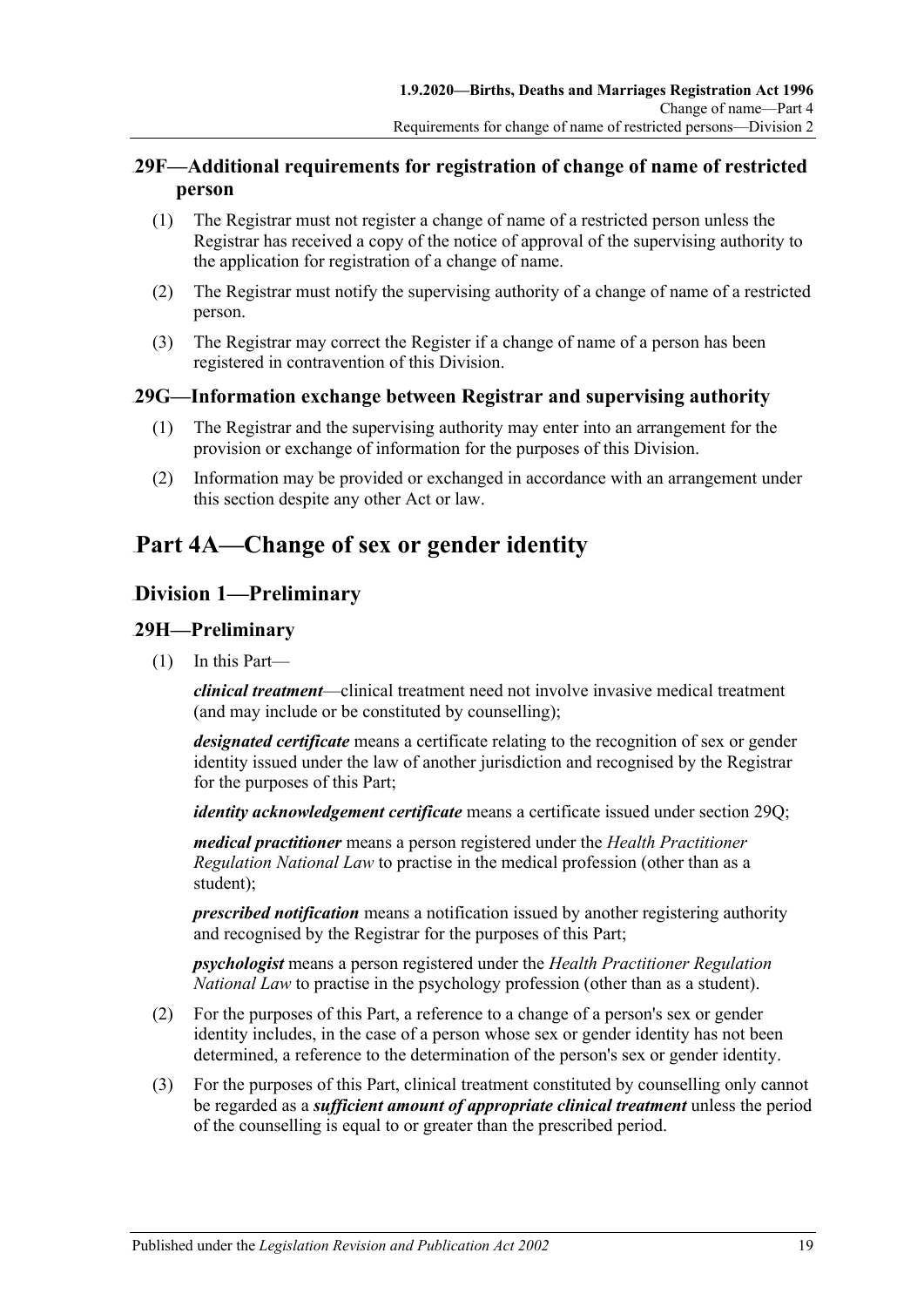# <span id="page-19-0"></span>93B**Division 2—Applicants born in South Australia**

## <span id="page-19-1"></span>49B**29I—Application to change sex or gender identity**

- (1) Subject to this Part, a person of or above the age of 18 years whose birth is registered in the State may apply to the Registrar, in a form approved by the Registrar, for registration of a change of the person's sex or gender identity.
- (2) An application under this section must—
	- (a) specify a sex or gender identity of a kind recognised by the regulations that the person is seeking to have registered; and
	- (b) include the material required under [section](#page-20-0) 29K.

## <span id="page-19-3"></span><span id="page-19-2"></span>50B**29J—Application to change child's sex or gender identity**

- (1) Subject to this Part, a child under the age of 18 years, or a parent or guardian of a child under the age of 18 years, may apply to the Registrar, in a form approved by the Registrar, for registration of a change of the child's sex or gender identity.
- (2) However, an application under [subsection](#page-19-3) (1) may only be made if—
	- (a) the child's birth is registered in the State; and
	- (b) the Tribunal approves the making of the application.
- <span id="page-19-4"></span>(3) An application under [subsection](#page-19-3) (1) must—
	- (a) specify a sex or gender identity of a kind recognised by the regulations that the person is seeking to have registered; and
	- (b) include the material required under [section](#page-20-0) 29K.
- (4) The Tribunal may, on application by the person who made the application under [subsection](#page-19-3) (1), grant an approval for the purposes of [subsection](#page-19-4) (2)(b) if the Tribunal is satisfied that it is in the best interests of the child that the approval be granted.
- (5) In determining whether or not to grant an approval, the Tribunal must take into account—
	- (a) whether the child understands the meaning and implications of the making of an application to the Registrar; and
	- (b) whether the child has the capacity to consent to the application and, if so, the child's position in relation to the making of the application; and
	- (c) whether the child has undertaken a sufficient amount of appropriate clinical treatment in relation to the child's sex or gender identity; and
	- (d) whether a designated certificate or a prescribed notification has been provided.
- (7) A child is to be taken to have the capacity to make an application under this section.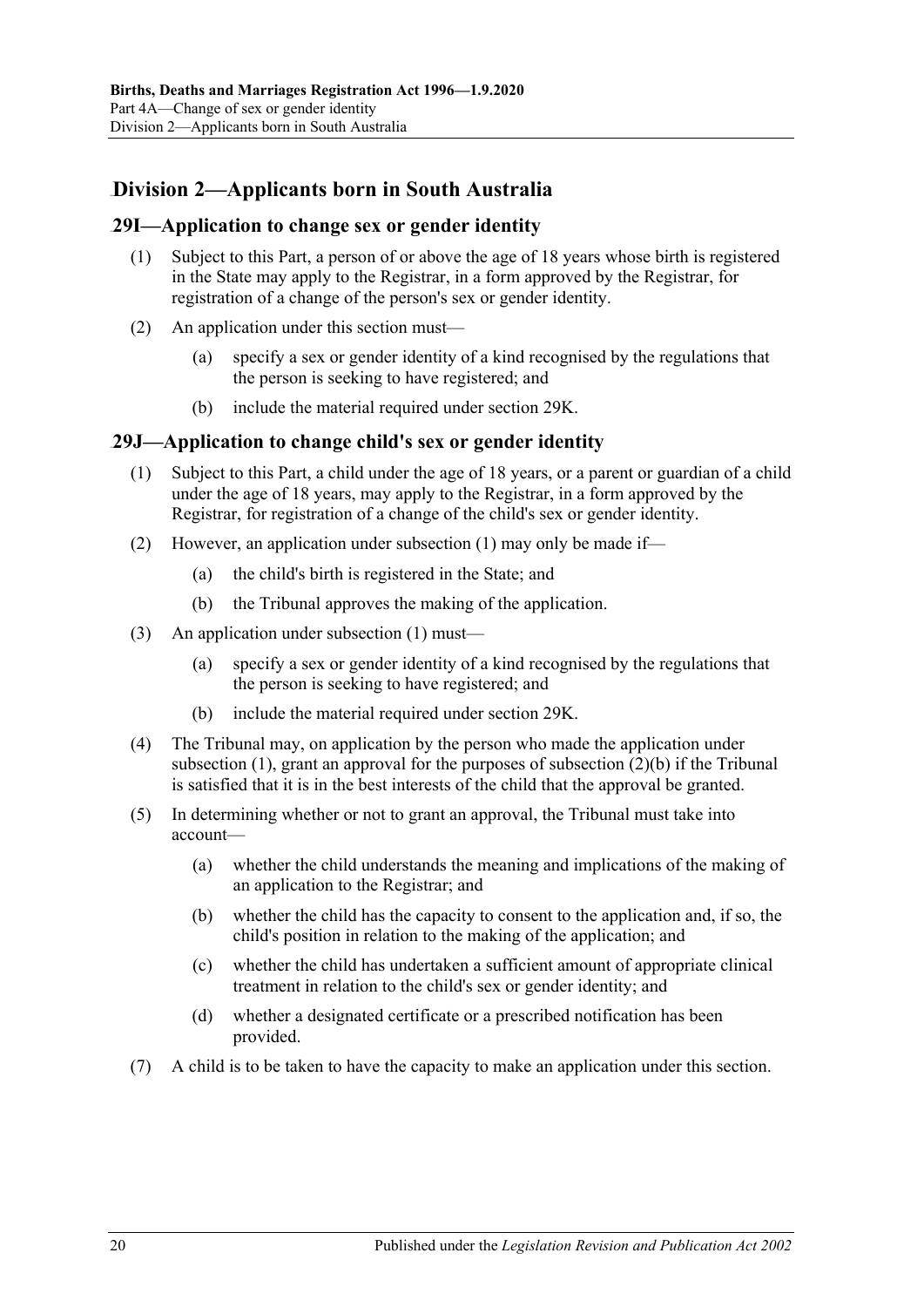## <span id="page-20-3"></span><span id="page-20-0"></span>51B**29K—Material supporting application**

An application under this Division must be accompanied by—

- (a) a statement by a medical practitioner or psychologist certifying that the person has undertaken a sufficient amount of appropriate clinical treatment in relation to the person's sex or gender identity (including in the case of a person whose sex or gender identity has now become determinate); or
- (b) in the case of an applicant in relation to whom a designated certificate or a prescribed notification has been issued—
	- (i) a copy of the designated certificate or prescribed notification (as the case may be); and
	- (ii) a statement—
		- (A) of a kind described in [paragraph](#page-20-3) (a); or
		- (B) by a medical practitioner or psychologist certifying that the person has undertaken a sufficient amount of appropriate clinical treatment in the jurisdiction that issued the designated certificate or prescribed notification.

## <span id="page-20-1"></span>52B**29L—Change of sex or gender identity**

If, on an application under this Division, the Registrar is satisfied that the applicant has undertaken a sufficient amount of appropriate clinical treatment in relation to their sex or gender identity, the Registrar may make an entry about the change of the person's sex or gender identity in the Register, including the particulars required by regulation.

## <span id="page-20-2"></span>53B**29M—Special provision relating to access to Register and issue of extracts and certificates**

- (1) Subject to this section, an extract or certificate issued by the Registrar in relation to a person after the registration of a change in the person's sex or gender identity under this Part must only disclose and certify up-to-date particulars contained in the relevant entry.
- <span id="page-20-4"></span>(2) Where registration of a change in a person's sex or gender identity has occurred under this Part, the Registrar—
	- (a) must retain on the Register the particulars contained in the entry in the Register relating to the person's sex or gender identity before the registration of the change; but
	- (b) must not—
		- (i) allow access to the particulars referred to in [paragraph](#page-20-4) (a); or
		- (ii) issue an extract or certificate from the Register showing the person's sex or gender identity before the registration of the change,

unless application for access to the information or issue of the extract or certificate is made by—

- (iii) the person; or
- (iv) a child of the person; or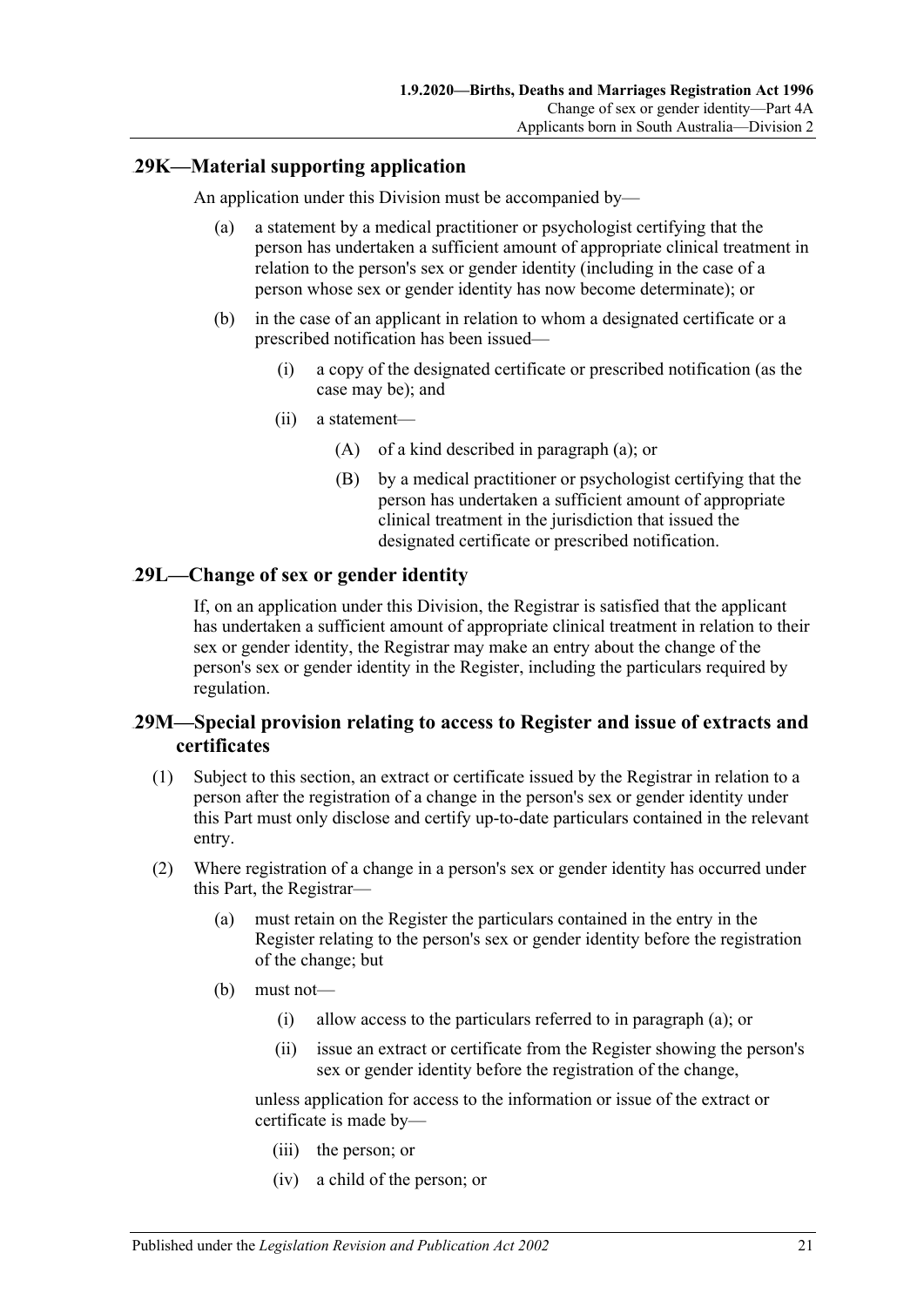(v) a person or body specified by regulation.

## <span id="page-21-0"></span>54B**29N—Use of old birth certificate to deceive**

- (1) A person who—
	- (a) produces a birth certificate to someone else that shows a person's sex or gender identity before the registration of a change in the person's sex or gender identity under this Part; and
	- (b) produces the certificate with intent to deceive,

is guilty of an offence.

Maximum penalty: \$10 000 or imprisonment for 2 years.

- (2) It is not a defence to a prosecution for an offence against this section that the document in relation to which the prosecution is brought refers to the defendant.
- (3) In this section—

*birth certificate* includes—

- (a) a copy of a birth certificate; and
- (b) an extract from a birth certificate.

# <span id="page-21-1"></span>94B**Division 3—South Australian residents born outside Australia**

## <span id="page-21-2"></span>55B**29O—Application for identity acknowledgement certificate**

- (1) Subject to this Part, a person—
	- (a) who is of or above the age of 18 years; and
	- (b) who was born outside Australia; and
	- (c) whose birth is not registered in another State or Territory; and
	- (d) who has been resident in the State for at least 12 consecutive months immediately before the date of the application,

may apply to the Registrar, in a form approved by the Registrar, for an identity acknowledgement certificate.

- (2) An application under this section must—
	- (a) specify a sex or gender identity of a kind recognised by the regulations that the applicant is seeking to have specified on the identity acknowledgement certificate; and
	- (b) include a statement by a medical practitioner or psychologist certifying that the person has undertaken a sufficient amount of appropriate clinical treatment in relation to the person's gender identity.

## <span id="page-21-4"></span><span id="page-21-3"></span>56B**29P—Application for identity acknowledgement certificate in respect of child**

(1) Subject to this Part, a child under the age of 18 years, or a parent or guardian of a child under the age of 18 years, may apply to the Registrar, in a form approved by the Registrar, for an identity acknowledgement certificate.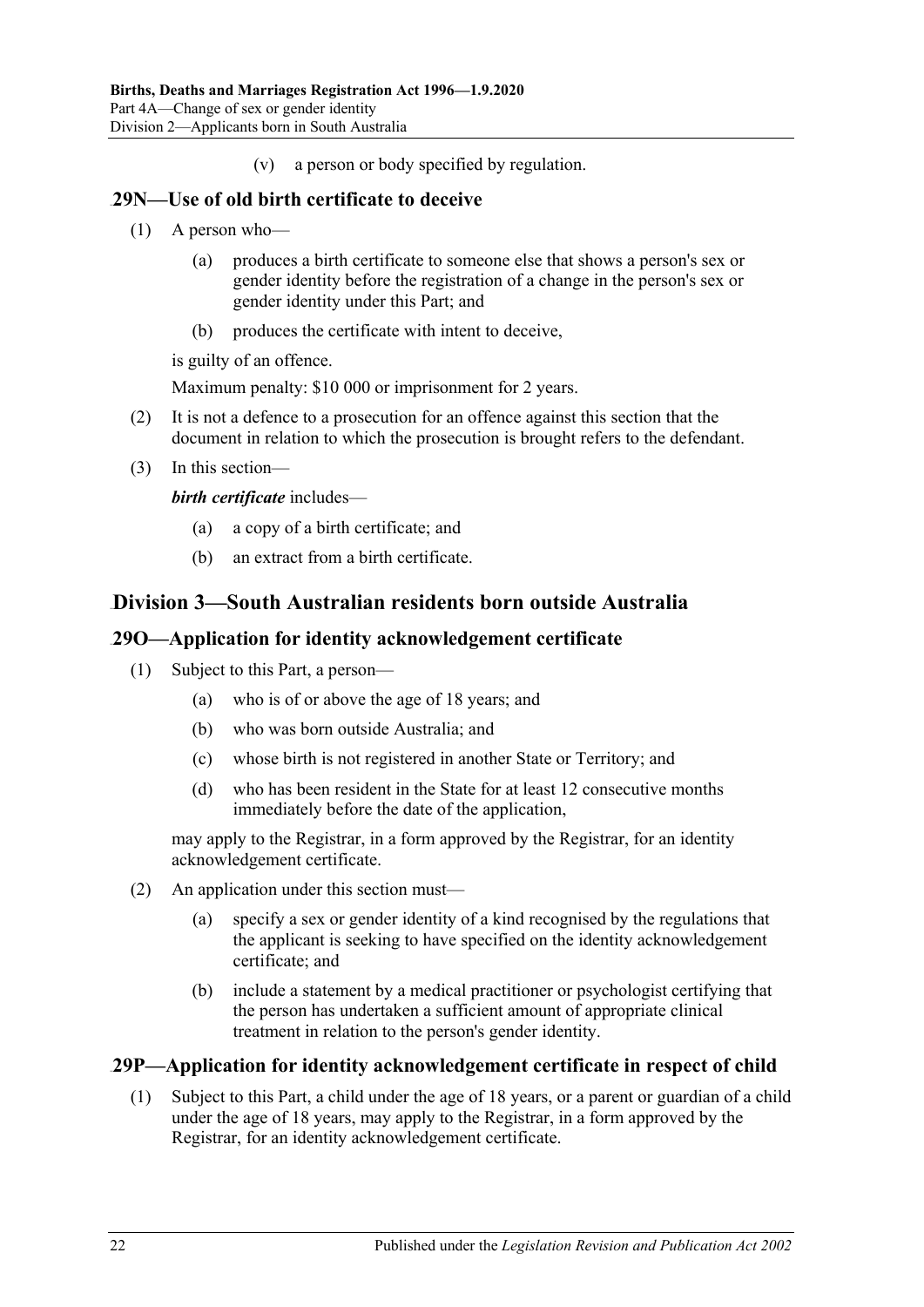- (2) However, an application under [subsection](#page-21-4) (1) may only be made if—
	- (a) the child was born outside Australia; and
	- (b) the child's birth is not registered in another State or Territory; and
	- (c) the child has been resident in the State for at least 12 consecutive months immediately before the date of the application; and
	- (d) the Tribunal approves the making of the application.
- <span id="page-22-4"></span>(3) An application under this section must—
	- (a) specify a sex or gender identity of a kind recognised by the regulations that the applicant is seeking to have recorded specified on the identity acknowledgement certificate; and
	- (b) include a statement by a medical practitioner or psychologist certifying that the child has undertaken a sufficient amount of appropriate clinical treatment in relation to the child's gender identity.
- (4) The Tribunal may, on application by the person who made the application under [subsection](#page-19-3)  $(1)$ , grant an approval for the purposes of [subsection](#page-22-4)  $(2)(d)$  if the Tribunal is satisfied that it is in the best interests of the child that the approval be granted.
- (5) In determining whether or not to grant an approval, the Tribunal must take into account—
	- (a) whether the child understands the meaning and implications of the making of an application to the Registrar; and
	- (b) whether the child has the capacity to consent to the application and, if so, the child's position in relation to the making of the application; and
	- (c) whether the child has undertaken a sufficient amount of appropriate clinical treatment in relation to the child's sex or gender identity.
- (7) A child is to be taken to have the capacity to make an application under this section.

## <span id="page-22-0"></span>57B**29Q—Issue of identity acknowledgement certificate**

If, on an application for an identity acknowledgement certificate, the Registrar is satisfied that the person has undertaken a sufficient amount of appropriate clinical treatment in relation to the person's sex or gender identity, the Registrar may issue a certificate that acknowledges the person's sex or gender identity.

## <span id="page-22-1"></span>58B**29R—Effect of identity acknowledgement certificate**

If an identity acknowledgement certificate is issued to a person under this Division, the person is of the sex or gender identity specified in the identity acknowledgement certificate.

# <span id="page-22-2"></span>95B**Division 4—General provisions**

## <span id="page-22-3"></span>59B**29S—Registrar may limit number of applications**

(1) The Registrar may determine and publish on a website determined by the Registrar a limit on the number of applications that may be made under this Part in respect of a person.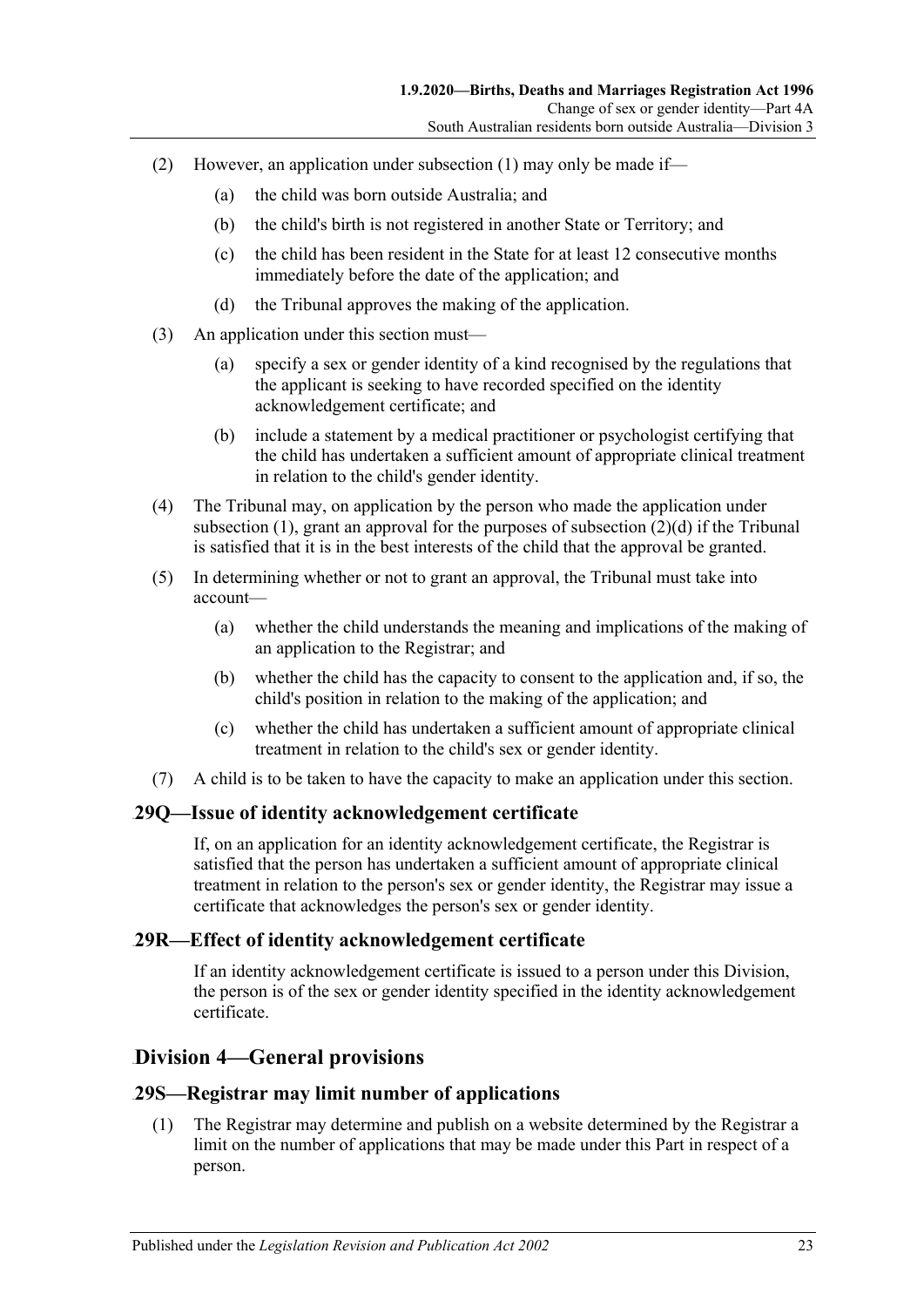#### <span id="page-23-5"></span> $(2)$  If—

- (a) the number of applications that have been made under this Part in respect of a person is equal to or greater than the limit determined by the Registrar; and
- (b) a further application in respect of the person is made,

the Registrar may reject the application.

- (3) A person aggrieved by a decision of the Registrar to reject an application under this section may apply to the Tribunal under section 34 of the *[South Australian Civil and](http://www.legislation.sa.gov.au/index.aspx?action=legref&type=act&legtitle=South%20Australian%20Civil%20and%20Administrative%20Tribunal%20Act%202013)  [Administrative Tribunal Act](http://www.legislation.sa.gov.au/index.aspx?action=legref&type=act&legtitle=South%20Australian%20Civil%20and%20Administrative%20Tribunal%20Act%202013) 2013* for a review of the decision.
- (4) An application for review must be made within 28 days after the person received notice of the decision of the Registrar to reject the application referred to in [subsection](#page-23-5) (2)(b).
- (5) On a review, the Tribunal may—
	- (a) confirm the Registrar's decision; or
	- (b) set aside the Registrar's decision and send the matter back to the Registrar with a direction that the application be accepted and dealt with in accordance with this Part.

#### <span id="page-23-0"></span>60B**29T—Entitlement not affected by change of sex or gender identity**

A person who has an entitlement under a will, trust or other instrument does not lose the entitlement only because of a change in the person's sex or gender identity or the issue of an identity acknowledgement certificate under this Part, unless the will, trust or other instrument provides otherwise.

## <span id="page-23-1"></span>61B**29U—Change of sex or gender identity—interaction with other laws**

A person who has changed their sex or gender identity or has been issued an identity acknowledgement certificate under this Part will be taken to have satisfied a requirement under another Act or law that the person provide details of their sex if the person provides details of their sex or gender identity as changed.

# <span id="page-23-2"></span>**Part 5—Registration of marriages**

## <span id="page-23-3"></span>3B**30—Cases in which registration of marriage is required**

If a marriage is solemnised in the State, the marriage must be registered under this Act.

#### <span id="page-23-4"></span>4B**31—How to have marriage registered**

A person may have a marriage registered by lodging with the Registrar a certificate of the marriage under the *Marriage Act 1961* of the Commonwealth or, if the marriage was solemnised before the commencement of that Act, the evidence of the marriage required by the Registrar<sup>1</sup>.

#### **Note—**

1 Under section 50(4) of the *Marriage Act 1961* of the Commonwealth the authorised celebrant is responsible for lodging the certificate of marriage with the Registrar.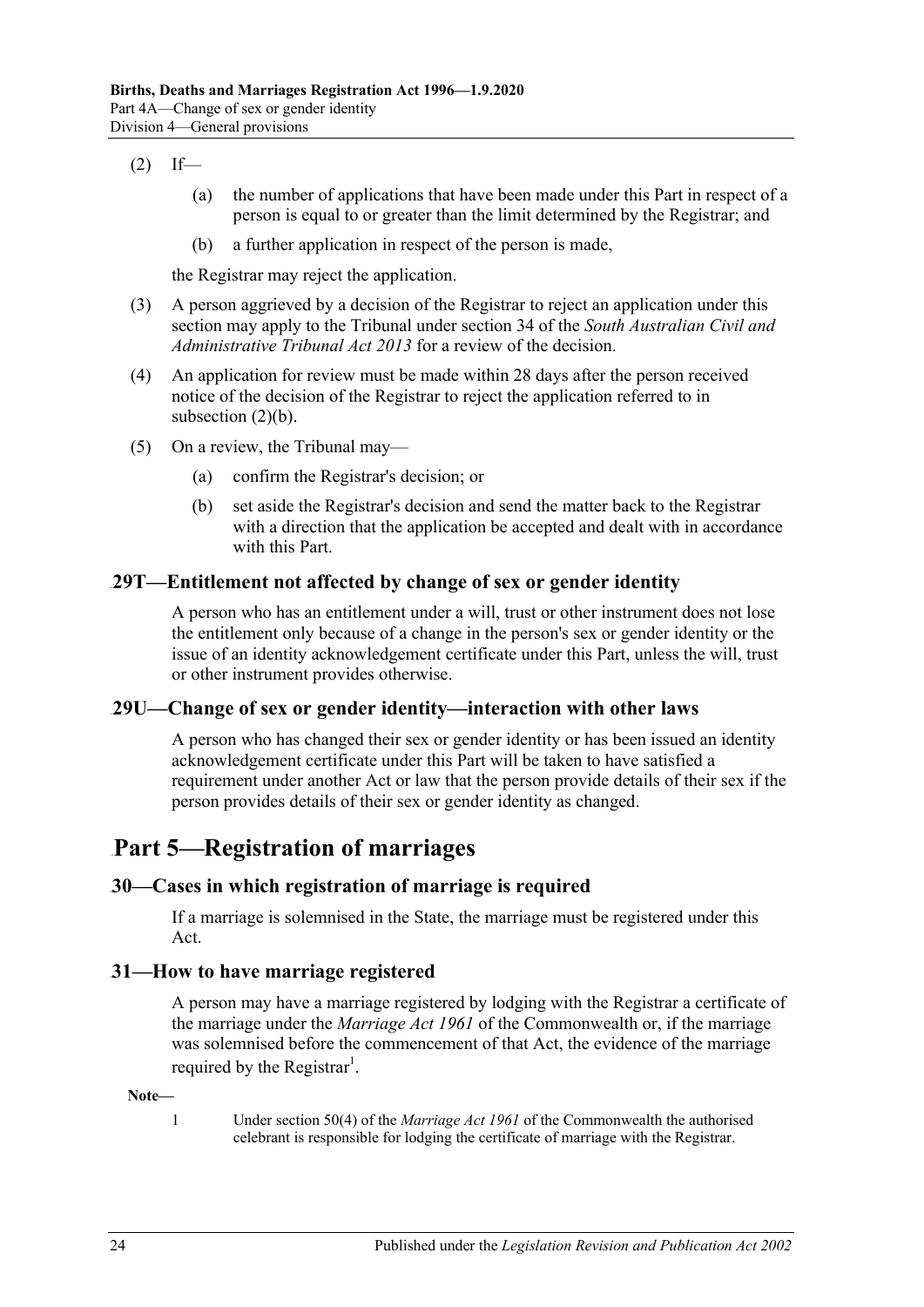## <span id="page-24-0"></span>5B**32—Registration of marriage**

A marriage may be registered by—

- (a) including the marriage certificate as part of the Register; or
- (b) including particulars of the marriage in the Register.

# <span id="page-24-2"></span><span id="page-24-1"></span>**Part 6—Registration of deaths**

# 96B**Division 1—Cases where registration of death is required or authorised**

## <span id="page-24-3"></span>62B**33—Deaths to be registered under this Act**

- (1) If a person dies in the State, the death must be registered under this Act.
- (2) If a court, tribunal or coroner (whether of this or any other State or the Commonwealth) directs the registration of a death, the death must be registered under this Act.
- <span id="page-24-7"></span>(3) If a person dies in an aircraft during a flight or on a vessel during a voyage to a place of disembarkation in the State, the death may be registered under this Act.
- <span id="page-24-8"></span>(4) If a person who is domiciled or ordinarily resident in the State dies outside the Commonwealth, or a person dies outside the Commonwealth leaving property in the State, the death may be registered under this Act.
- (5) However, the Registrar is not obliged to register a death under [subsection](#page-24-7) (3) or [\(4\)](#page-24-8) if the death is registered under a corresponding law.
- (6) If a child is still-born, the child's death<sup>1</sup> is not to be registered under this Part.

**Note—**

1 ie the foetal death. A *child* is defined to include a still-born child.

# <span id="page-24-4"></span>97B**Division 2—Court or Tribunal orders relating to registration of death**

## <span id="page-24-5"></span>63B**34—Application to Tribunal**

The Tribunal may, on application by an interested person or on its own initiative, order—

- (a) the registration under this Act of a death that has occurred in the State; or
- (b) the inclusion or correction of registrable information about a death in the Register.

## <span id="page-24-6"></span>64B**35—Power to direct registration of death etc**

If a court, tribunal or coroner finds—

- (a) that the death of a person is not registered as required under this Act or a corresponding law; or
- (b) that the registrable information contained in an entry about a death in the Register under this Act or a corresponding law is incomplete or incorrect,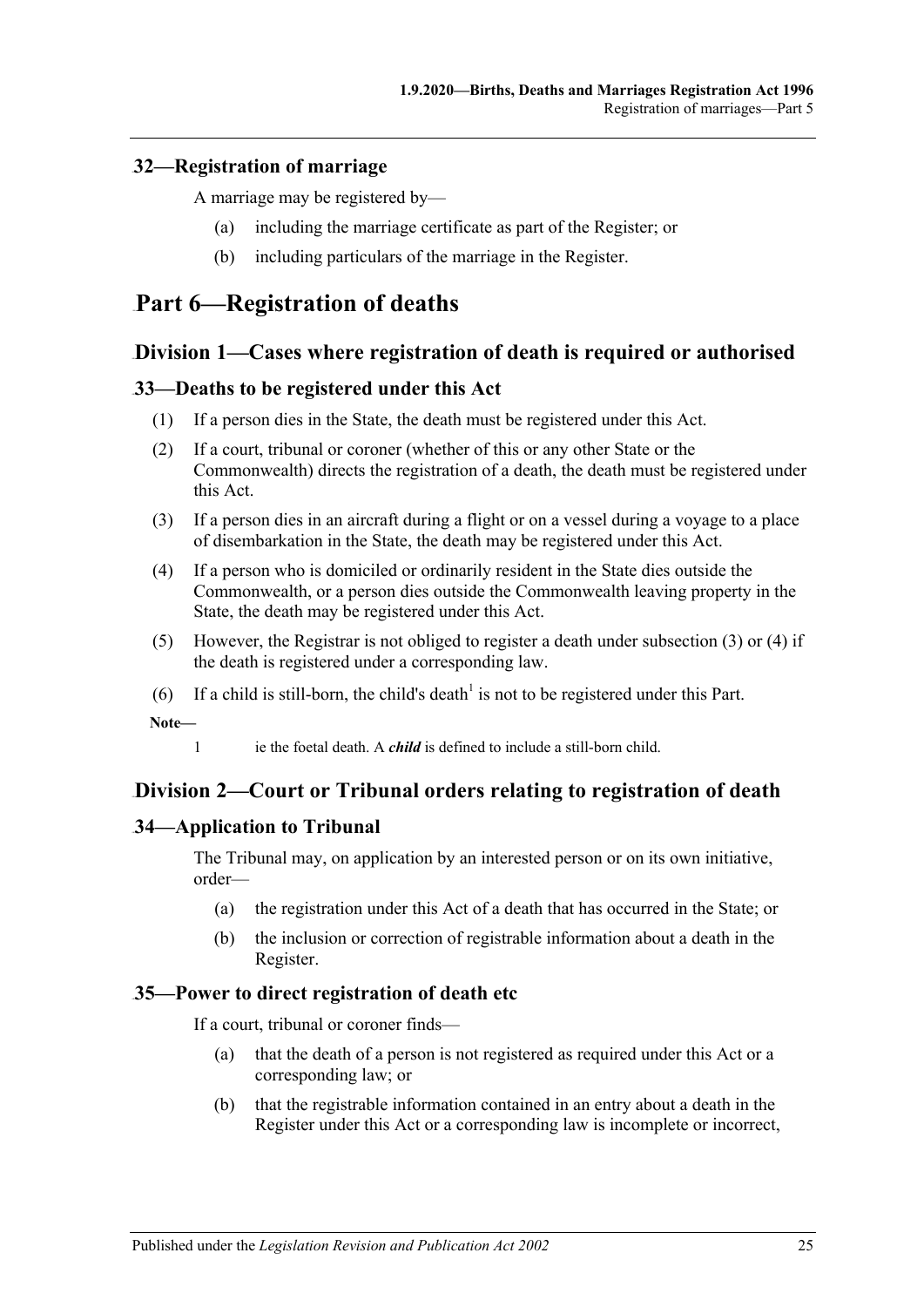the court, tribunal or coroner may direct registration of the death or the inclusion or correction of registrable information in the Register under this Act or the corresponding law (as the case may require).

# <span id="page-25-0"></span>98B**Division 3—Notification of deaths**

# <span id="page-25-1"></span>65B**36—Notification of deaths by doctors**

(1) A doctor who was responsible for a person's medical care immediately before death, or who examines the body of a deceased person after death, must, within 48 hours after the death, give written notice of the death to the Registrar, including the particulars required by regulation.

Maximum penalty: \$1 250.

- (2) However, a doctor—
	- (a) need not give a notice under this section if another doctor has given the required notice; and
	- (b) must not give a notice under this section if the State Coroner or a police officer is required to be notified of the death under the *[Coroners Act](http://www.legislation.sa.gov.au/index.aspx?action=legref&type=act&legtitle=Coroners%20Act%202003) 2003*.

Maximum penalty: \$1 250.

- (3) When notice of a death is given, the doctor must also give a certificate in a form approved by the Registrar, certifying the cause of death, to—
	- (a) the Registrar; and
	- (b) the funeral director or other person who will be arranging for the disposal of the human remains.

Maximum penalty: \$1 250.

(4) If a child is still-born, the child's death is not to be notified under this section<sup>1</sup>.

## **Note—**

1 In the case of a still-birth notice must be given to the Registrar under [section](#page-7-2) 12.

# <span id="page-25-2"></span>66B**37—Notification by coroner**

- (1) If the State Coroner is notified of a death under the *[Coroners Act](http://www.legislation.sa.gov.au/index.aspx?action=legref&type=act&legtitle=Coroners%20Act%202003) 2003* or is inquiring into the cause of a death, the State Coroner must, as soon as practicable, notify the Registrar of that fact.
- (2) If the State Coroner authorises the disposal of human remains, or makes a finding about the cause of a death, the State Coroner must give a copy of the disposal authorisation or the finding to the Registrar.
- (3) The Registrar may register a death even though the death is subject to an inquest or other coronial inquiry and a finding has not been made about the cause of death.
- (4) A certificate by the Registrar, certifying particulars contained in an entry about a death in the Register, issued before an inquest or other coronial inquiry into the cause of death is completed must be endorsed with the words: "Incomplete registration—Cause of death subject to coronial inquiry".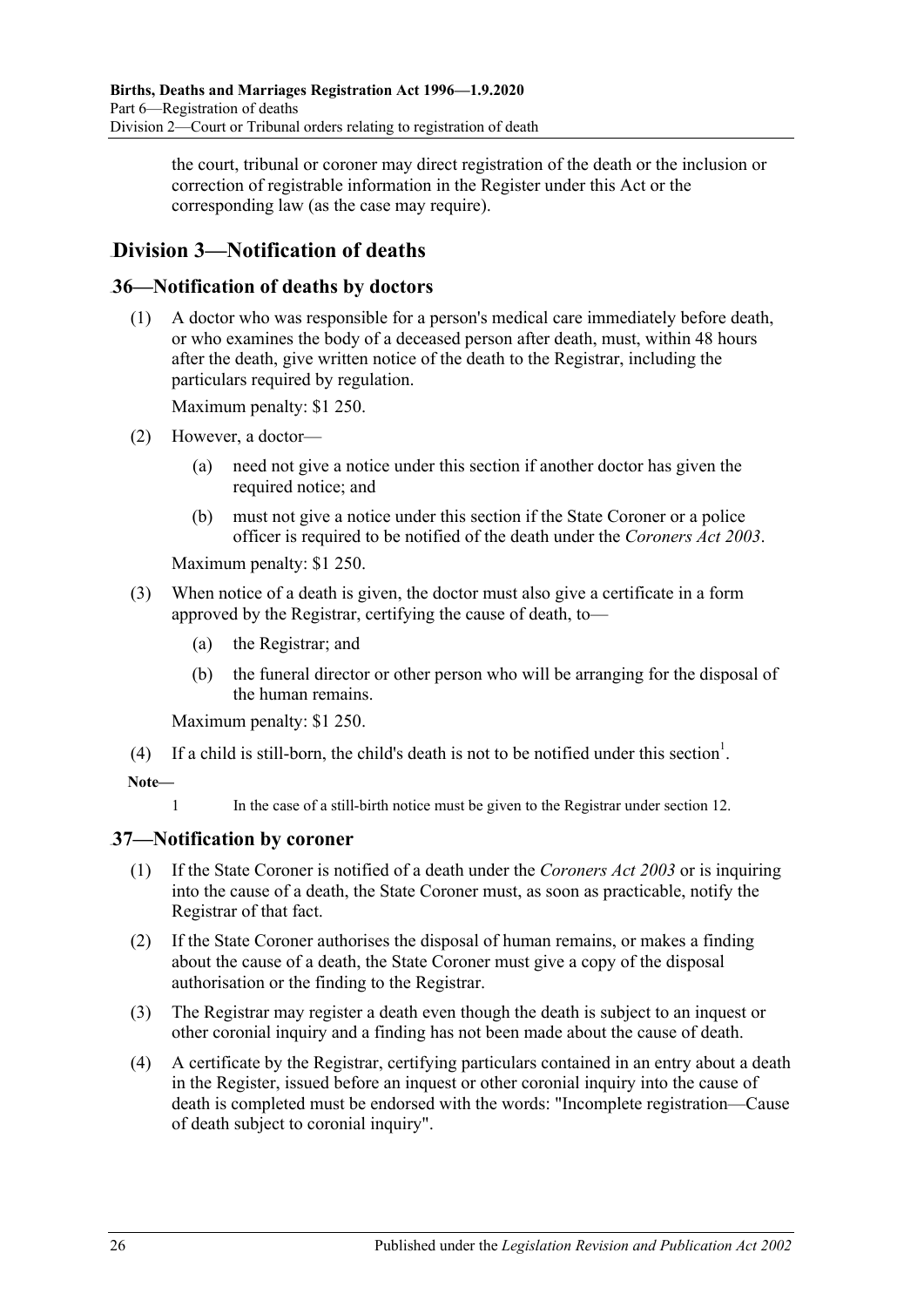## <span id="page-26-0"></span>67B**38—Notification by funeral director etc**

- (1) A funeral director or other person who arranges for the disposal of human remains must within 7 days after disposal of the remains give the Registrar a written statement of—
	- (a) the name and last residential address of the deceased or, in the case of a still-born child, the name and residential address of the parents of the still-born child; and
	- (b) if the death was reported to a coroner—a statement of that fact; and
	- (c) the place and manner of disposal; and
	- (d) the information required by regulation.

Maximum penalty: \$1 250.

(2) If human remains (other than cremated remains) are removed from the State, the funeral director or other person who arranges for the removal of the remains from the State must, within 28 days after the remains are disposed of outside the State, give the Registrar a written statement of where and how the remains were disposed of, and the other information required by regulation.

Maximum penalty: \$1 250.

- (3) If human remains have not been disposed of within 30 days after the date of death, the funeral director or other person who has custody of the remains must give the Registrar a written statement of—
	- (a) the name and last residential address of the deceased or, in the case of a still-born child, the name and residential address of the parents of the still-born child; and
	- (b) if the death was reported to a coroner—a statement of that fact; and
	- (c) the information required by regulation.

Maximum penalty: \$1 250.

# <span id="page-26-1"></span>Division 3A—Notification by court appointed guardians

## <span id="page-26-3"></span><span id="page-26-2"></span>68B**38A—Notification by court appointed guardians**

- (1) A person may give notice to the Registrar that a person named in the notice was a court appointed guardian (other than a parent) of a person who has died at the time of the death.
- (2) A notice under [subsection](#page-26-3) (1) must—
	- (a) be given as soon as reasonably practicable after the death of the deceased; and
	- (b) be in writing in a form approved by the Registrar; and
	- (c) include a copy of the order of the Youth Court of South Australia placing the child under the guardianship of the person named in the notice; and
	- (d) include the information required by the Registrar.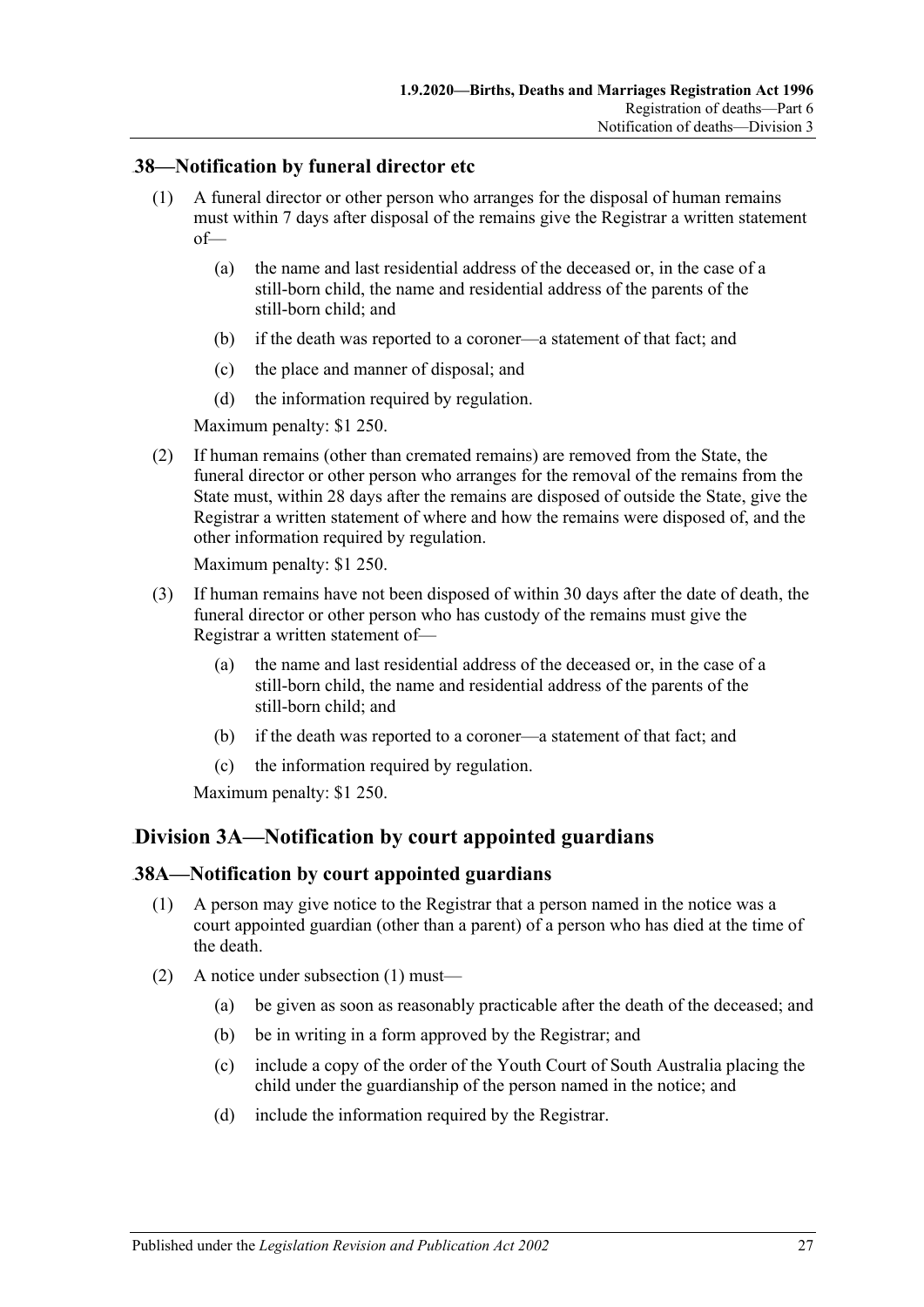- (3) The Registrar may require a person giving notice under [subsection](#page-26-3) (1)—
	- (a) to provide further specified information or documents within a specified time; and
	- (b) to verify, by statutory declaration, information provided for the purposes of the notice.
- (4) In this section—

*court appointed guardian* means a person (other than the Chief Executive) under the *[Children and Young People \(Safety\) Act](http://www.legislation.sa.gov.au/index.aspx?action=legref&type=act&legtitle=Children%20and%20Young%20People%20(Safety)%20Act%202017) 2017*.

# <span id="page-27-0"></span>100B**Division 4—Registration of death**

#### <span id="page-27-1"></span>69B**39—Registration**

- (1) The Registrar registers a death by making an entry about the death in the Register including the particulars required by regulation.
- (2) However, if the particulars available to the Registrar are incomplete the Registrar may register a death on the basis of incomplete particulars.
- (3) If the Registrar has received a notice under [section](#page-26-2) 38A, the Registrar must include the name of the guardian of the deceased named in the notice in the entry of the Register relating to the death of the deceased.

# <span id="page-27-2"></span>**Part 7—The Register**

# <span id="page-27-3"></span>101B**Division 1—Keeping the Register**

## <span id="page-27-4"></span>70B**40—The Register**

- (1) The Registrar must maintain a register or registers<sup>1</sup> of registrable events.
- <span id="page-27-5"></span>(2) The Register—
	- (a) must contain the particulars of each registrable event required under this Act, or another law, to be included in the Register; and
	- (b) may contain further information if its inclusion is authorised under the regulations.
- (3) The Register may be wholly or partly in the form of a computer data base, in documentary form, or in another form the Registrar considers appropriate.
- (4) The Registrar must maintain the indexes to the Register that are necessary to make the information contained in the Register reasonably accessible.

**Note—**

1 A reference in this Act to the *Register* extends to all the registers kept under this subsection.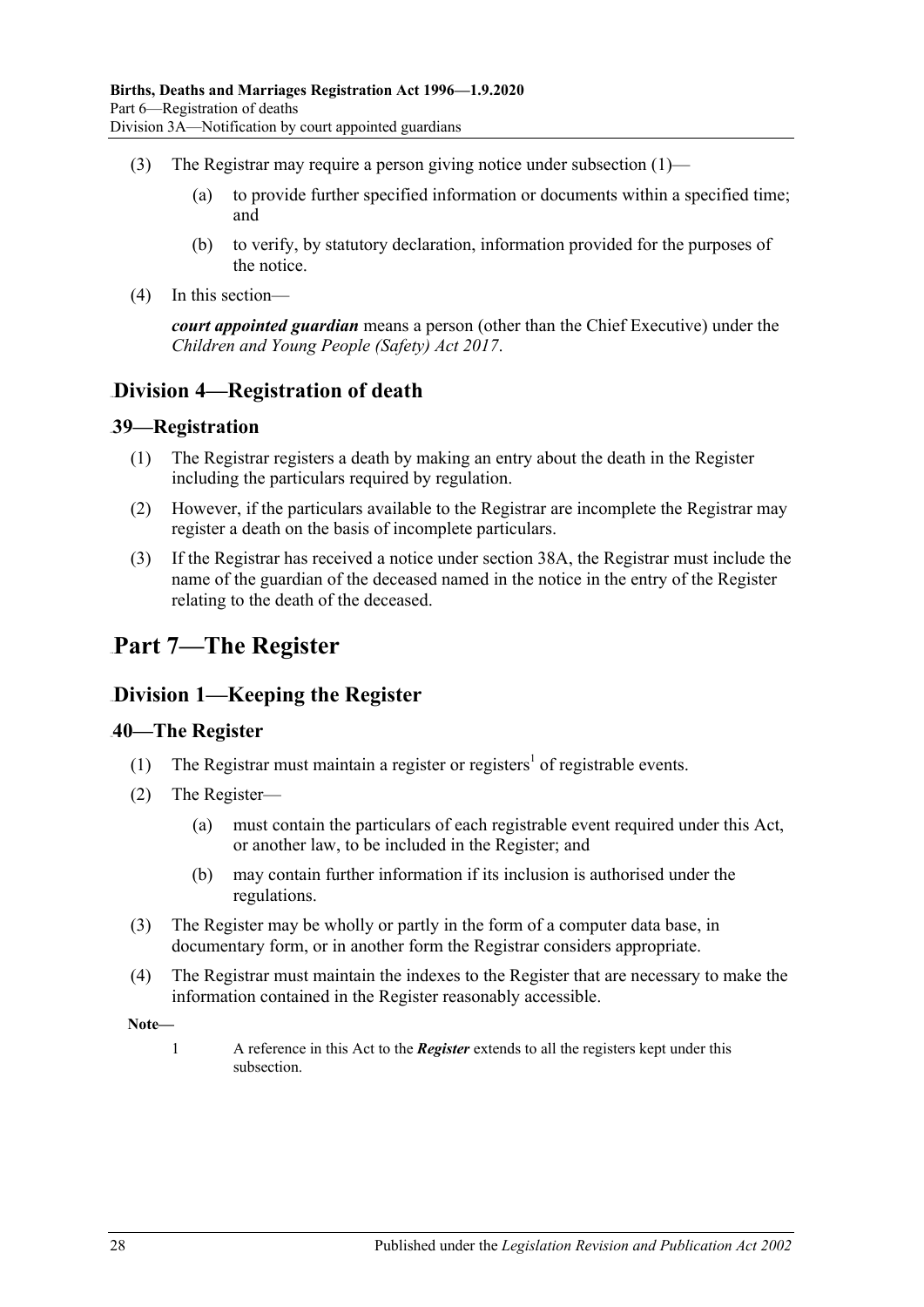# <span id="page-28-0"></span>102B**Division 2—Registrar's powers of inquiry**

## <span id="page-28-1"></span>71B**41—Registrar's powers of inquiry**

- (1) The Registrar may conduct an inquiry to find out—
	- (a) whether a registrable event has happened; or
	- (b) particulars of a registrable event; or
	- (c) whether particulars of a particular registrable event have been correctly recorded in the Register.
- <span id="page-28-6"></span>(2) The Registrar may, by notice given to a person who may be able to provide information relevant to an inquiry under this section, require the person to answer specified questions or to provide other information within a time and in a way specified in the notice.
- (3) A person who fails, without reasonable excuse, to comply with a notice under [subsection](#page-28-6) (2) is guilty of an offence.

Maximum penalty: \$1 250.

# <span id="page-28-2"></span>103B**Division 3—Correction of Register**

## <span id="page-28-3"></span>72B**42—Registrar's power to correct Register**

- (1) The Registrar may correct the Register—
	- (a) to reflect a finding made on inquiry under [Division 2;](#page-28-0) or
	- (b) to bring the particulars contained in an entry about a registrable event into conformity with the most reliable information available to the Registrar of the registrable event.
- (2) The Registrar corrects the Register by adding or cancelling an entry in the Register or by adding, altering or deleting particulars contained in an entry.
- (3) The Registrar's power to correct the Register under this section is in addition to any other power of the Registrar under this Act.

# <span id="page-28-4"></span>104B**Division 4—Access to, and certification of, Register entries**

## <span id="page-28-5"></span>73B**43—Access to Register**

- (1) The Registrar may, on conditions the Registrar considers appropriate—
	- (a) allow a person or organisation that has an adequate reason for wanting access to the Register, access to the Register; or
	- (b) provide a person or organisation that has an adequate reason for wanting information from the Register, with information extracted from the Register.
- (2) In deciding whether an applicant has an adequate reason for wanting access to the Register, or information extracted from the Register, the Registrar must have regard to—
	- (a) the nature of the applicant's interest; and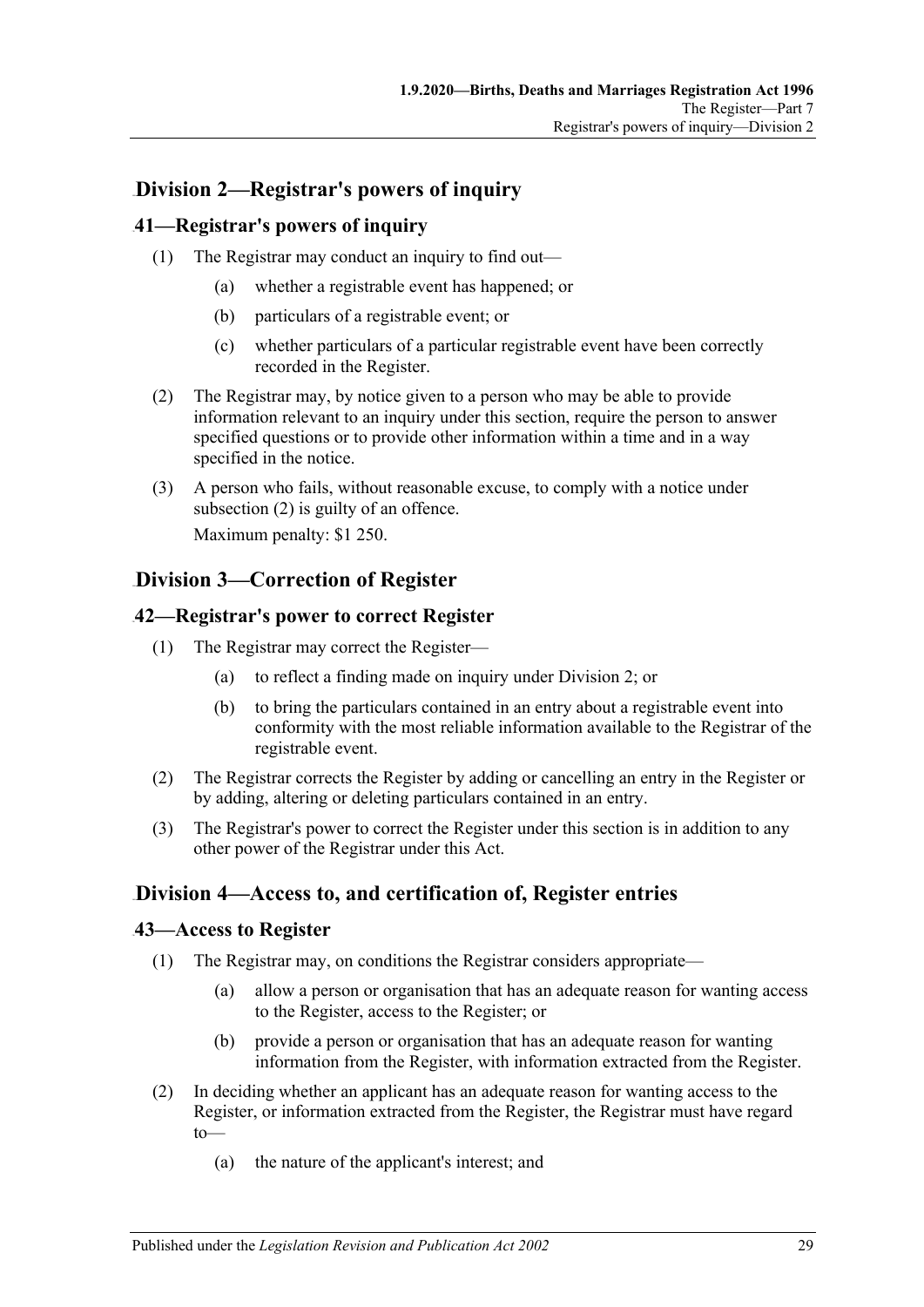- (b) the sensitivity of the information; and
- (c) the use to be made of the information; and
- (d) other relevant factors.
- (3) In deciding the conditions on which access to the Register, or information extracted from the Register, is to be given under this section, the Registrar must, as far as practicable, protect the persons to whom the entries in the Register relate from unjustified intrusion on their privacy.

## <span id="page-29-0"></span>74B**44—Search of Register**

- (1) The Registrar may, on application, search the Register for an entry about a particular registrable event.
- (2) The applicant must state the reason for the applicant's interest in the subject-matter of the search.
- (3) The Registrar may reject the application if the applicant does not show an adequate reason for wanting the information to which the application relates.
- (4) In deciding whether an applicant has an adequate reason for wanting information, the Registrar must have regard to—
	- (a) the relationship (if any) between the applicant and the person to whom the information relates; and
	- (b) the age of the entry; and
	- (c) the contents of the entry; and
	- (d) other relevant factors.

## <span id="page-29-1"></span>75B**45—Protection of privacy**

In providing information extracted from the Register, the Registrar must, as far as practicable, protect the persons to whom the entries in the Register relate from unjustified intrusion on their privacy.

## <span id="page-29-2"></span>76B**46—Issue of certificate**

- <span id="page-29-3"></span>(1) On completing a search of the Register, the Registrar may issue a certificate—
	- (a) certifying particulars contained in an entry; or
	- (b) certifying that no entry was located in the Register about the relevant registrable event.
- <span id="page-29-4"></span>*(1a) A certificate under [subsection](#page-29-3) (1)(a) may only include particulars identifying a person as a biological parent of another person with the written consent of that other person or, if that other person is not an adult, of each legal parent or guardian of that person (however, a failure to comply with this subsection does not affect the admissibility or validity of a certificate).*

#### *Editorial Note—*

*Section 46(1a) has expired.*

(1b) [Subsection](#page-29-4) (1a) expires on the day on which the donor conception register is established under section 15 of the *[Assisted Reproductive Treatment Act](http://www.legislation.sa.gov.au/index.aspx?action=legref&type=act&legtitle=Assisted%20Reproductive%20Treatment%20Act%201988) 1988*.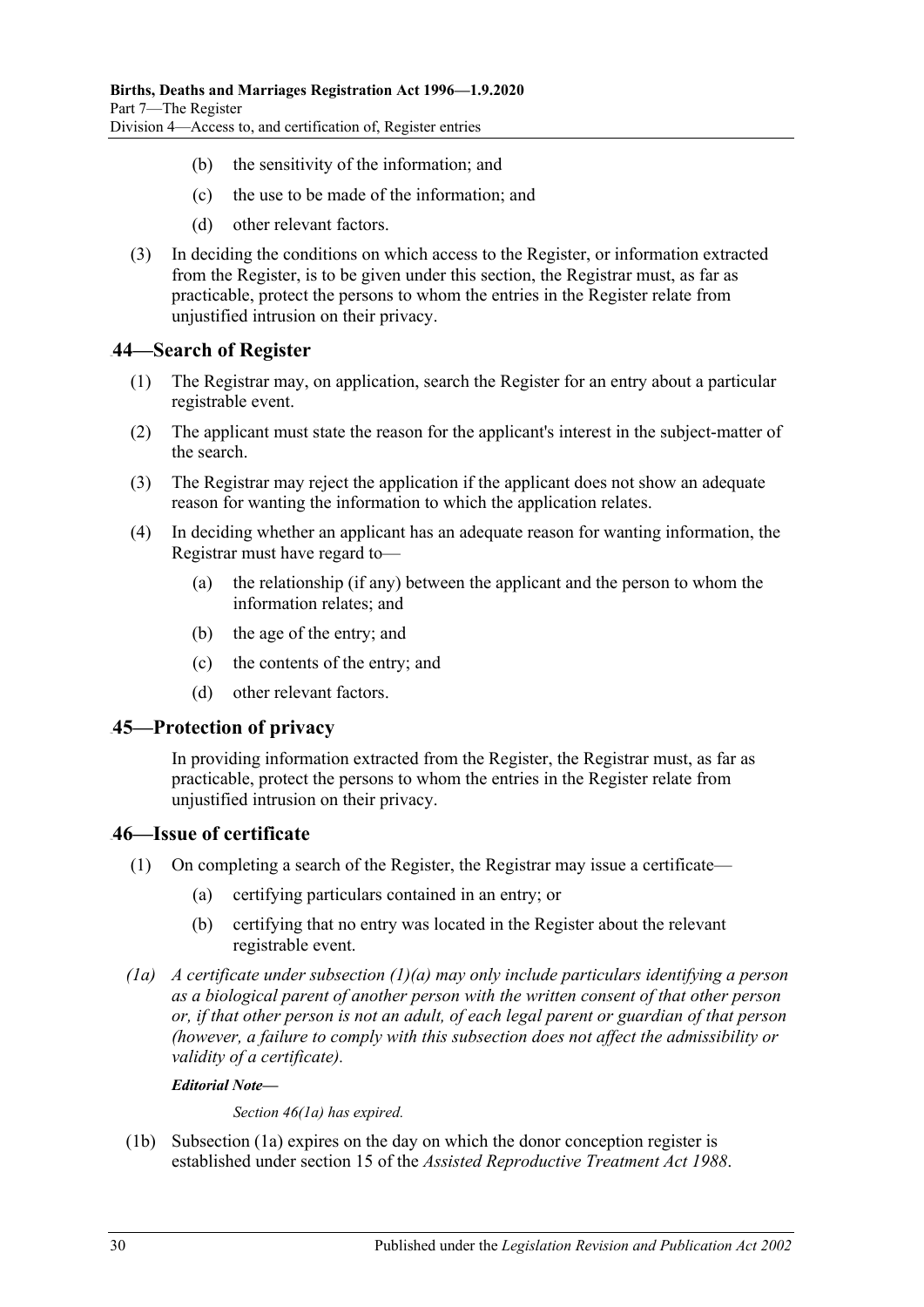- (2) A certificate under [subsection](#page-29-3)  $(1)(a)$  is admissible in legal proceedings as evidence  $of$ 
	- (a) the entry to which the certificate relates; and
	- (b) the facts recorded in the entry.

#### <span id="page-30-0"></span>77B**47—Access policies**

- (1) The Registrar must maintain a written statement of the policies on which access to information contained in the Register is to be given or denied under this Division.
- (2) The Registrar must give a copy of the statement, on request, to any person.

#### <span id="page-30-1"></span>78B**48—Fees**

- (1) The regulations may prescribe fees, or a basis for calculating fees, for—
	- (a) access to the Register; or
	- (b) a search of the Register; or
	- (c) the issue of a certificate following a search of the Register; or
	- (d) other services provided by the Registrar.
- (2) The regulations may allow for fees to be fixed by negotiation between the Registrar and the person who asks for the relevant services.

#### <span id="page-30-2"></span>79B**49—Power to remit fees**

The Registrar may, in appropriate cases, remit the whole or part of a fee under this Act.

#### <span id="page-30-7"></span><span id="page-30-3"></span>80B**49A—Saving provision—surrogacy arrangements**

- (1) Despite a preceding section of this Part, but subject to [subsection](#page-30-6) (2), the Registrar must restrict access to the Register so as to keep confidential any information that would disclose the making or revocation of a surrogacy order.
- <span id="page-30-6"></span>(2) [Subsection](#page-30-7) (1) does not apply if the person seeking access to a relevant part of the Register is—
	- (a) a party to the surrogacy agreement that gave rise to the surrogacy order; or
	- (b) the person who is the subject of the surrogacy order if he or she has attained the age of 18 years.

# <span id="page-30-4"></span>114B**Part 8—General power of review**

#### <span id="page-30-5"></span>6B**50—Review**

A person who is dissatisfied with a decision of the Registrar made in the performance or purported performance of functions under this Act may apply to the Tribunal under section 34 of the *[South Australian Civil and Administrative Tribunal Act](http://www.legislation.sa.gov.au/index.aspx?action=legref&type=act&legtitle=South%20Australian%20Civil%20and%20Administrative%20Tribunal%20Act%202013) 2013* for a review of the decision.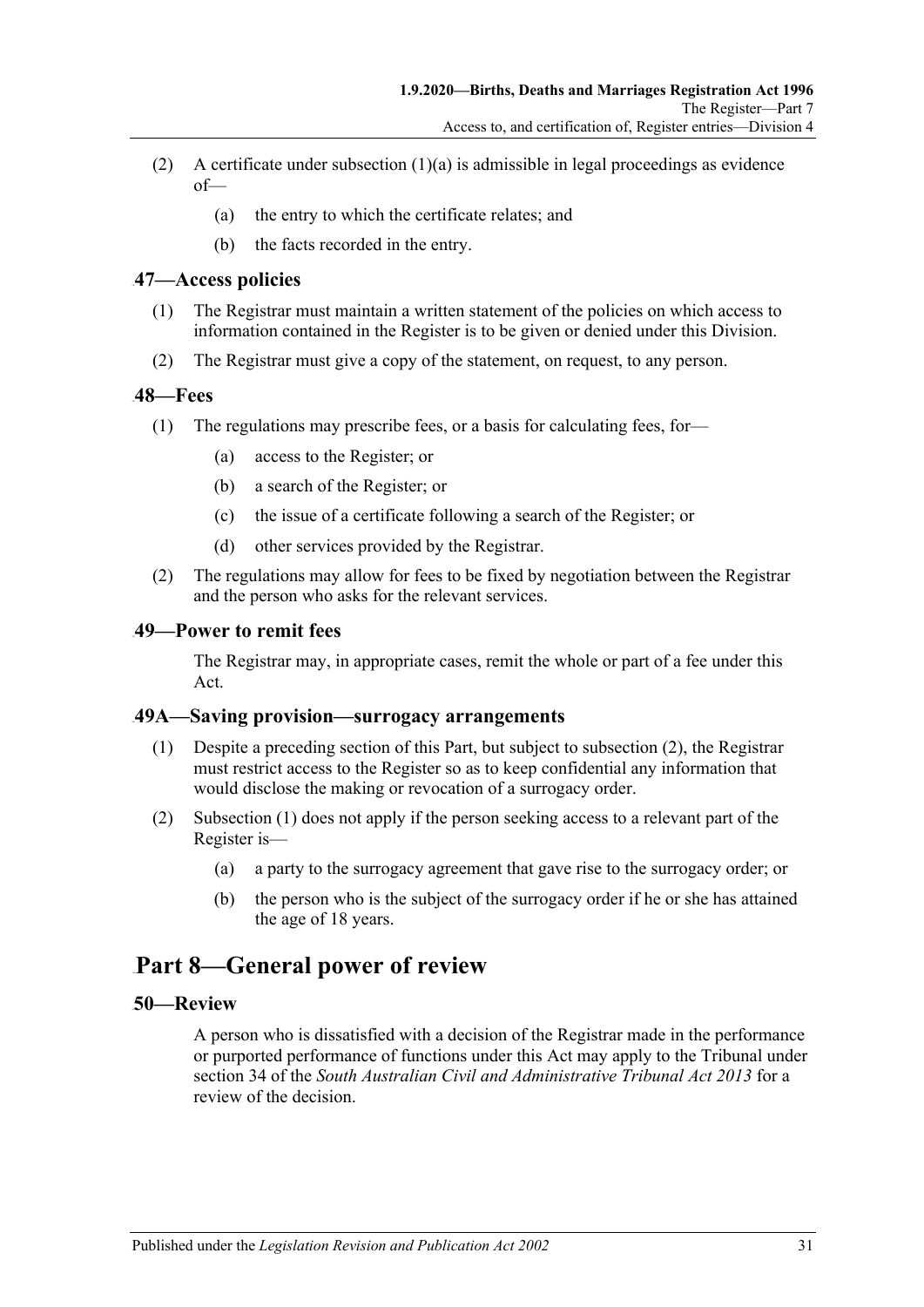# <span id="page-31-0"></span>115B**Part 9—Miscellaneous**

## <span id="page-31-1"></span>7B**51—False representation**

A person who makes a false or misleading representation in an application or document under this Act, knowing it to be false or misleading, is guilty of an offence. Maximum penalty: \$1 250.

# <span id="page-31-2"></span>8B**52—Unauthorised access to or interference with Register**

A person must not, without the authority of the Registrar or other lawful authority—

- (a) obtain access to the Register or information contained in the Register; or
- (b) make, alter or delete an entry in the Register; or
- (c) interfere with the Register in any other way.

Maximum penalty: \$10 000 or imprisonment for 2 years.

# <span id="page-31-3"></span>9B**53—Falsification of certificate etc**

- (1) A person must not forge the Registrar's signature or seal. Maximum penalty: \$10 000 or imprisonment for 2 years.
- (2) A person must not forge or falsify a certificate or other document under this Act. Maximum penalty: \$10 000 or imprisonment for 2 years.
- (3) The Registrar may impound—
	- (a) a document which the Registrar has reason to believe bears a forged impression of the Registrar's signature or seal; or
	- (b) a certificate or other document purporting to be a certificate or other document under this Act which the Registrar has reason to believe has been forged or falsified; or
	- (c) a certificate under this Act about a registrable event if the entry in the Register about the event has been cancelled or corrected since the issue of the certificate.

# <span id="page-31-7"></span><span id="page-31-4"></span>10B**55—Regulations**

- (1) The Governor may make regulations for the purposes of this Act.
- (2) Without limiting the generality of [subsection](#page-31-7) (1), the regulations may—
	- (a) impose a penalty not exceeding a fine of \$1 250 for contravention of a provision of the regulations; and
	- (b) fix fees and provide for the payment, recovery, waiver or refund of fees.

# <span id="page-31-5"></span>**Schedule 1—Transitional**

# <span id="page-31-6"></span>11B**1—Interpretation**

In this Schedule—

*repealed Act* means the *[Births, Deaths and Marriages Registration Act](http://www.legislation.sa.gov.au/index.aspx?action=legref&type=act&legtitle=Births%20Deaths%20and%20Marriages%20Registration%20Act%201966) 1966*.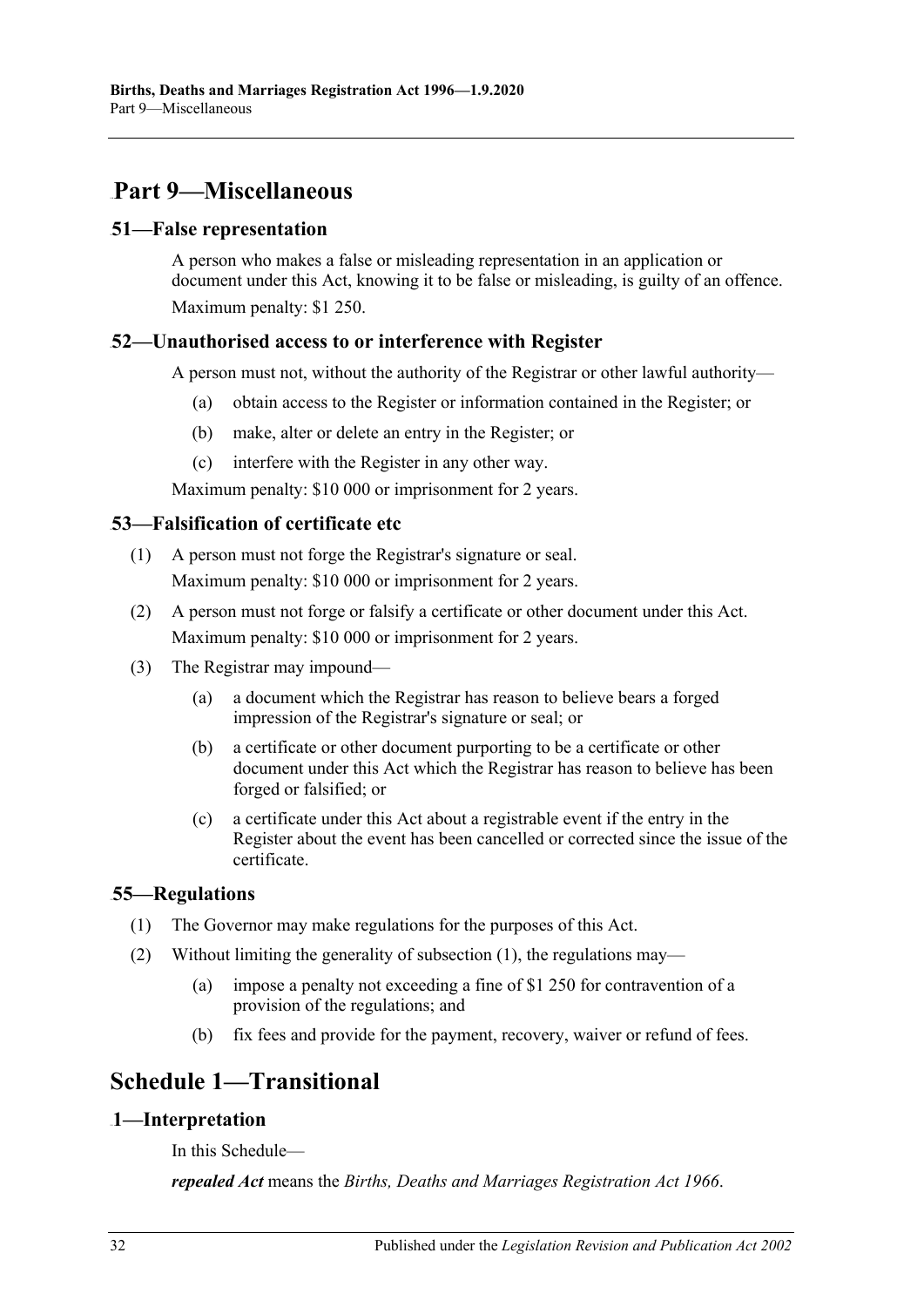# <span id="page-32-0"></span>3—The Register

A Register maintained under the repealed Act forms part of the Register under this Act.

# <span id="page-32-1"></span>13B**4—The Registrar and Deputy Registrars**

- (1) The person holding office as the Principal Registrar of Births, Deaths and Marriages immediately before the commencement of this Act continues as the Registrar, subject to the provisions of this Act.
- (2) The person holding office as the Deputy Registrar immediately before the commencement of this Act continues as a deputy registrar, subject to the provisions of this Act.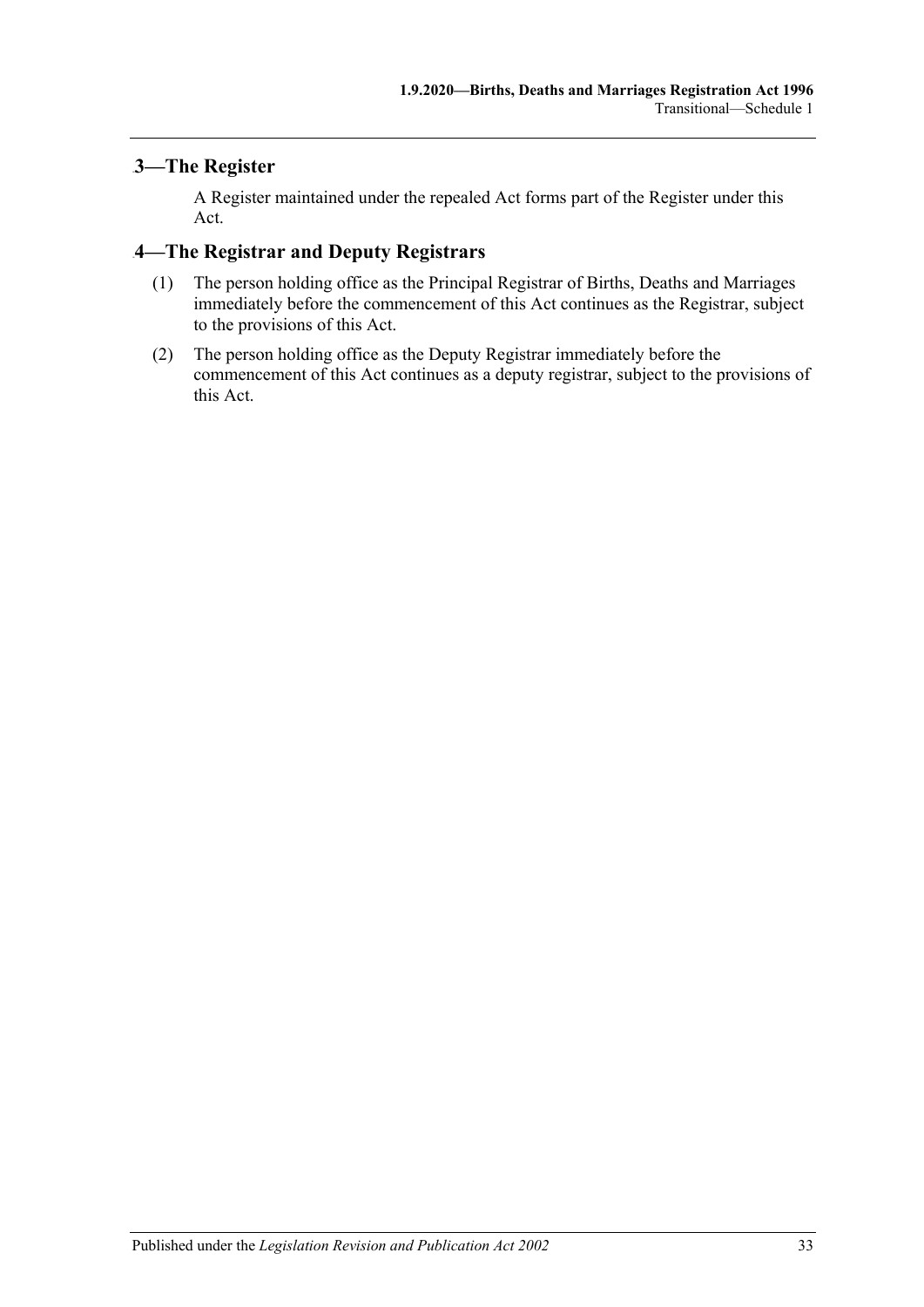# <span id="page-33-0"></span>**Legislative history**

# **Notes**

- Please note—References in the legislation to other legislation or instruments or to titles of bodies or offices are not automatically updated as part of the program for the revision and publication of legislation and therefore may be obsolete.
- Earlier versions of this Act (historical versions) are listed at the end of the legislative history.
- For further information relating to the Act and subordinate legislation made under the Act see the Index of South Australian Statutes or www.legislation.sa.gov.au.

# **Legislation repealed by principal Act**

The *Births, Deaths and Marriages Registration Act 1996* repealed the following: *Births, Deaths and Marriages Registration Act 1966*

# **Legislation amended by principal Act**

The *Births, Deaths and Marriages Registration Act 1996* amended the following:

*Coroners Act 1975 Cremation Act 1891*

# **Principal Act and amendments**

New entries appear in bold.

| Year   | No | Title                                                                               | Assent     | Commencement                                                       |
|--------|----|-------------------------------------------------------------------------------------|------------|--------------------------------------------------------------------|
| 1996   | -6 | <b>Births, Deaths and Marriages</b><br>Registration Act 1996                        | 4.4.1996   | 3.6.1996 (Gazette 23.5.1996 p2534)                                 |
| 2003   | 33 | Coroners Act 2003                                                                   | 31.7.2003  | Sch (cl 5)—1.7.2005 ( <i>Gazette 23.6.2005</i><br>p1899)           |
| 2006   | 10 | Statutes Amendment (Disposal of<br>Human Remains) Act 2006                          | 29.6.2006  | Pt 2 (ss $4 \& 5$ )-24.7.2006 ( <i>Gazette</i><br>20.7.2006 p2335) |
| 2009   | 64 | Statutes Amendment (Surrogacy) Act<br>2009                                          | 26.11.2009 | Pt 3 (ss $15-18$ )-26.11.2010: s 2                                 |
| 2009   | 84 | Statutes Amendment (Public Sector<br>Consequential Amendments) Act<br>2009          | 10.12.2009 | Pt 21 (ss $40-42$ )-1.2.2010 (Gazette<br>28.1.2010 p320)           |
| 2010 5 |    | <b>Health Practitioner Regulation</b><br>National Law (South Australia) Act<br>2010 | 1.7.2010   | Sch 1 (cl 3)-1.7.2010 (Gazette<br>$1.7.2010\,\overline{p}3338$     |
| 2013   | 20 | <b>Burial and Cremation Act 2013</b>                                                | 14.6.2013  | Sch 1 (cll 5 & 6)-1.2.2014 (Gazette<br>$16.1.2014$ $p120$          |
| 2015   | 27 | Births, Deaths and Marriages<br>Registration (Change of Name)<br>Amendment Act 2015 | 22.10.2015 | Pt 2 (ss $4 - 7$ ) -1.6.2016 ( <i>Gazette</i><br>21.1.2016 p152)   |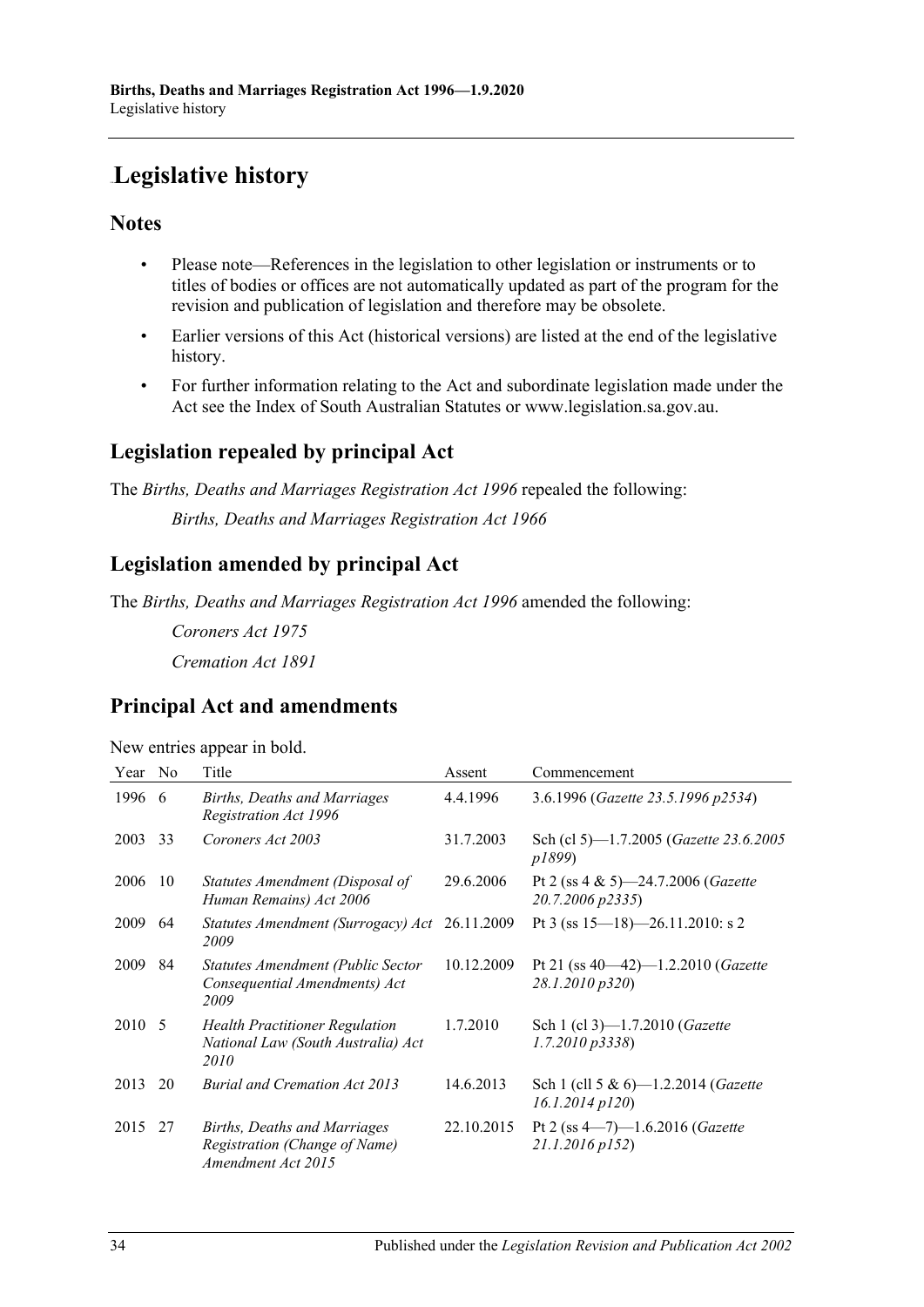| 2016 4  |     | Statutes Amendment (Rights of<br>Foster Parents, Guardians and<br>Kinship Carers) Act 2016                | 17.3.2016  | Pt 2 (ss 4 & 5) -17.9.2016: s 2                                  |
|---------|-----|-----------------------------------------------------------------------------------------------------------|------------|------------------------------------------------------------------|
| 2016    | 30  | Family Relationships (Parentage<br>Presumptions) Amendment Act 2016                                       | 23.6.2016  | Sch 1 (cll 1 & 2) & Sch 2<br>$(cl 1)$ —23.9.2016: s 2            |
| 2016 65 |     | <b>Births, Deaths and Marriages</b><br><b>Registration (Gender Identity)</b><br>Amendment Act 2016        | 15.12.2016 | 23.5.2017 (Gazette 23.5.2017 p1724)                              |
| 2016 67 |     | Relationships Register Act 2016                                                                           | 15.12.2016 | Sch 1 (cl 2)-1.8.2017 (Gazette<br>1.8.2017p3038                  |
| 2017    | 51  | Statutes Amendment (SACAT No 2)<br>Act 2017                                                               | 28.11.2017 | Pt 8 (ss 27 to 37)–5.7.2018 (Gazette<br>28.6.2018 p2618)         |
| 2017 53 |     | <b>Statutes Amendment (Sentencing)</b><br>Act 2017                                                        | 28.11.2017 | Pt 3 (s 5)-30.4.2018 ( <i>Gazette 6.2.2018</i><br>p612)          |
| 2017    | 64  | Children's Protection Law Reform<br>(Transitional Arrangements and<br>Related Amendments) Act 2017        | 12.12.2017 | Pt 5 (ss 39 to 41)–22.10.2018 (Gazette<br>19.12.2017 p5119)      |
| 2019    | -14 | Statutes Amendment (SACAT)<br>Act 2019                                                                    | 11.7.2019  | Pt 4 (ss 31 to 34)-1.10.2019 (Gazette<br>29.8.2019 p3138)        |
| 2019    | 31  | <b>Surrogacy Act 2019</b>                                                                                 | 7.11.2019  | Sch 1 (cll 5 to 7)-1.9.2020 (Gazette<br>18.6.2020 p3392)         |
| 2019    | 46  | Statutes Amendment (Legalisation of 19.12.2019<br>Same Sex Marriage Consequential<br>Amendments) Act 2019 |            | Pt 2 (ss $4 \& 5$ )-1.5.2020 ( <i>Gazette</i><br>30.4.2020 p838) |

# **Provisions amended**

New entries appear in bold.

Entries that relate to provisions that have been deleted appear in italics.

| Provision         | How varied                                                     | Commencement |
|-------------------|----------------------------------------------------------------|--------------|
| Pt1               |                                                                |              |
| s <sub>2</sub>    | omitted under Legislation Revision and<br>Publication Act 2002 | 1.7.2005     |
| s <sub>3</sub>    | amended by $65/2016$ s 4                                       | 23.5.2017    |
| s <sub>4</sub>    |                                                                |              |
| cremated remains  | inserted by 20/2013 Sch 1 cl 5                                 | 1.2.2014     |
| doctor            | substituted by 5/2010 Sch 1 cl 3                               | 1.7.2010     |
| registrable event | amended by $64/2009$ s $15(1)$                                 | 26.11.2010   |
|                   | amended by $65/2016$ s 5                                       | 23.5.2017    |
|                   | amended by 31/2019 Sch 1 cl 5(2)                               | 1.9.2020     |
| surrogacy order   | inserted by $64/2009$ s $15(2)$                                | 26.11.2010   |
|                   | amended by 31/2019 Sch 1 cl 5(1)                               | 1.9.2020     |
| Tribunal          | inserted by $51/2017$ s 27                                     | 5.7.2018     |
| Pt 2              |                                                                |              |
| s <sub>5</sub>    |                                                                |              |
| s 5(1)            | s 5 redesignated as s $5(1)$ by 84/2009 s 40                   | 1.2.2010     |
| $s\,5(2)$         | inserted by $84/2009$ s 40                                     | 1.2.2010     |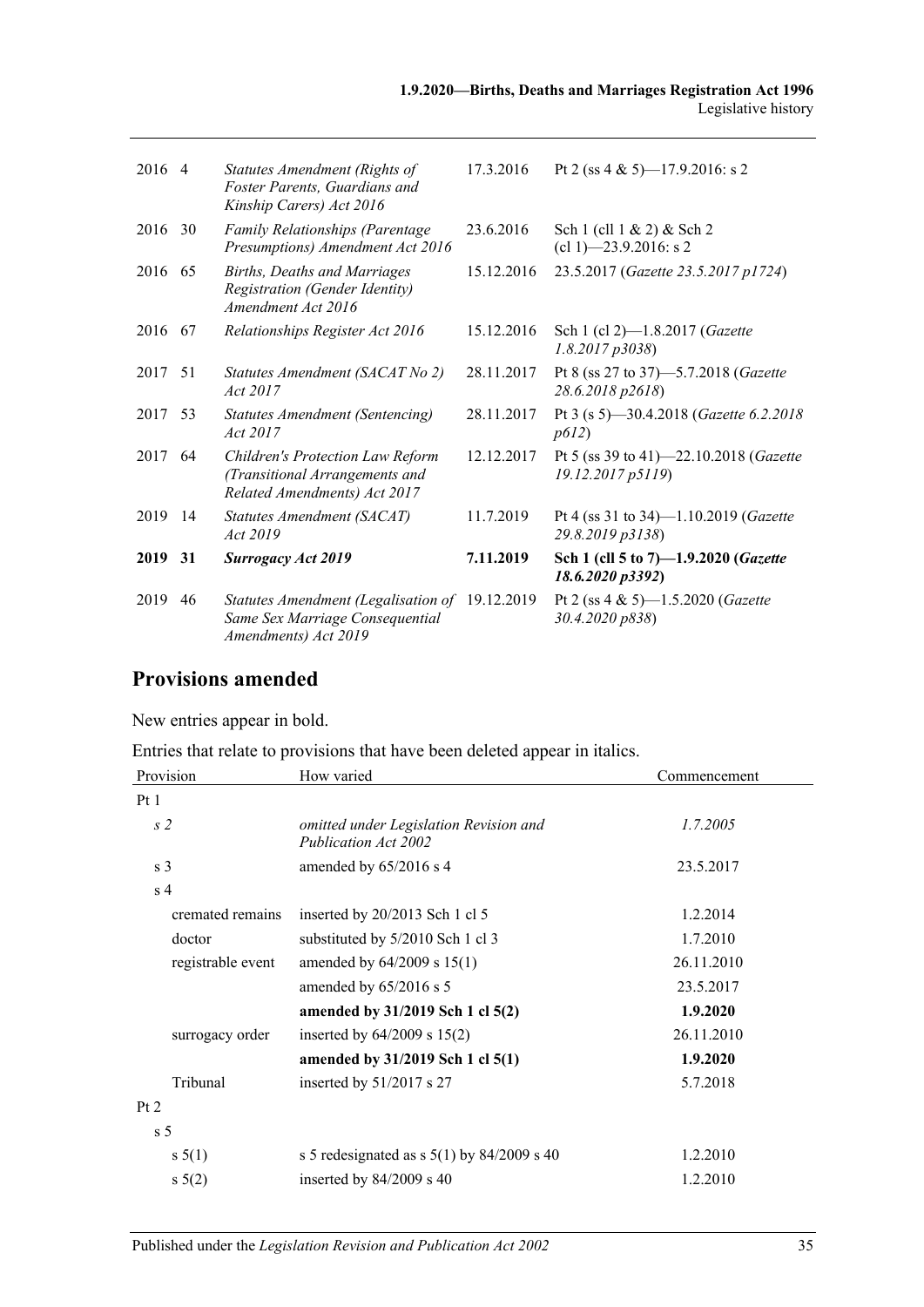#### **Births, Deaths and Marriages Registration Act 1996—1.9.2020** Legislative history

| s <sub>6</sub>      |                                                                                  |              |
|---------------------|----------------------------------------------------------------------------------|--------------|
| s(6(1))             | s 6 amended and redesignated as $s$ 6(1) by<br>$67/2016$ Sch 1 cl $2(1)$ , $(2)$ | 1.8.2017     |
| s(6(2))             | inserted by 67/2016 Sch 1 cl 2(2)                                                | 1.8.2017     |
| s <sub>7</sub>      |                                                                                  |              |
| $s \, 7(3)$         | inserted by $84/2009$ s 41                                                       | 1.2.2010     |
| s 10                |                                                                                  |              |
| 10(2)               | amended by 51/2017 s 28(1), (2)                                                  | 5.7.2018     |
| Pt <sub>3</sub>     |                                                                                  |              |
| Pt 3 Div 2          |                                                                                  |              |
| s <sub>14</sub>     |                                                                                  |              |
| s 14(1)             | s 14 redesignated as $s$ 14(1) by 30/2016 Sch 1<br>cl <sub>1</sub>               | 23.9.2016    |
| s $14(2)$ (4)       | inserted by 30/2016 Sch 1 cl 1                                                   | 23.9.2016    |
|                     | expired: $s$ 14(5)                                                               | (27.10.2021) |
| s 14(5)             | inserted by 30/2016 Sch 1 cl 1                                                   | 23.9.2016    |
| Pt 3 Div 5          |                                                                                  |              |
| s 22                |                                                                                  |              |
| s $22(1)$ and $(2)$ | amended by 51/2017 s 29                                                          | 5.7.2018     |
| Pt $3$ Div $6$      | inserted by 64/2009 s 16                                                         | 26.11.2010   |
| s22A                |                                                                                  |              |
| s 22A(1)            | amended by 31/2019 Sch 1 cl 6(1)                                                 | 1.9.2020     |
| $s\ 22A(2)$         | amended by 31/2019 Sch 1 cl 6(2)                                                 | 1.9.2020     |
| s 22A(3)            | amended by 31/2019 Sch 1 cl 6(3)                                                 | 1.9.2020     |
| s 22A(5)            | amended by 31/2019 Sch 1 cl 6(4)                                                 | 1.9.2020     |
| Pt 4                |                                                                                  |              |
| Pt 4 Div 1          |                                                                                  |              |
| heading             | inserted by 27/2015 s 4                                                          | 1.6.2016     |
| s <sub>24</sub>     | substituted by 27/2015 s 5                                                       | 1.6.2016     |
| s 25                |                                                                                  |              |
| $s \, 25(1)$        | substituted by 27/2015 s 6                                                       | 1.6.2016     |
| s25(1a)             | inserted by $27/2015$ s 6                                                        | 1.6.2016     |
| $s \, 25(1b)$       | inserted by 27/2015 s 6                                                          | 1.6.2016     |
|                     | amended by 51/2017 s 30(1)                                                       | 5.7.2018     |
| s 25(2)             | amended by 51/2017 s 30(2)                                                       | 5.7.2018     |
| s 25(3)             | amended by 51/2017 s 30(3)                                                       | 5.7.2018     |
| s 25(5)             | inserted by 64/2017 s 39                                                         | 22.10.2018   |
| s 25A               | inserted by 64/2017 s 40                                                         | 22.10.2018   |
| s <sub>27</sub>     |                                                                                  |              |
| $s\,27(2)$          | amended by 51/2017 s 31                                                          | 5.7.2018     |
| s 29A               | inserted by 64/2009 s 17                                                         | 26.11.2010   |
| Pt 4 Div 2          | inserted by 27/2015 s 7                                                          | 1.6.2016     |
| s 29B               |                                                                                  |              |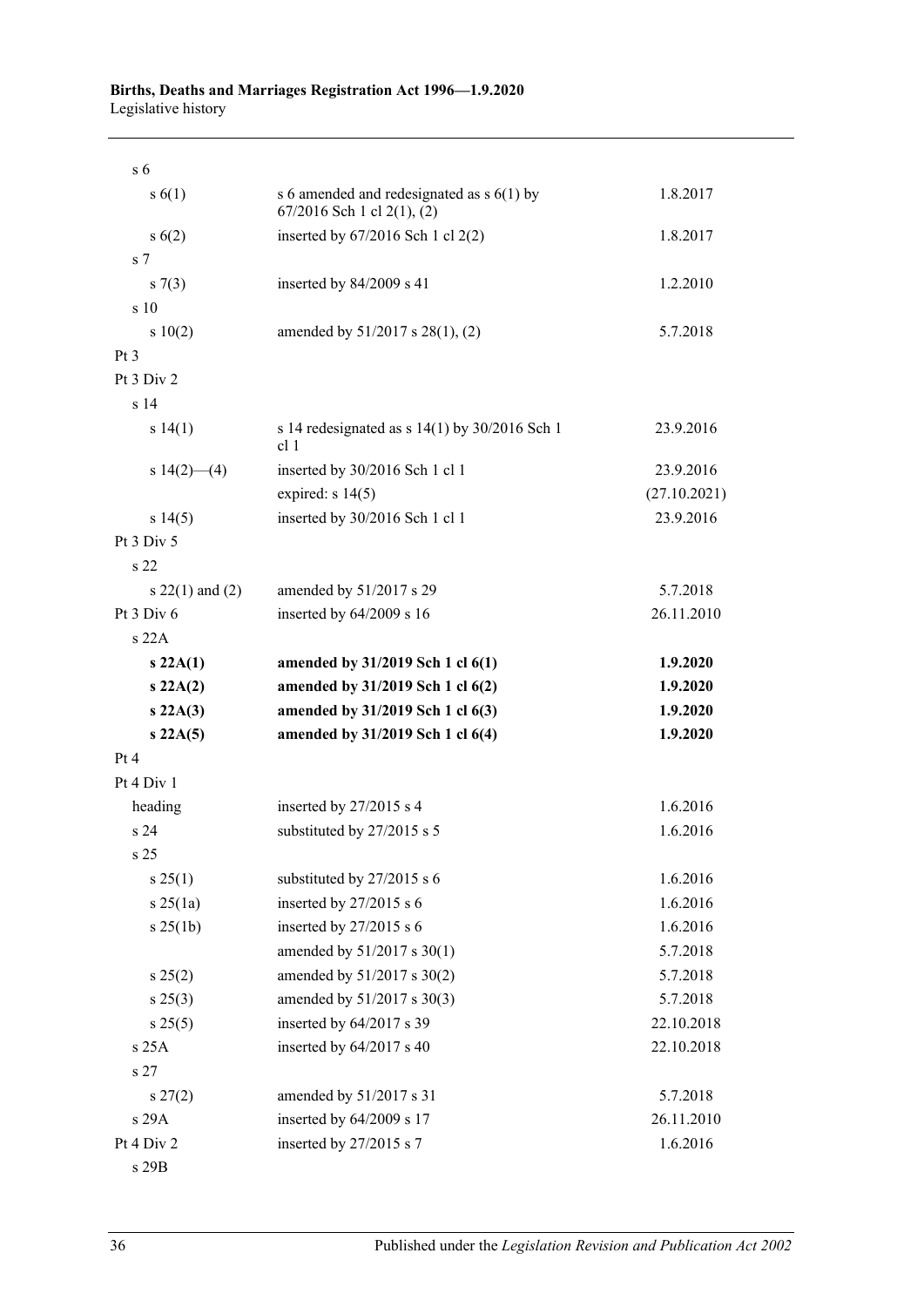| restricted person           | amended by 53/2017 s 5                 | 30.4.2018  |
|-----------------------------|----------------------------------------|------------|
| Pt 4A                       | inserted by 65/2016 s 6                | 23.5.2017  |
| Pt 4A Div 2                 |                                        |            |
| s 29I                       |                                        |            |
| $s\,29I(3)$                 | deleted by $46/2019 s 4$               | 1.5.2020   |
| s 29J                       |                                        |            |
| s 29J(2)                    | amended by 14/2019 s 31(1)             | 1.10.2019  |
| s 29J(4)                    | amended by 14/2019 s 31(2)             | 1.10.2019  |
| s 29J(5)                    | amended by 14/2019 s 31(3)             | 1.10.2019  |
| $s$ 29J(6)                  | deleted by $14/2019 s 31(4)$           | 1.10.2019  |
| Pt 4A Div 3                 |                                        |            |
| s 290                       |                                        |            |
| $s\,29O(3)$                 | deleted by $46/2019 s 5$               | 1.5.2020   |
| s 29P                       |                                        |            |
| s 29P(2)                    | amended by 14/2019 s 32(1)             | 1.10.2019  |
| s 29P(4)                    | amended by 14/2019 s 32(2)             | 1.10.2019  |
| s 29P(5)                    | amended by 14/2019 s 32(3)             | 1.10.2019  |
| $s$ 29 $P(6)$               | deleted by 14/2019 s 32(4)             | 1.10.2019  |
| Pt 4A Div 4                 |                                        |            |
| s 29S                       |                                        |            |
| $s \, 29S(3)$               | amended by 14/2019 s 33(1)             | 1.10.2019  |
| $s \, 29S(4)$               | amended by 14/2019 s 33(2), (3)        | 1.10.2019  |
| s 29S(5)                    | amended by 14/2019 s 33(4), (5)        | 1.10.2019  |
| Pt $6$                      |                                        |            |
| Pt 6 Div 1                  |                                        |            |
| s 33                        |                                        |            |
| $s \, 33(2)$                | amended by 51/2017 s 32                | 5.7.2018   |
| Pt 6 Div 2                  |                                        |            |
| heading                     | amended by 51/2017 s 33                | 5.7.2018   |
| s 34                        | amended by 51/2017 s 34                | 5.7.2018   |
| s 35                        | amended by 51/2017 s 35                | 5.7.2018   |
| Pt 6 Div 3                  |                                        |            |
| s 36                        |                                        |            |
| $s \; 36(2)$                | amended by 33/2003 Sch (cl 2)          | 1.7.2005   |
| s 37                        |                                        |            |
| $s \frac{37(1)}{2}$         | substituted by $33/2003$ Sch (cl 3(1)) | 1.7.2005   |
| $s \frac{37(2)}{2}$         | amended by 33/2003 Sch (cl 3(2), (3))  | 1.7.2005   |
| Pt 6 Div 3A                 | inserted by 4/2016 s 4                 | 17.9.2016  |
| s 38A                       |                                        |            |
| s 38A(4)                    |                                        |            |
| court appointed<br>guardian | amended by 64/2017 s 41                | 22.10.2018 |
| Pt 6 Div 4                  |                                        |            |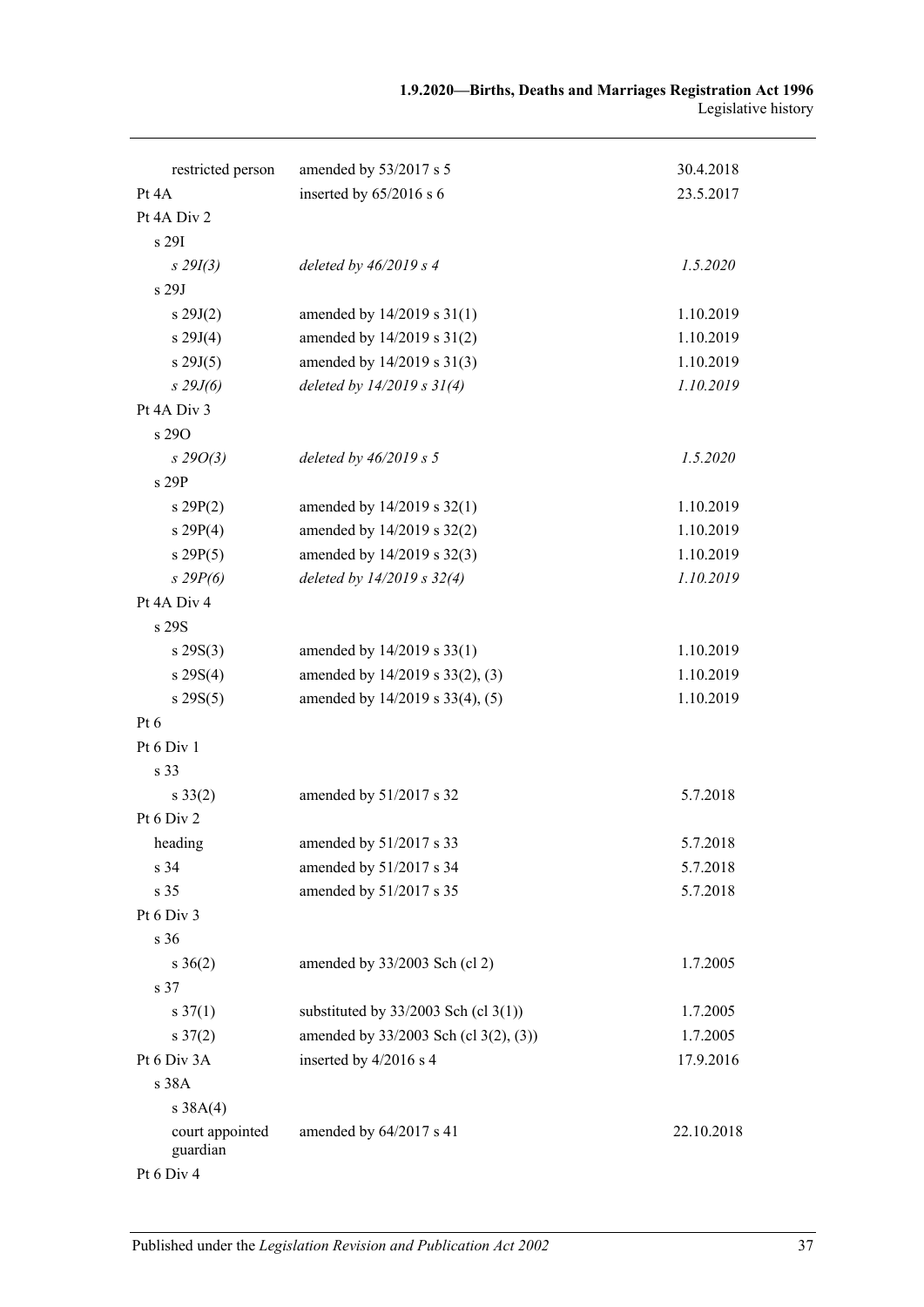| s 39            |                                                                   |              |
|-----------------|-------------------------------------------------------------------|--------------|
| $s \, 39(3)$    | inserted by 4/2016 s 5                                            | 17.9.2016    |
| Pt 7            |                                                                   |              |
| Pt 7 Div 4      |                                                                   |              |
| s <sub>46</sub> |                                                                   |              |
| $s\,46(1a)$     | inserted by 30/2016 Sch 1 cl 2                                    | 23.9.2016    |
|                 | expired: $s\,46(1b)$                                              | (27.10.2021) |
| $s\,46(1b)$     | inserted by 30/2016 Sch 1 cl 2                                    | 23.9.2016    |
| $s$ 49 $A$      | inserted by 64/2009 s 18                                          | 26.11.2010   |
| $s\,49A(1)$     | amended by 31/2019 Sch 1 cl 7                                     | 1.9.2020     |
| Pt 8            |                                                                   |              |
| s <sub>50</sub> | substituted by 51/2017 s 36                                       | 5.7.2018     |
| Pt <sub>9</sub> |                                                                   |              |
| by 20/2013      | s 50A before deletion inserted by 33/2003 Sch (cl 4)              | 1.7.2005     |
| $s$ 50 $A(1)$   | amended by $10/2006 s 4(1)$ —(3)                                  | 24.7.2006    |
| s $50A(2)$ —(4) | inserted by $10/2006 s 4(4)$                                      | 24.7.2006    |
| $s$ 50 $A(5)$   | s $50A(2)$ redesignated as s $50A(5)$ by $10/2006$<br>$s \, 4(5)$ | 24.7.2006    |
| $s$ 50 $A$      | deleted by 20/2013 Sch 1 cl 6                                     | 1.2.2014     |
| s <sub>54</sub> | deleted by 84/2009 s 42                                           | 1.2.2010     |
| s <sub>55</sub> |                                                                   |              |
| s 55(2)         | substituted by 10/2006 s 5                                        | 24.7.2006    |
| Sch 1           |                                                                   |              |
| $cl$ 2          | omitted under Legislation Revision and<br>Publication Act 2002    | 1.7.2005     |
| Schs 2 and 3    | omitted under Legislation Revision and<br>Publication Act 2002    | 1.7.2005     |

# **Transitional etc provisions associated with Act or amendments**

## *Family Relationships (Parentage Presumptions) Amendment Act 2016, Sch 2—Transitional provision*

## **1—Immunity**

Despite a provision of the *[Births, Deaths and Marriages Registration Act](http://www.legislation.sa.gov.au/index.aspx?action=legref&type=act&legtitle=Births%20Deaths%20and%20Marriages%20Registration%20Act%201996) 1996*, no liability attaches to a person for a failure to provide to the Registrar particulars of the person who is the father or co-parent of a child in the case where—

- (a) the child was born before the commencement of this clause; and
- (b) the person is only taken to be father or co-parent of the child by virtue of Part 2A of the *[Family Relationships Act](http://www.legislation.sa.gov.au/index.aspx?action=legref&type=act&legtitle=Family%20Relationships%20Act%201975) 1975* (as amended by this Act).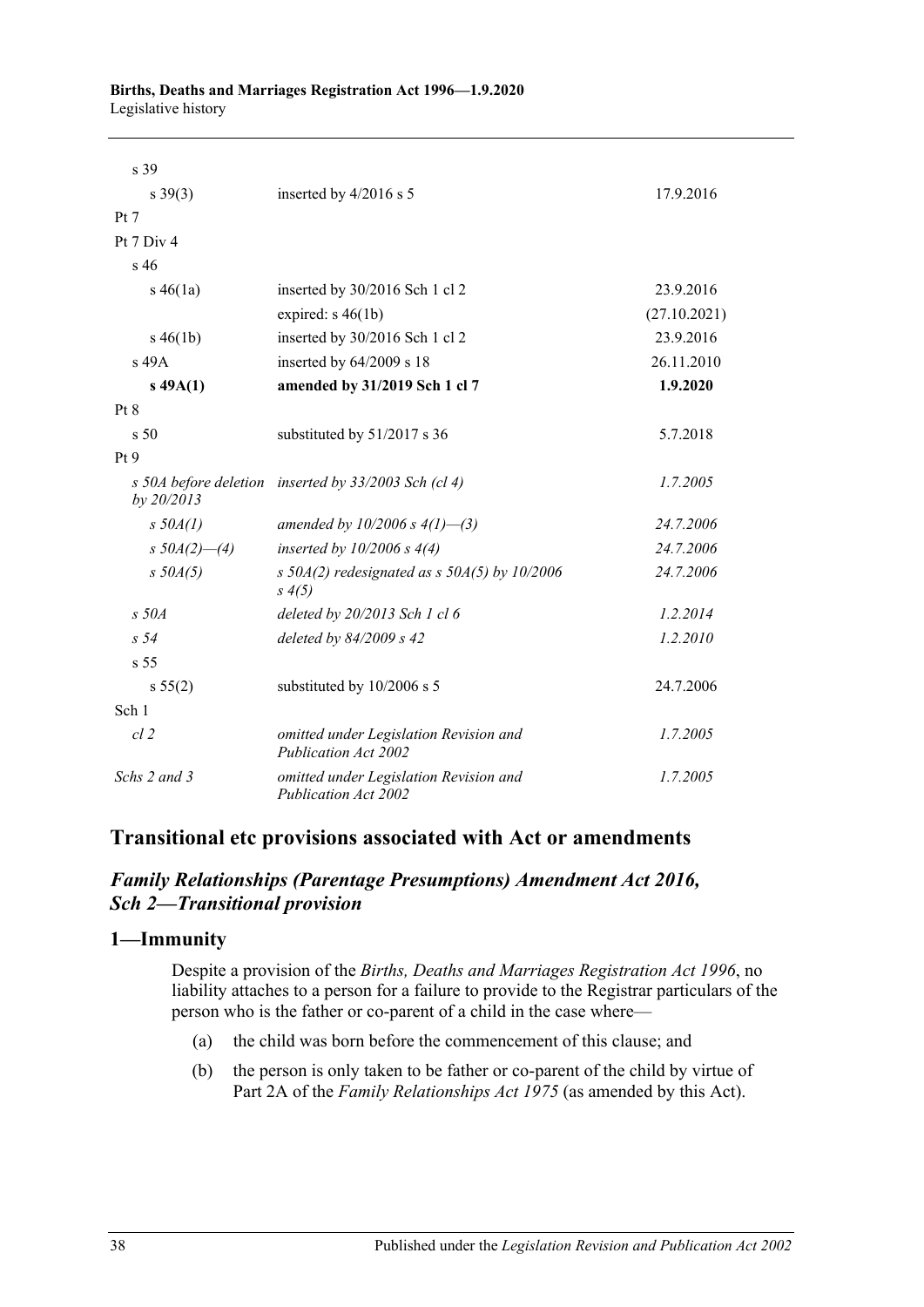# *Births, Deaths and Marriages Registration (Gender Identity) Amendment Act 2016, Sch 1*

## **2—Transitional provision**

Despite the repeal of the *[Sexual Reassignment Act](http://www.legislation.sa.gov.au/index.aspx?action=legref&type=act&legtitle=Sexual%20Reassignment%20Act%201988) 1988*, a recognition certificate issued under that Act in force immediately before the commencement of this clause will continue in force and effect and may be registered under section 9 of that Act as if that section had not been repealed by this Act.

## *Statutes Amendment (SACAT No 2) Act 2017, Pt 8*

## **37—Transitional provisions**

- (1) A right to make an application under section 22, 25 or 34, or seek a review under section 50, of the principal Act in existence (but not yet exercised) before the relevant day, will be exercised as if this Part had been in operation before the right arose, so that the relevant proceedings may be commenced before the Tribunal rather than the Magistrates Court.
- (2) Nothing in this section affects any proceedings before the Magistrates Court commenced before the relevant day.
- (3) In this section—

*principal Act* means the *[Births, Deaths and Marriages Registration Act](http://www.legislation.sa.gov.au/index.aspx?action=legref&type=act&legtitle=Births%20Deaths%20and%20Marriages%20Registration%20Act%201996) 1996*;

*relevant day* means the day on which this Part comes into operation;

*Tribunal* means the South Australian Civil and Administrative Tribunal.

# *Statutes Amendment (SACAT) Act 2019, Pt 4*

## **34—Transitional provisions**

- (1) A right to make an application to the Magistrates Court under section 29J or 29P, or appeal to the Magistrates Court under section 29S, of the principal Act in existence before the relevant day (but not exercised before that day) will be exercised as if this Part had been in operation before that right arose, so that the relevant proceedings may be commenced before the Tribunal rather than the Magistrates Court.
- (2) Nothing in this section affects any proceedings before the Magistrates Court commenced before the relevant day.
- (3) In this section—

*principal Act* means the *Births, Deaths and [Marriages Registration Act](http://www.legislation.sa.gov.au/index.aspx?action=legref&type=act&legtitle=Births%20Deaths%20and%20Marriages%20Registration%20Act%201996) 1996*;

*relevant day* means the day on which this Part comes into operation;

*Tribunal* means the South Australian Civil and Administrative Tribunal.

# **Historical versions**

1.7.2005 24.7.2006 1.2.2010 1.7.2010